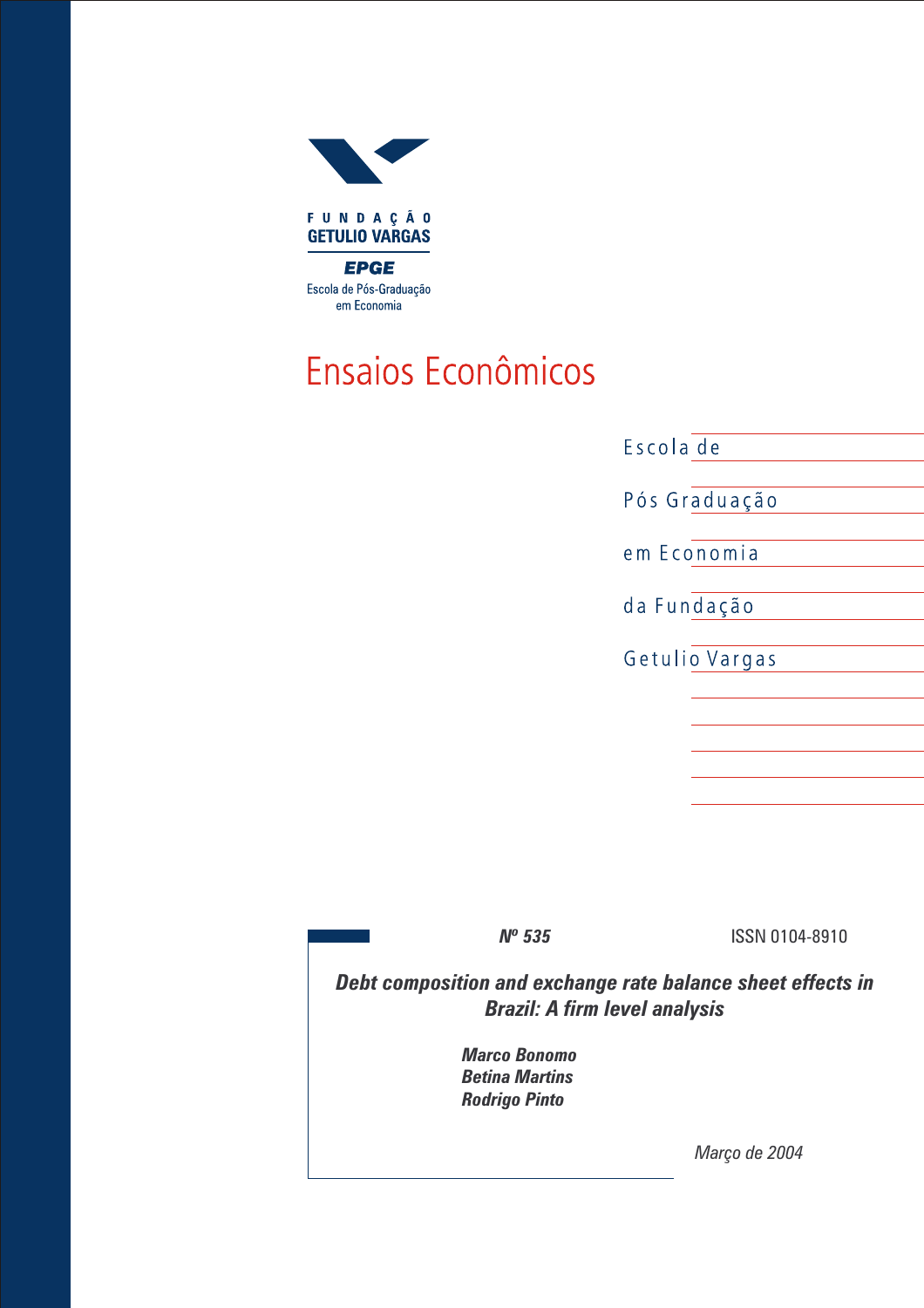#### OCTOBER 9, 2003

## **DEBT COMPOSITION AND EXCHANGE RATE BALANCE SHEET EFFECTS IN BRAZIL: A FIRM LEVEL ANALYSIS<sup>O</sup>**

MARCO BONOMO\* BETINA MARTINS<sup>\*\*</sup> RODRIGO PINTO<sup>\*\*\*</sup>

## ABSTRACT

In this paper we study the interaction between macroeconomic environment and firms' balance sheet effects in Brazil during the 1990's. We start by assessing the influence of macroeconomic conditions on firms' debt composition in Brazil. We found that larger firms tend to change debt currency composition more in response to a change in the exchange rate risk than small firms. We then proceed to investigate if and how exchange rate balance sheet effects affected the firms' investment decisions. We test directly the exchange rate balance sheet effect on investment. Contrary to earlier findings (Bleakley and Cowan, 2002), we found that firms more indebted in foreign currency tend to invest less when there is an exchange rate devaluation. We tried different controls for the competitiveness effect. First, we control directly for the effect of the exchange rate on exports and imported inputs. We then pursue an alternative investigation strategy, inspired by the credit channel literature. According to this perspective, Tobin's q can provide an adequate control for the competitiveness effect on investment. Our results provide supporting evidence for imperfect capital markets, and for a negative exchange rate balance sheet effect in Brazil. The results concerning the exchange rate balance sheet effect on investment are statistically significant and robust across the different specifications. We tested the results across different periods, classified according to the macroeconomic environment. Our findings suggest that the negative exchange rate balance sheet effect we found in the whole sample is due to the floating exchange rate period. We also found that exchange rate devaluations have important negative impact on both cash flows and sales of indebted firms. Furthermore, the impact of exchange rate variations is asymmetric, and the significant effect detected when no asymmetry is imposed is engendered by exchange rate devaluations.

## **JEL CODE: E22, F31 KEYWORDS: BRAZIL, INVESTMENT, EXCHANGE RATE, BALANCE SHEET EFFECTS, CREDIT CONSTRAINTS.**

-

<sup>&</sup>lt;sup>o</sup> A revision in the data set allowed us to obtain results that were different from those in Bonomo, Martins, and Pinto (2003). We thank Arturo Galindo, Campbell Harvey, Ugo Panizza, Fabio Schiantarelli for useful suggestions. We also received valuable comments from Heitor Almeida, Steve Bond, Kevin Cowan, Linda Goldberg, and Silvia Valadares. We also thank audiences of IDB seminars in Madrid and Boston, where preliminary versions of this paper was presented. We are grateful to Renata Werneck for excellent research assistance. Part of this paper was written when the first author was visiting CIRANO, CRDE (Université de Montréal) and the Bendheim Center for Finance (Princeton University).

<sup>\*</sup> Graduate School of Economics, Fundação Getulio Vargas. Address for correspondence: Praia de Botafogo 190/1110, Rio de Janeiro, RJ 22253-900, Brazil. E-mail: bonomo@fgv.br

Fundação Telos.

<sup>\*\*\*</sup> Graduate School of Economics, Fundação Getulio Vargas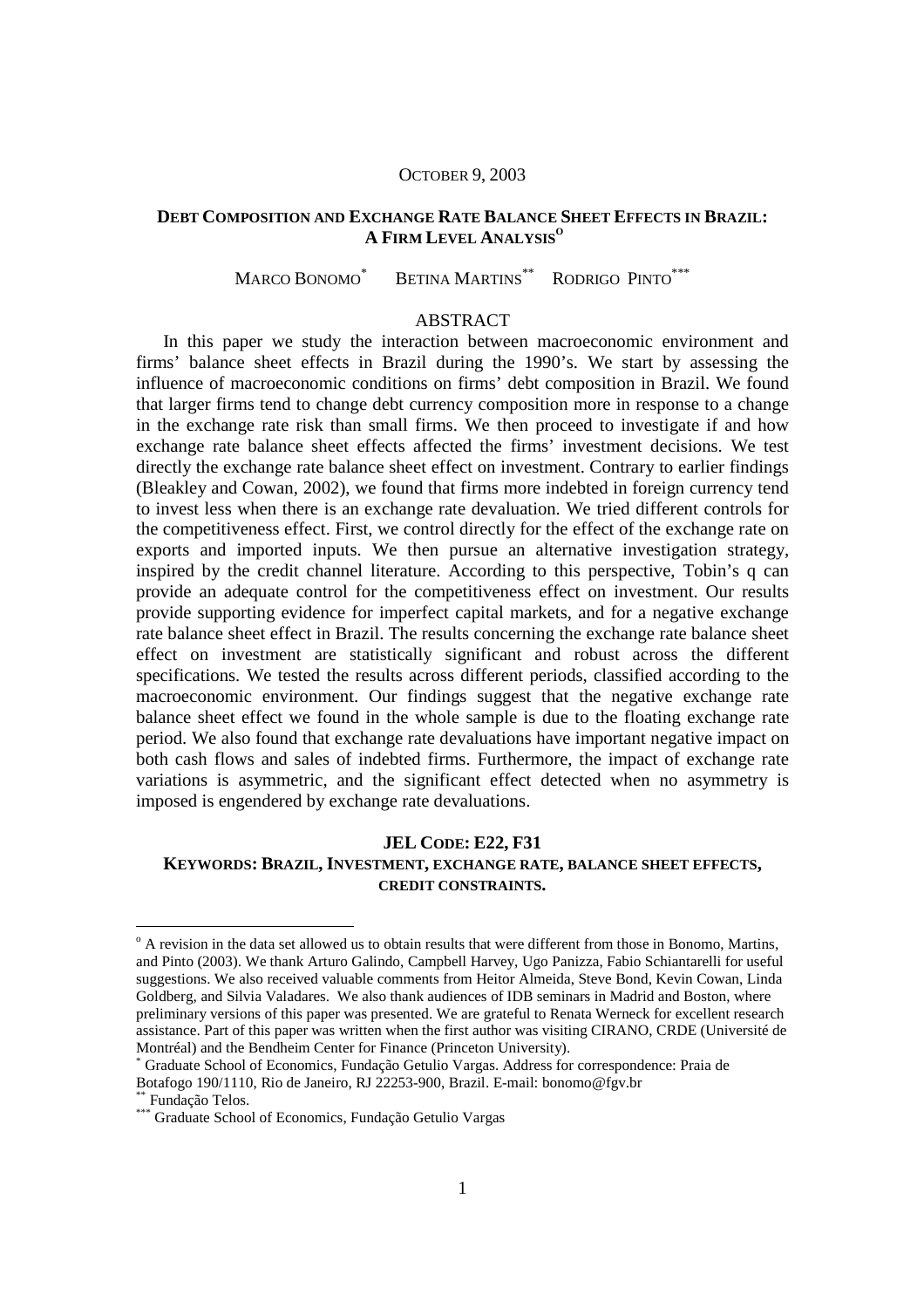## **1. Introduction**

-

The macroeconomic environment interacts with the firms' balance sheet structure in a two-way relationship. On one hand, macroeconomic environment is central in shaping the capital markets, determining what kind of contracts is feasible and enforceable. Moreover, it also affects the incentives faced by firms when selecting their financial contracts. Conversely, the firms' balance sheet structure affects crucially the result of macroeconomic policies, influencing policymakers' choices of regimes and policy rules. In this paper we study the balance sheet effects of exchange rates and interest rates in Brazil since 1990, using a panel data set with firm level variables. For this endeavor, we also consider how the macroeconomic environment affected the debt composition and interacted with firms' level balance sheet effects.

Balance sheet effects on investment and production rely on capital market imperfections. According to the credit channel literature (see Bernanke and Gertler, 1995), imperfect information creates a wedge between internal and external finance. An adverse shock to the net worth of a financially constrained firm increases its cost of external financing and decreases the ability or incentive to invest, and to implement production plans. It should impact firms differently, being stronger for firms that face higher premium of external finance costs relative to internal finance (see Hubbard, 1998).

There is substantial empirical evidence that proxies for firms' net worth affect investment more for low net worth than for high net worth firms (Hubbard 1998). Therefore, to the extent that exchange rate and interest rate variations affect firms' net worth, their balance sheet effect should matter for determining investment. Firms will see their financial condition deteriorate whenever they have substantial debt at floating interest rates, and the relevant real interest rate increases. This can happen if they have foreign denominated debt and the real exchange rate depreciates, entailing an exchange rate balance sheet effect. An interest rate effect takes place when firms have substantial short-term domestic debt or long-term debt contracted at floating rates, since their loans will be rolled over at higher rates.

In the case of interest rates, it engenders a financial accelerator, which magnifies the traditional interest rate channel (Bernanke, Gertler, and Gilchrist, 1999). In the case of exchange rate, it should counteract the expansionary effect of the competitive channel (Aghion, Bacchetta and Banerjee,  $2001$ ).<sup>1</sup> Thus, while the question in the interest rate literature is about the magnitude of the recessive impact of interest rate rises the debate in the recent exchange rate literature is about whether exchange rate devaluations are expansionary or contractionary.

Harvey and Roper (1999) argued, in an investigation which used firm level indicators, that the exchange rate balance sheet effect greatly exacerbated the Asian Crisis. Bleakley and Cowan (2002) and Forbes (2002) tested the empirical relevance of exchange rate balance sheet effects using multinational panel regressions with firm level data. The

 $<sup>1</sup>$  Additionally, the existence of imported inputs could also be an extra channel for the exchange rate</sup> contractionary effect (Reif, 2001).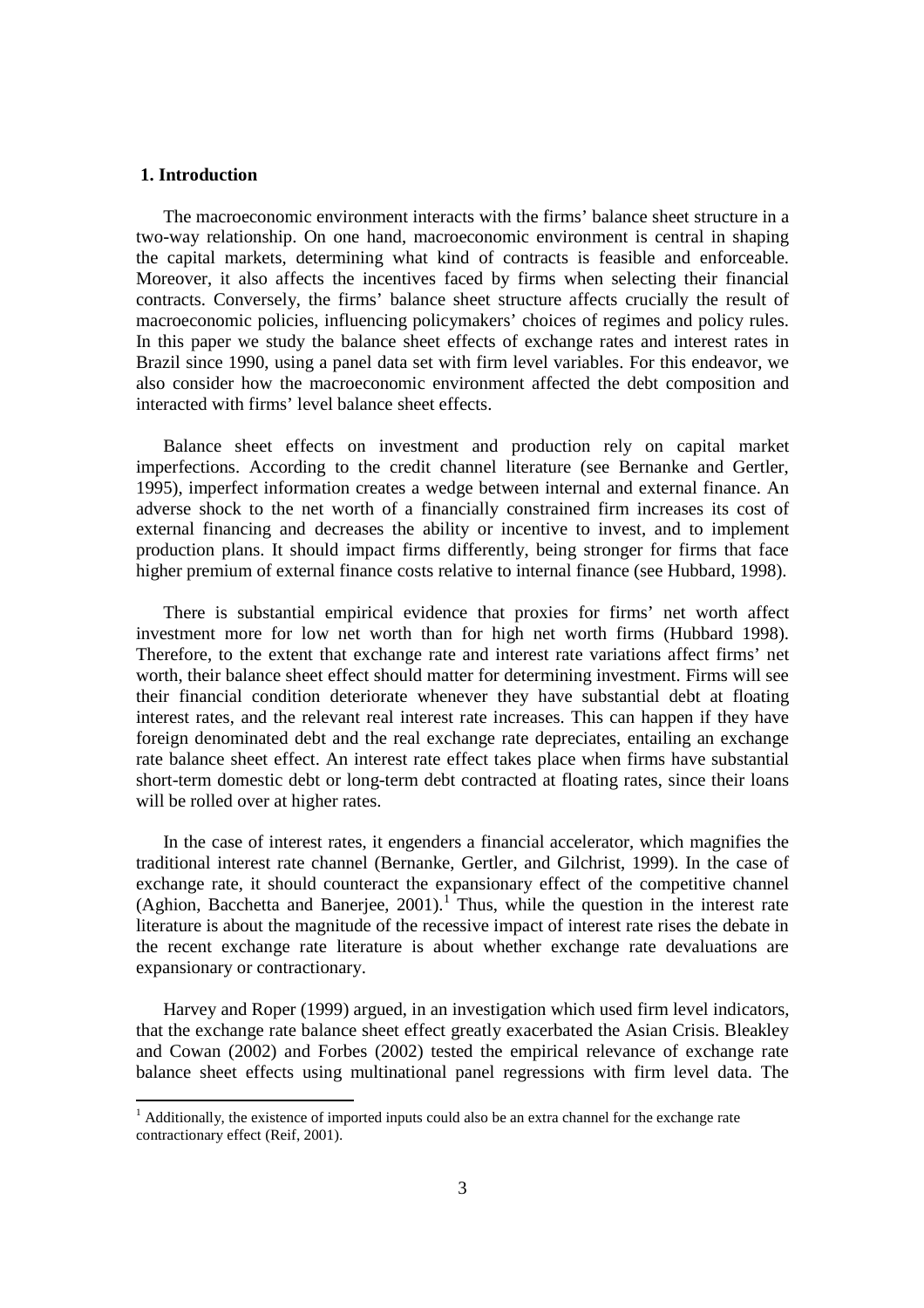former work used a panel data for over 500 non-financial firms in five Latin American countries, dominated by Brazilian firms (52.5% of the observations). They found that holding foreign-currency denominated debt was associated with more investment during exchange rate devaluations, contrary to the predicted sign. On the other hand, Forbes (2002) found that more indebted firms had lower net income growth after a large depreciation. Although she used a larger sample of countries, she only examined large depreciations.

One advantage of focusing in one specific country is that we can take into consideration the relevant specifics of the macroeconomic environment. The macroeconomic conditions changed drastically in the last 12 years in Brazil. First there was an important trade liberalization, which occurred in the early 1990's. Simultaneously, the control of international financial flows was softened, increasing the access of Brazilian firms to foreign liabilities. The Real plan in 1994 ended the high inflation period in Brazil, unveiling the new incentives, and at the same time creating additional ones. The sudden reduction of inflation rate and its volatility contributed for the strengthening of credit relations and for the lengthening of debt maturities. This happened at first in an environment characterized by low volatility of the real exchange rate. In the beginning of 1999 the exchange rate was allowed to float. This change of exchange rate regime was complemented by the adoption of an inflation targeting monetary regime. As a result, exchange rate became very volatile while interest rate policy became focused on bringing inflation to target.

Our investigation evolves around two issues. The first topic we study is the determinants of debt composition, focusing on currency denomination and maturity. Then, we investigate the balance sheet effects of exchange rate devaluations and interest rates. The issues are interrelated since the balance sheet effects of exchange rate and interest rates depend on currency denomination and maturity of debt.

At firm level, investment is the candidate variable potentially more influenced by balance sheet effects. Balance sheet effects might additionally affect production. Since this variable was not available, we used sales as its proxy. Since firms cash flow could be an important channel through which balance sheet deterioration affect investment, we also investigate how cash flows affect investment (also a usual measure of capital market imperfection), and how they are influenced by our balance sheet effects.

We start by studying the relation between the macroeconomic environment and the balance sheet structure. After briefly providing some background information about the macroeconomic reforms in Brazil, we proceed by analyzing the determinants of debt composition. Our main finding is that large firms react more to an increase in exchange rate risk than smaller firms by reducing the proportion of foreign currency debt in their liabilities. We then study the balance sheet effects. We perform several tests, starting with some basic equation where the balance sheet effect of exchange rate is tested directly. According to our results, firms with higher level of dollar indebtedness invest less when exchange rate is devalued. The effect is statistically significant, and is maintained when controls for the effect of exchange rate on investment through exports and imported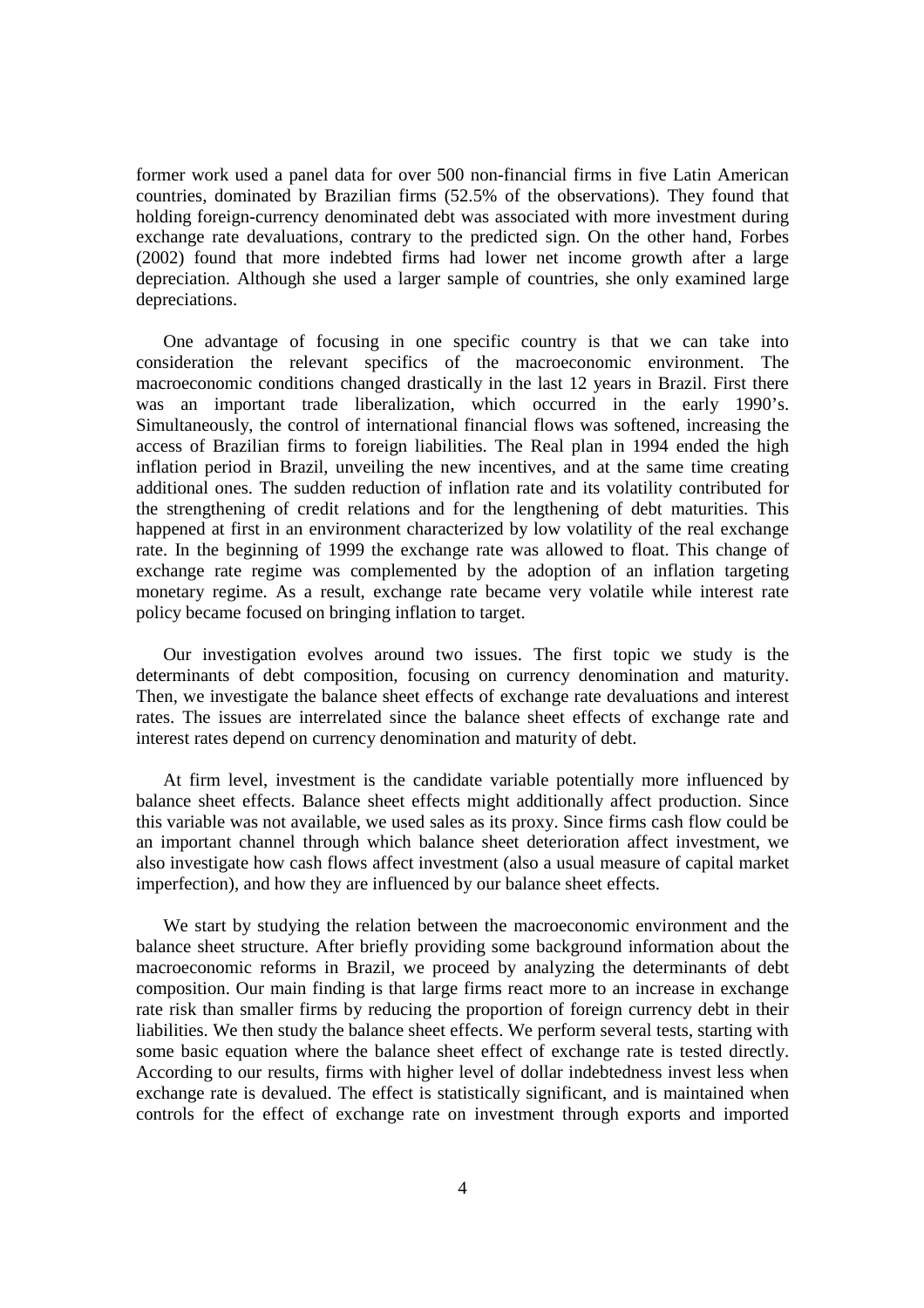inputs are added. There is also some weaker evidence that firms in industries with higher proportion of imported inputs invest less when the real exchange rate is more depreciated. We also test interest rate balance sheet effects, but we found no evidence of such an effect in our sample. We then investigate how the macroeconomic environment influenced our results. More concretely we allow exchange rate balance sheet effects to vary over the three periods we divided our sample. Our findings suggest that the negative exchange rate balance sheet effect we found in the whole sample is due to the floating exchange rate period.

We also explore the link between balance sheet effects and investment through a common test of capital market imperfection. In principle Tobin's q could provide a better control for the competitiveness effect on investment since it should capture all investment opportunities. Our results provide evidence for imperfect capital markets, and for a negative balance sheet effect of exchange rate depreciations. Exchange rate depreciations could reduce cash flows and still have further effects on balance sheets. In order to get a more detailed account of those different channels we look into an additional effect of exchange rate variation on more indebted firms, even after controlling for cash flows. We found that the effect is smaller, but still statistically significant. On the other hand, we test if firms more indebted in foreign currency have lower cash flows during exchange rate depreciations. The effect is strong and highly statistically significant. Since it could be attributed both an increase in financial expenses and to a decrease in production, we also test for an exchange rate balance sheet effect on sales. Again we found a strong highly significant negative effect.

We also follow the capital market imperfections tradition by testing if the balance sheet effects are stronger for firms with characteristics that make them more likely to be financial constrained. The characteristics we test are size (market capitalization), foreign ownership, belonging to tradable sector, and having issued an ADR. None of those characteristics have a differential impact on the balance sheet effect.

Finally, we test if the effect of exchange rate variation on investment, cash flows and sales was asymmetric. We found that only depreciations have a significant differential impact on firms more indebted in foreign currency. The coefficients found for the interaction between exchange rate depreciation and debt in foreign currency was of the same order of magnitude of those found without discriminating between depreciations and appreciations.

We proceed as follows. In the next section we provide the general macroeconomic background for the period of analysis. In section 3 describe our database. In the next section we investigate the determinants of the debt composition. We test for the existence of balance sheet effects in Brazil in section 5. Section 6 draws macroeconomic implications and concludes.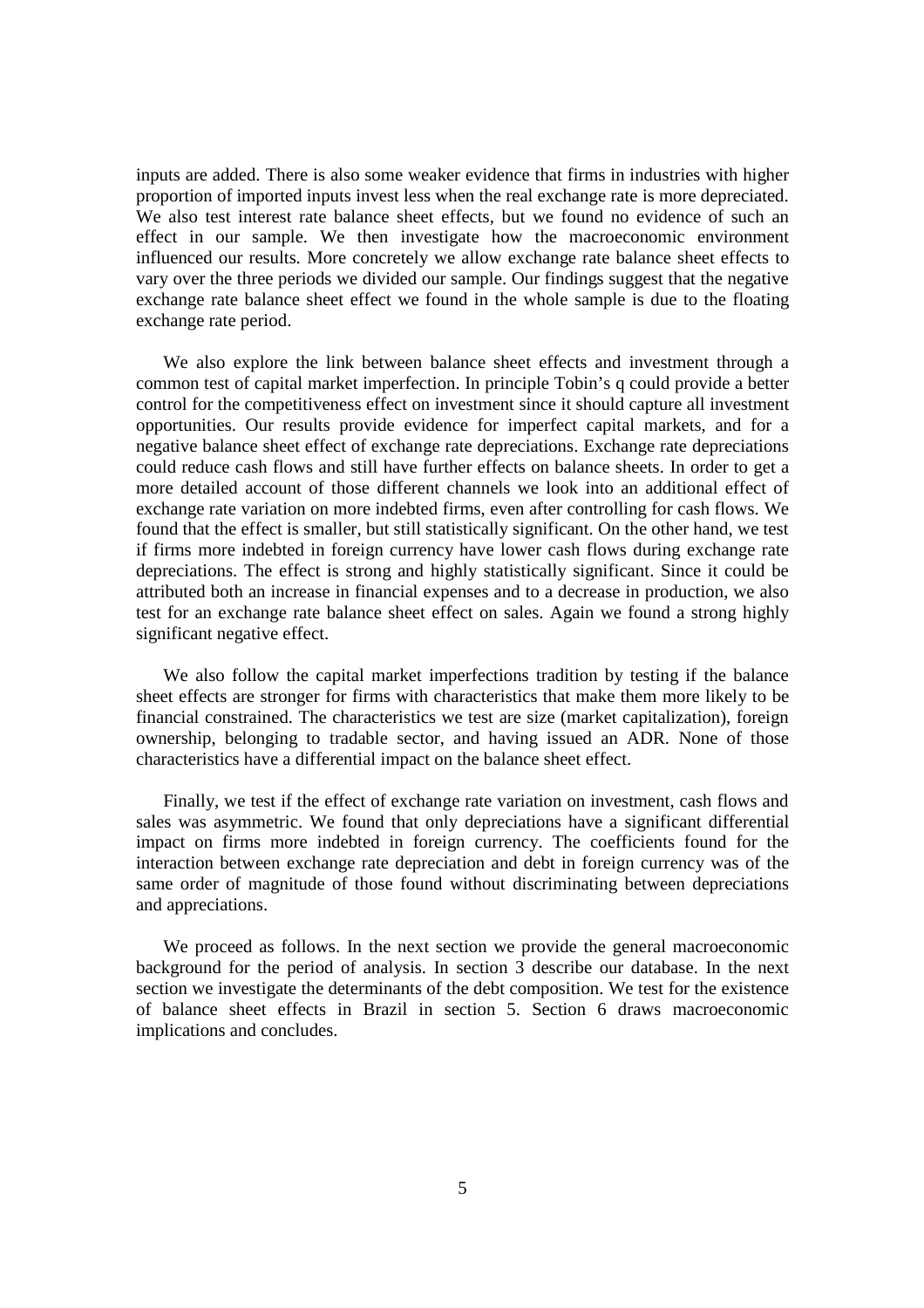## **2. Macroeconomic and Institutional Environment**

The reforms in Brazil changed substantially the macroeconomic environment. This should affect the restrictions and incentives firms face when deciding how to finance their activities, and specially investment. The equity market in Brazil remained in the whole period as a marginal source of funds. Therefore, the sources of funds for investment were either retained profits or debt. Given the high level of interest rates, and the scarcity of long-term loans caused by the macroeconomic instability, the internal source was presumably very important.

Our period of analysis starts in the early nineties, when tariffs were substantially reduced. The average nominal tariff plunged from 39.6% in 1988 to 11.2% in 1994. Trade liberalization should make firm performance more sensitive to exchange rate, since it should play a more relevant role in determining the competitiveness of domestic tradable products. There was also an important financial liberalization that gave firms more access to foreign assets and liabilities. Among the important advancements in this direction we could cite the successful launch of an important privatization program, the reached agreement to restructure arrears on its external debt, and the approved new rules allowing foreign investment in domestic market and the financing of Brazilian firms in foreign markets (see Table 1). However, macroeconomic instability was still responsible for a reduced supply of foreign and domestic long-term credit.

In 1994, the Real plan succeeded in finishing the chronic inflationary process. Brazil has had one of the world's longest high inflation processes (see Figure 1B). Long-term debt and financial assets had practically disappeared, and even shorter-term financial instruments had become indexed to the inflation rate or to the daily interest rate. Low inflation coupled with new financial regulation which outlawed indexation provided a completely new environment for financial decisions, resulting in increased debt maturity and reduced indexation.

From July 1994, and 1998, with exception of the initial eight months where it was let to appreciate (see Figure 1C), the exchange rate was controlled and stable, as the Central Bank was committed to prevent any abrupt devaluation<sup>2</sup>. The successful stabilization contributed to a substantial increase in the flow of foreign investments. However, the recurrent emerging markets crises would make the flow cyclical. As a response, the government changed cyclically the legislation, reducing the incentives to capital inflows in the good times, and undoing it in the bad times. Few months after the stabilization, the Mexican crisis hit capital inflows to Brazil severely. The situation was reversed in the second semester of 1995. From then on, external debt became a relatively important source of financing for large firms, subject to cyclical interruptions in the new flows caused by the succession of emerging markets crisis.

The actual control analysis of the exchange rate policy in Brazil during the nineties see Bonomo and Terra (2001)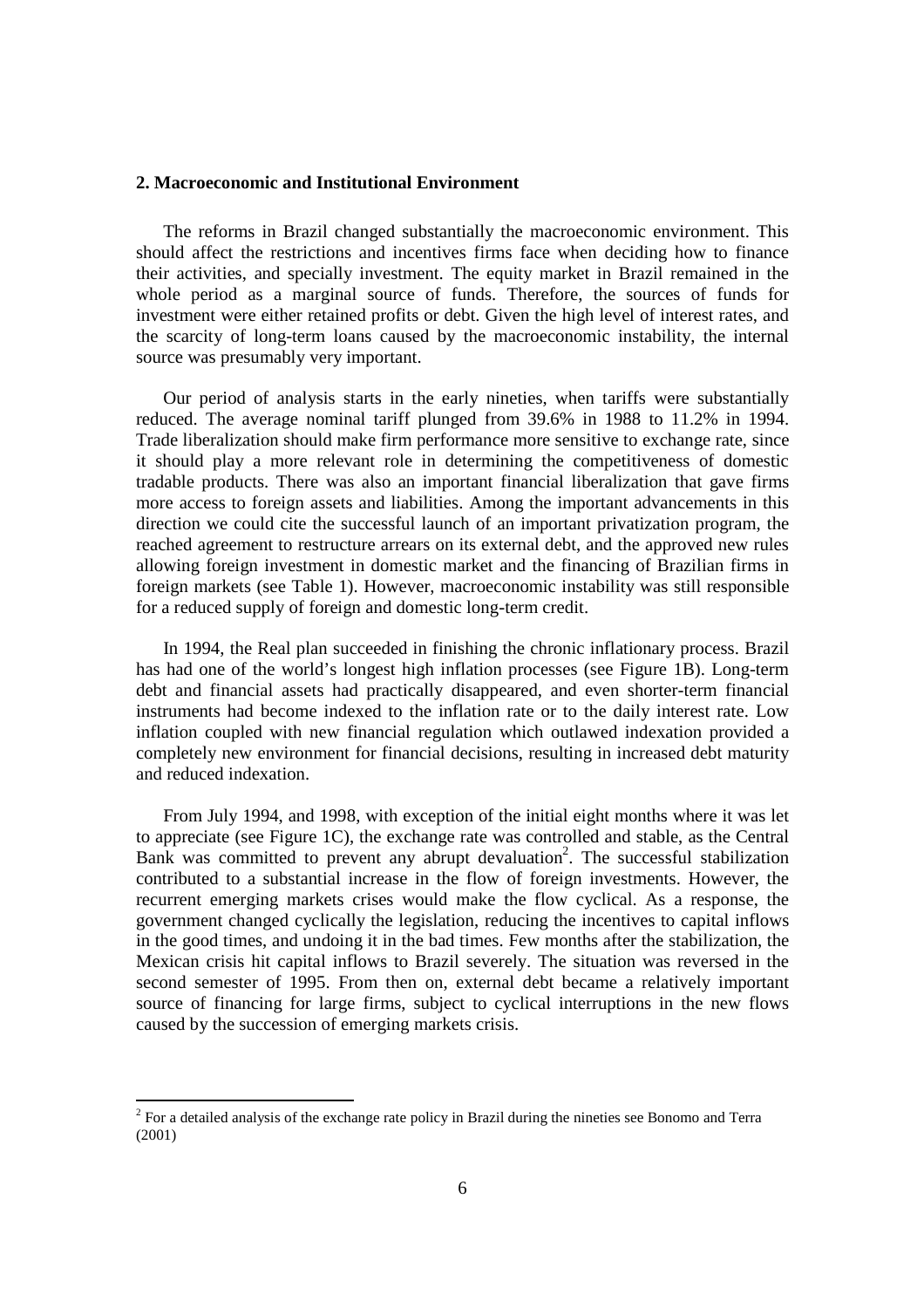When uncertainty about the sustainability of the crawling-peg exchange rate regime increased, firms started to hedge against the exchange rate devaluation risk. In January 1999, exchange rate was allowed to float. As a complement to the floating exchange rate regime, the Central Bank adopted an inflation-targeting framework for monetary policy in June. As a result exchange rate became much more volatile, although interest rate became less volatile. Under the free-floating regime, the risk of adoption of capital controls was reduced, which stimulated further the supply of foreign credit.

In this environment firms had more incentive to bear interest rate risk and to hedge exchange rate risk. There are several instruments for hedging exchange rate risks in the Brazilian economy, such as exchange rate futures contracts, dollar indexed government bonds, swaps, dollar currency, foreign assets, etc. In the recent period, a frequent hedging mechanism used by firms is the acquisition of swaps from banks involving the exchange of interest in domestic currency for dollar-indexed payments. This mechanism is preferred because banks make tailor-made contracts according to the firm's necessity. On the other hand, banks are not exposed to exchange rate risk because they have dollar indexed government bonds in their portfolios. Thus, in net terms, hedge is provided by government, with banks' intermediation.

In Figure 2B, we can see that the proportion of the domestic federal debt securities indexed to the exchange rate more than doubled in 4 years, increasing from about 15% in December 1997 to about 33% in December 2001. This figure underestimates the increase in hedge since the Central Bank also offered exchange rate swaps attached to domestic currency.

Another important aspect is that, because of the macroeconomic instability, there is no private supply of long-run loans for investment in Brazil. The main provider of longterm loans is the Brazilian National Development Bank (BNDES). These loans were indexed to inflation before stabilization. After the Real plan, inflation indexation with fixed interest rate was substituted by floating interest rate (named TJLP). This interest rate is decided by the National Monetary Council with base on the inflation target and Brazil's risk premium, and is lower and more stable than the market rates (see Figure 2C.). Figure 2D shows the proportion of BNDES loans in total loans to the private sector. It amounted to more than 12% of the total loans of the financial system at the end of 2001, which should correspond to a very large part of the long-term domestic loans.

During the whole period of analysis, the GDP had a stop and go pattern (Figure 1A). There was a deep recession in the early nineties, caused by the Collor Plan (see Figure 1A and Table 1). Then, the economy recovered and attained high growth rates in 1993 and 1994, and moderate rates from 1995 to 1997. As a result of the successive emerging market crisis and the anticipation of the Brazilian crisis, there was stagnation in 1998, and a timid recovery in 1999. The economy accelerated again to a 4.3% rate of growth in 2000. But contagion from Argentinean crisis, and the internal oil crisis caused another deceleration in 2001. In 2002 the perspective of a left victory in the elections was to blame for the mediocre performance, with growth rates around 1.5%. The aggregate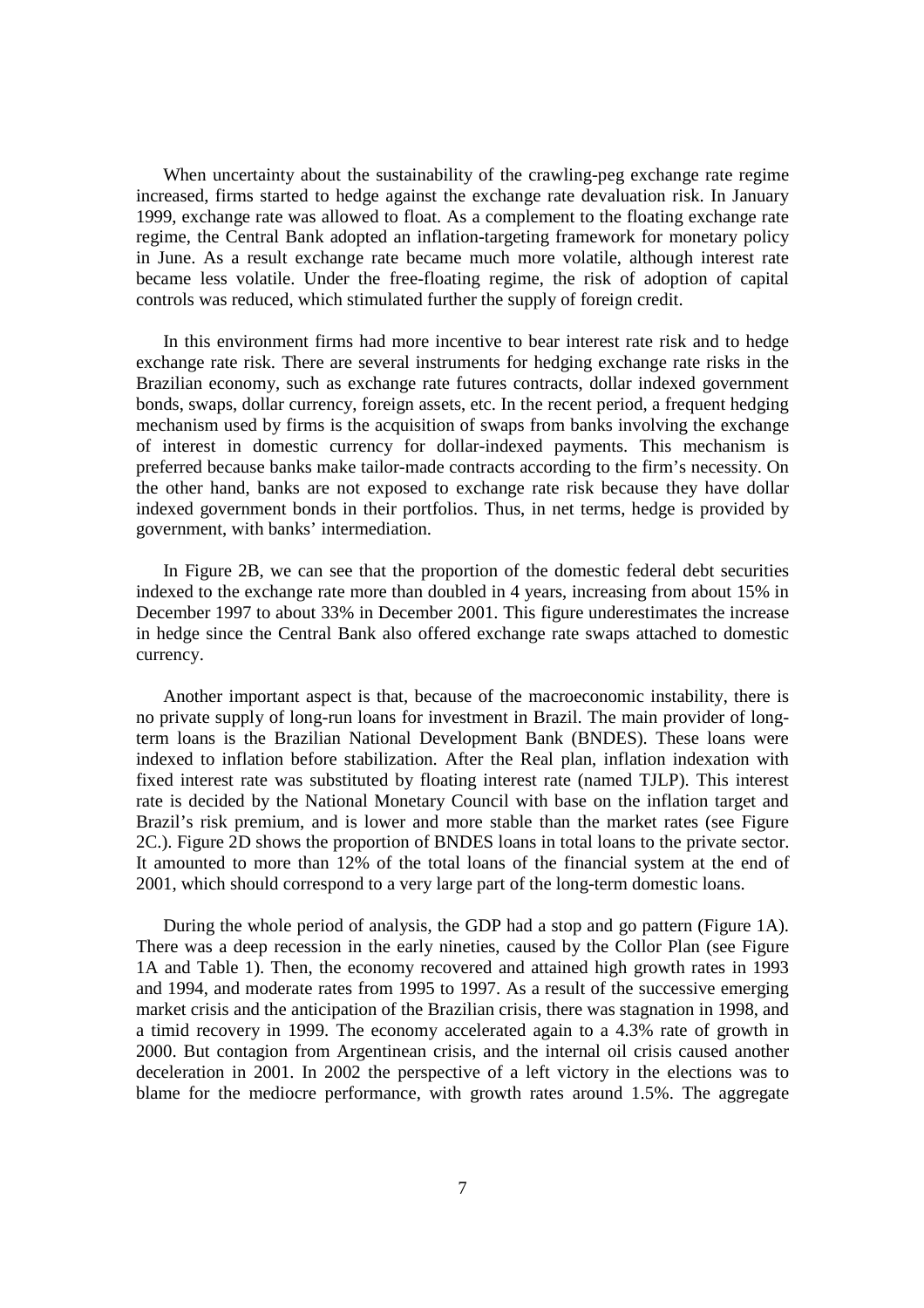investment rate, as a capital stock ratio, remained stable around 5% (Figure 1D): a mediocre rate engendered by the unstable macroeconomic environment.

#### **3. Database Description**

This section describes the sample and variables under study. Our main data consists of firm-level accounting information for Brazilian non-financial corporations and country-level data, organized as a panel data set. The time period under investigation ranges from 1990 to 2002, with yearly observations.<sup>3</sup>

We started by using balance sheet data of a large sample of firms provided by Austin Asis of listed and unlisted companies. The use of the whole data set for investigating the above issues was not fruitful, possibly because unlisted firms balance sheets are not required to be audited in Brazil. Then, we decided to restrict our investigation to open firms, using both the Austin Asis and Economatica data sets to construct our variables of interest and enlarge the number of observations in each regression.<sup>4</sup>

Additionally, we have data describing the firm's ownership structure and reported ADR issues collected from CVM, as well as measures of export orientation (exports/production) and imported inputs at industry level obtained at the FUNCEX.

In Table 2 we report the number of observations in the sample per year, which remains stable with an average of 263.3 firms per year. In Table 3 we report the mean and median for the variables (and its interactions) under estimation.

Our main dependent variable is *Investment*, measured as the change in net property and equipment added depreciation.<sup>5</sup> During the estimation procedure, all firm variables were calculated as ratios to capital stock measured as the net property and equipment at the beginning of the year. In the appendix we describe all the variables used in detail.

## **4. Analysis of the debt composition**

-

The first topic we study is the determinants of debt composition, focusing on currency denominated and maturity.

<sup>&</sup>lt;sup>3</sup> Quarterly accounting numbers and monthly market variables are available and used in the construction of some variables.

<sup>&</sup>lt;sup>4</sup> We used capital and debt variables from Austin and the remaining ones from Economatica. The number of observations in each regression was much smaller in earlier versions, where the balance sheet data were based only on Economatica.

 $<sup>5</sup>$  We experimented capital expenditures as a measure of investment, from Economatica, but the results</sup> were not qualitatively different, other than loosing significance because the number of observations in each regression become much smaller. Then, we moved back to capital stock differences in order to increase the number of observations. Additionally Austin data set does not contain capital expenditures.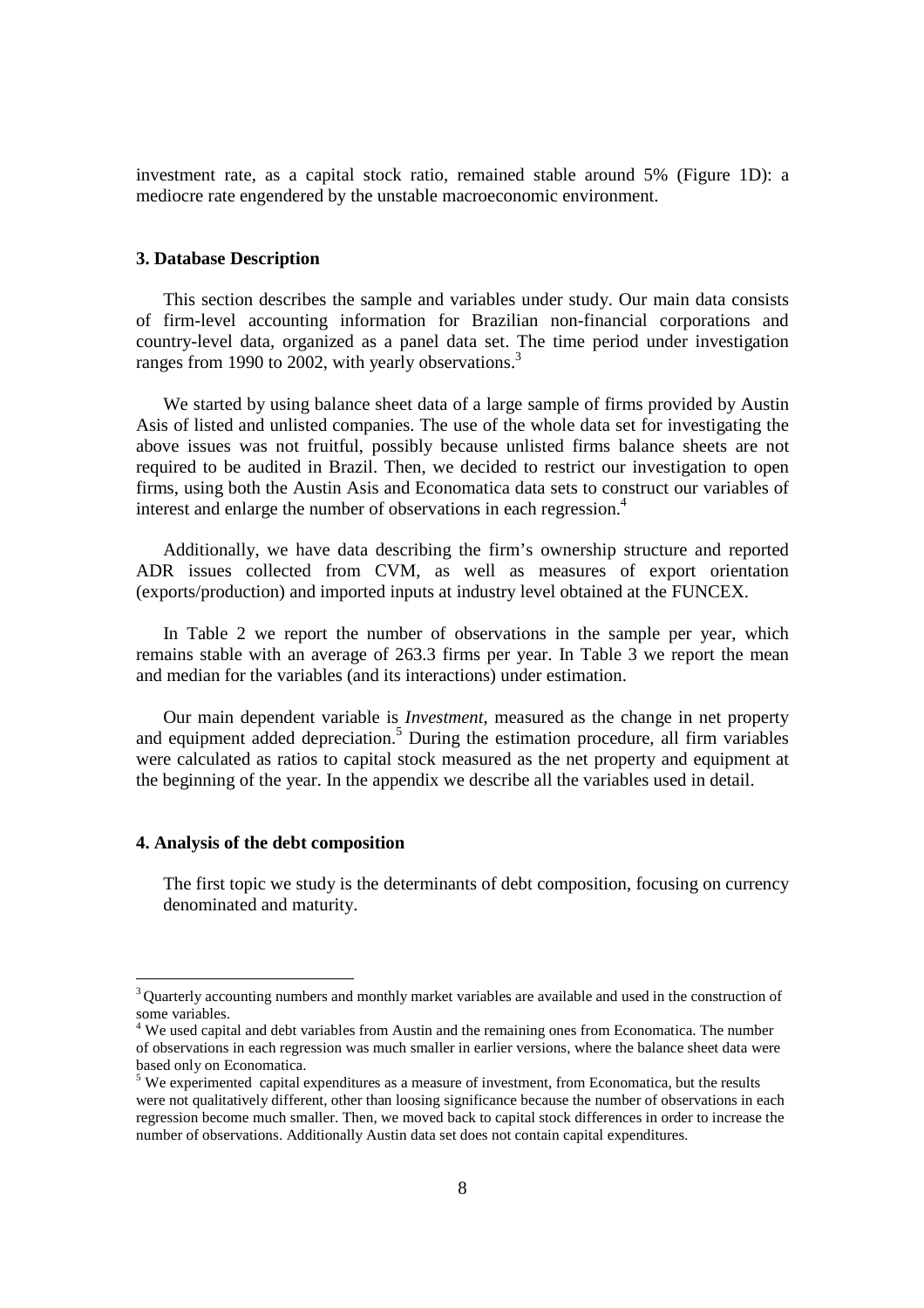#### *4.1 Methodology*

In order to investigate the factors determining the changes in debt composition, we estimate equations for the ratio of dollar-debt  $D^*$  over total debt D, and of long-term debt  $D_{LT}$  over total debt D. We estimated the following equation:

 $r_{it} = c + \alpha \cdot m_t \cdot f_{it} + \beta \cdot f_{it} + y_t + \varepsilon_{it}$ 

where  $r_{it}$  is a debt ratio,  $m_t$ 's are variables capturing the macroeconomic environment and  $f_{it}$ 's are firms' individual features.

As  $r_{it}$  is necessarily between zero and 1, the distribution of the right hand side variable is truncated, and tends to have atoms in the limits. We chose to estimate a Tobit model, which is an appealing specification when the range bounds have a relatively large proportion of observations. We checked that this is the case in our sample.

This equation is a reduced form and should reflect factors influencing both the demand and the supply for loans.

With imperfect capital markets, supply of funds becomes a relatively more important determinant of the debt composition. In particular, the availability of external funds depends on the liquidity of the international capital markets and on the international assessment of the country risk. Thus, the foreign supply of external debt is a key determinant of the dollar debt.

As for the demand of loans, one could think in a natural segmentation between shortterm and long-term depending on its use. First, one should try to match maturities in order to reduce risk. Thus, if the use is long-term investment, one should try to get longterm loans with fixed real interest rates because this would reduce its risk. If it is for working capital, one should get short-term loans. Although considerations of risk lead to a natural segmentation, important differences in costs or shortage of the desired type of loan could lead to mismatch. In Brazil, given the advantage in cost of a long-term subsidized BNDES loan, every firm that could qualify for it would prefer to use it than a short-term loan. The external funds are presumably more risky because of the exchange rate variation. The incentive to borrow in external currency would come either from the unavailability of domestic funds, as often happens for long-run loans, or from its lower cost. Even in this case, the use of the loan should play a role. External loans tend to be less risky in the context of export activities investment. It is also attractive if it is used to import inputs, since those have their prices set in dollars. Other consideration that should matter is the firm's ownership. An external loan is less risky in the perspective of a foreign shareholder, presuming that she has other assets in dollars. Thus, a foreign loan should be more attractive for a foreign owned firm. However, those differences should be less important in the recent years when hedge against exchange rate fluctuations became widely available. In some periods, borrowing abroad and hedging domestically became cheaper than borrowing domestically. However, as in the case of domestic long-term loans, foreign loans were not accessible to all firms.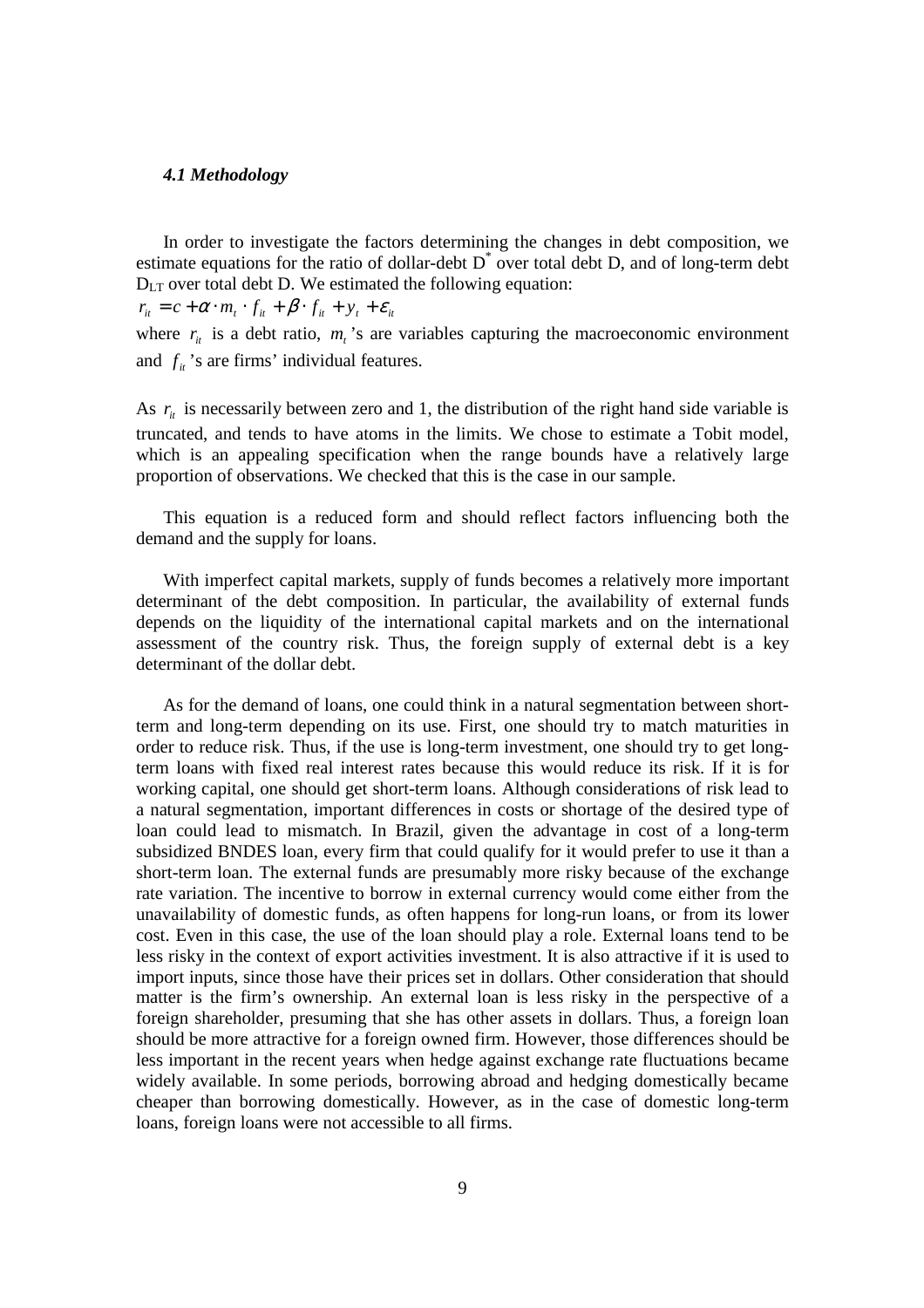Finally, given the high level of interest rates, and the scarcity of long-term loans caused by the macroeconomic instability, the firms' internal savings were presumably a very important source of funds for investment, especially before the stabilization.

For the foreign debt ratio equation we chose m as volatility of real exchange rate, and interacted it with size (proxied by log K). When r is the log-term debt ratio we chose m as volatility of inflation, and also interacted it with as size (log K). We also tested the direct effect of having an ADR, being a foreign-owned firm, and belonging to the tradable sector. One would expect that volatility of RER would affect the risk of foreign debt, and that volatility of inflation would affect the risk of long-term debt. It is also expected that large firms have a better access to financial markets, and therefore could change their portfolios in response to a change in risk. Therefore one would expect that an increase in the volatility of real exchange rate would reduce more the demand of foreign debt by large firms. Similarly an increase in the volatility of inflation would reduce more the demand for long-term loans by large firms. In terms of the equation above, if demand is the prevailing effect on the debt rations, the coefficient  $\alpha$  in both equations should be negative. We also expect a positive coefficient for the direct effect of our size proxy (log K), and for the ADR dummy, since a larger firm and a firm that issued an ADR should be better access to the restricted foreign and long-term loan markets. One would also expect a positive coefficient for the foreign ownership and tradable sector dummies in the equation for the foreign currency debt ratio, since firms with those features have a better matching in terms of risk with foreign currency liabilities.

## *4.2 Results*

Table 4 reports the results of our Tobit regressions for the ratio of debt in foreign currency to total debt. In the first column we have only size and the interaction between the volatility of the real exchange rate and size as explanatory variables. The coefficient of the interaction between the volatility of the real exchange rate and size has the negative expected sign and is highly statistically significant. This can be interpreted as meaning that larger firms are more able to reduce foreign debt when its risk increased. The size variable has also a statistically significant positive coefficient, which is expected sign. Those results are maintained in the other regressions, when we add other firm level controls. In the second column we add a dummy for firms with ADR's. The ADR dummy has the positive expected coefficient, statistically significant at 1%, a result which is maintained in other regressions. In the third column we add a dummy for foreign owned firms and in the fourth we also include a dummy for firms in the tradable sector. The coefficients of the foreign ownership and tradable dummies are not significantly different from zero.

Table 5 presents similar regressions for the ratio of long-term to total debt, the only change being that we now use volatility of inflation in the place of volatility of real exchange rate. In the first column we have a positive and statistically significant coefficient for the interaction variable, at 10% level. However, when we add other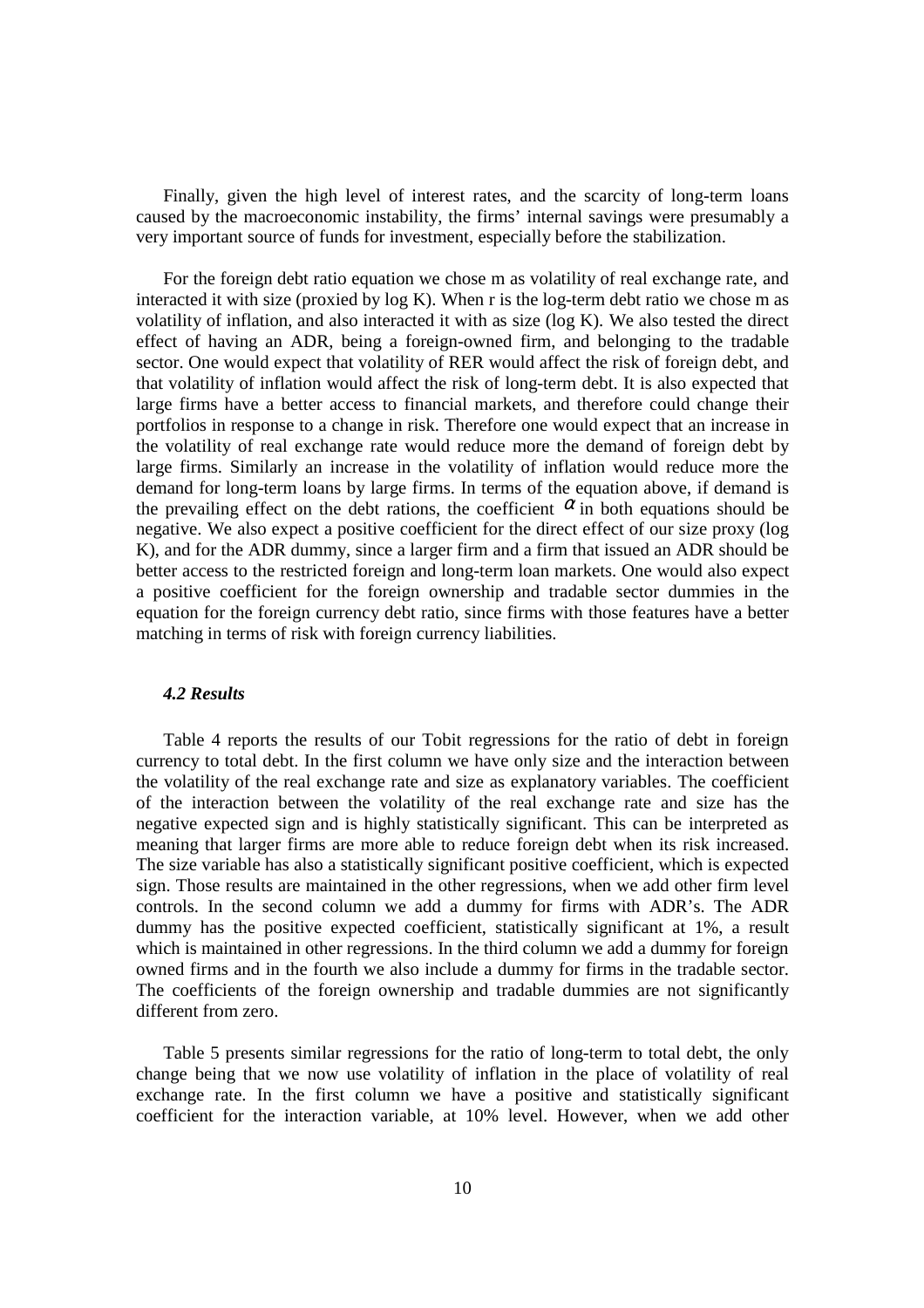controls, this coefficient becomes negative and statistically significant at 1%. This is the expected sign, meaning that a larger firm is less likely to have long-term debt when inflation is higher. Both the coefficients of the size variable and of the ADR dummy are always negative and statistically significant, while the foreign ownership and tradable dummy coefficients are never significantly different from zero. The interpretation of some of those results is more troublesome. This is because in Brazil the National Development Bank is the main provider of long-term loans, and those loans tend to be subsidized. Then, the results could reflect more government policy than firms' choices. The negative sign of the size and of the ADR value could mean that the government favors smaller firms, without access to international financial markets.

#### **5. Investment and Balance Sheet Effects**

Bleakley and Cowan (2002) investigated the balance sheet effect of exchange rate using a sample where more than a half of observations were due to Brazilian firms. They found that the effect of an exchange rate devaluation was positive and statistically significant, which implies that balance sheet effects are not important. We intend to investigate this result by running different specifications of the investment equation.

We start by testing directly the balance sheet effects in some basic dynamic panel regressions. Then, we look at the role of capital market imperfections, firm heterogeneity, and macroeconomic environment.

In estimating the dynamic panel regressions below, we could not use an OLS estimator, since it will be seriously biased due to correlation of the lagged dependent variable with the individual specific effects. A usual technique for dealing with variables that are correlated with the error term is to instrument them.

The econometric method used in the paper is based on Arellano and Bond (1991) seminal work. The paper presents specifications and methodology that are applicable to estimate a dynamic model from panel data by generalized method of moments (GMM). The GMM was introduced by L. Hansen (1982) and its basic advantage is that requires specifications of moment conditions instead of the full model probability density. The Arellano and Bond instruments exploit optimally all the linear moment restrictions that follow from the assumption of no serial correlation in the errors and no strictly exogenous variables. Although the Arellano and Bond(1991) work specify all the feasible instruments, our estimation uses a more parsimonious approach, using just the second to sixth lags of differenced variables, for a GMM difference estimator or including also the same lags for the variables in level for a GMM system estimator. We use first step estimators, because the parameter values of the two-step are underestimated. However, the Sargan test of overidentifying restriction for this estimator is not robust. Therefore we use two-step estimators to generate the Sargan test statistics.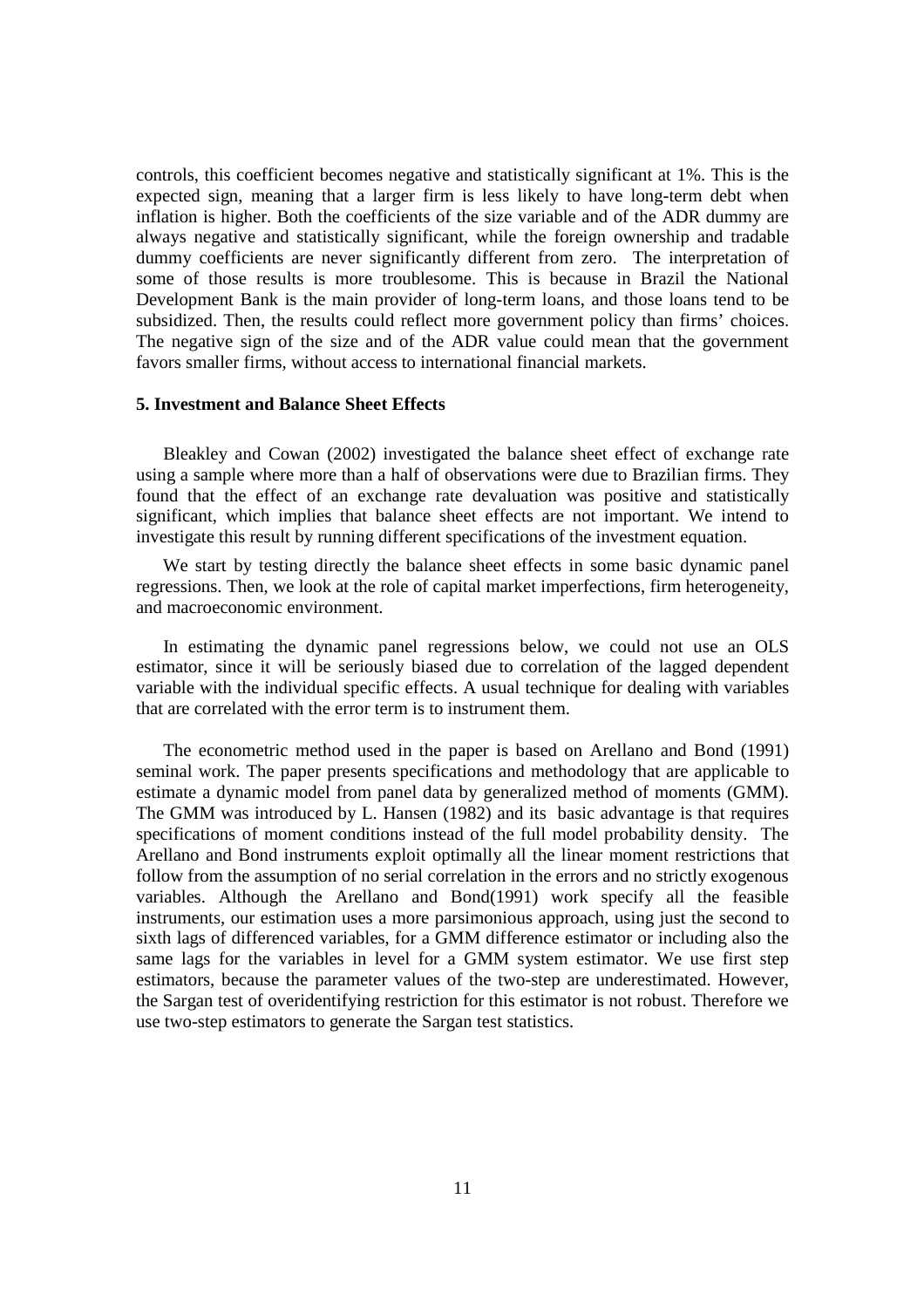#### *5.1. Direct tests*

#### *5.1.1 Basic regressions*

Our strategy is to test first directly for the balance sheet effect of the exchange rate by running the following regression,

$$
\frac{I_{i,t}}{K_{i,t-1}} = \alpha \frac{I_{i,t-1}}{K_{i,t-2}} + \gamma \frac{D^{*}_{i,t-1}}{K_{i,t-1}} \Delta \ln(RER)_{t} + \delta \frac{D^{*}_{i,t-1}}{K_{i,t-1}} + \varphi \frac{D_{i,t-1}}{K_{i,t-1}} + \eta_{t} + \mu_{i} + \varepsilon_{i,t}
$$
\n(1)

where  $I_i$  is the firm's investment, *RER*, is the real exchange rate,  $\eta_t$  are year dummies and  $\mu_i$  firms fixed effects. Our main focus is on the coefficient of the interaction between the real exchange rate depreciation and the debt in foreign currency. The total debt and debt in foreign currency are firm level controls. The year dummies intend to capture the variation of the macroeconomic environment through time.

If this equation captures an exchange rate balance sheet effect, one would expect a negative coefficient for the interaction between the foreign currency debt and exchange rate devaluation. The interpretation is that exchange rate devaluations affect more adversely a firm with higher foreign debt. A necessary condition for this effect is the existence of capital market imperfections. When a positive sign is found, the usual interpretation (Bleakley and Cowan, 2002) is that an exchange rate devaluation also entails a positive substitution effect, due to higher exports profitability, and that a firm with higher external debt is also more likely to experience a larger impact from this effect. When a negative coefficient is found, one could also attribute it to a negative substitution effect, which appeared because of the importance of imported inputs for the firms in the sample, if higher external debt and importance of imported inputs are related. In order to control for those effects, one could add exchange rate interactions with exports and imports in our explanatory variables. Since we did not have the proportion of exports and of imported inputs at firm level, we used industry level data for those variables.

## *5.1.1 Results of direct tests*

Table 6 reports the results. The first four columns report static specifications of equation (1), without the lagged dependent variable as an explanatory variable. We have the OLS, the Within Groups, GMM difference and system estimates. The Within Groups estimate accounts for random individual effects and the GMM (one step) estimates account for possible endogeneity of explanatory variables. The GMM difference estimator uses the equation in difference form, and uses lagged differences of explanatory variables as instruments. The system estimator uses both lagged difference and levels of explanatory variables as instruments. The GMM specifications are not rejected by the overidentifying restriction test, which was based on two-step estimators. All of the four estimations produced similar results. The coefficient of the interaction variable was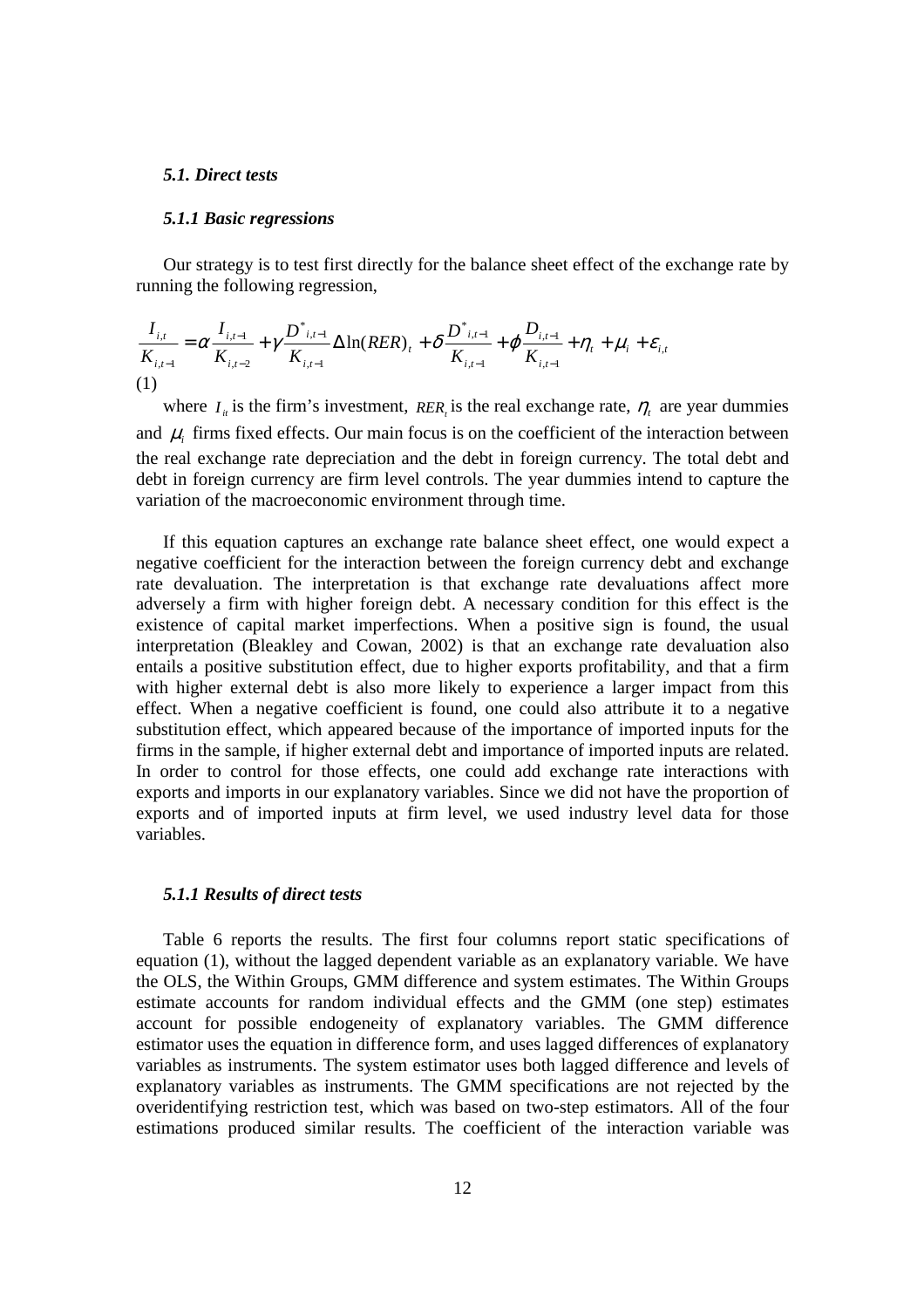negative and statistically significant at 1% and at 5%, for the GMM estimations and for the others, ranging from -0.33 to -0.39. This suggests the existence of exchange rate balance sheet effects. The external debt is also positive and statistically significant at 5% for all estimations and at 1% for the GMM. This indicates that investment is positively related with a higher level of external debt in Brazil, which could be a reflex of the underdevelopment of the domestic long-term capital markets. The time-dummies are jointly statistically significant at 1% in all four equations.

The next four columns report the results of equivalent estimations for the dynamic specification. The coefficients of the interaction variable continue to be negative, and are significant at 5% in the OLS and within-group estimations, at 1% at the GMM difference estimation, and not significant in the GMM system estimation. The coefficient of external debt is also positive and statistically significant in three of the four equations. The coefficient of lagged investment is negative in all four regressions, what is consistent with the results obtained in Terra  $(2003)$ , and Ferrua and Menezes  $(2002)^6$ . The coefficient is statistically significant in the OLS and within-groups estimations, but not in the GMM estimations. Time-to-build aspects tend to generate positive correlation in investment. However, investment is also characterized as lumpy and intermittent, due to kinky adjustment costs (see Caballero and Engel,1999, Dorns and Dunne, 1993). This latter aspect may lead to negative correlation<sup>7</sup>. Notice that the GMM specifications do not pass the Sargan test.

The negative results obtained for the coefficient of the interaction between the dollar debt and exchange rate devaluation could also reflect a negative competitiveness effect of a higher proportion of imported input in the firms with higher external debt. Because of this, we add the interactions of multilateral exchange rate with sector exports and with input sector imports in the basic specification (equation 1), in order to capture the competitiveness effect, hoping that the coefficient of the interaction of exchange rate devaluation with foreign currency debt would now reflect mostly the balance sheet effect. The results are reported in the first column of table 7. The export interaction coefficient is positive, but not statistically significant. The import interaction coefficient is negative and statistically significant at 10% level, indicating that firms that import more inputs tend to reduce their investment more when there is an exchange rate devaluation. The coefficient of the interaction between exchange rate devaluation and debt in foreign currency is still negative, and now it is significant at 1% level. The specifications now pass the Sargan test. Notice that the magnitude of the gamma coefficient decreased slightly, what could suggest the interpretation that the coefficients in the estimation before were inflated by the negative competitiveness effect of imported inputs participation.

 $6$  One could think that the negative coefficient is obtained because the all the three mentioned papers calculate investment from capital stock data. However, in earlier stages of our work we obtained the same negative coefficient when we used capital expenditures data as investment. Capital expenditure is available from Economatica but not from Austin. Its use limited severely our sample size.

 $\overline{a}$ 

 $<sup>7</sup>$  Those two different aspects may be both present, and may possibly lead to positive correlation in</sup> investment over short time intervals, and negative correlation over longer time intervals.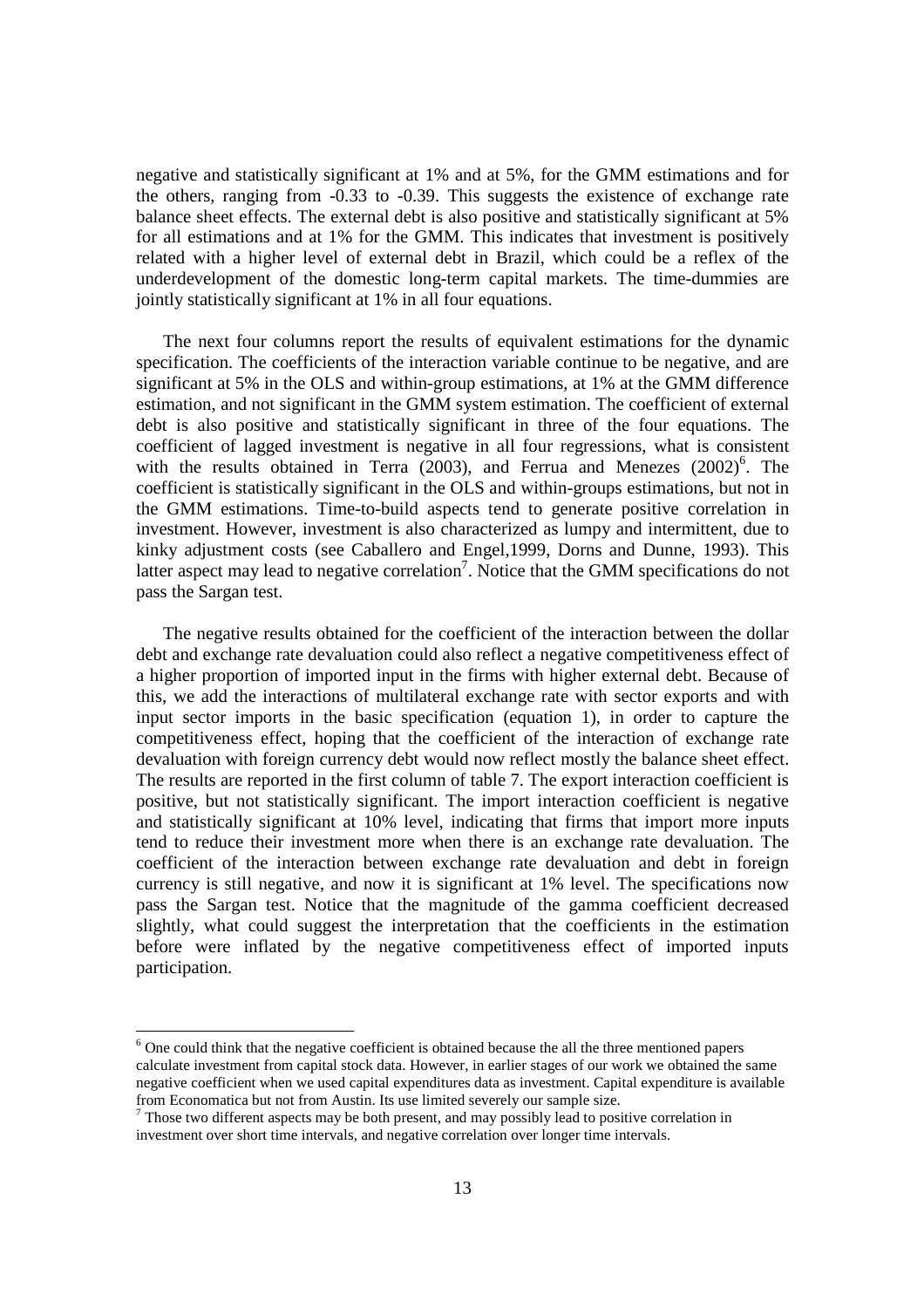The interaction coefficient estimate in the GMM dynamic regressions with control for exports and imports effects is -0.26. We could interpret this coefficient as representing the exchange rate balance sheet effect. Thus, if we assume that the coefficient is -0.25 for example, it would indicate that a devaluation of 10% reduces investment in 2.5% of the magnitude of the dollar debt, which can be a very sizeable effect.

In the second column we have cash flows and sales as additional controls, but not the export and import interaction terms. Both sales and cash flow coefficients are not statistically significant. The coefficient of the interaction between exchange rate devaluation and debt in foreign currency is still negative and significant at 5%. However, the specification does not pass the Sargan test. In the last column we add the export and import interaction terms to this specification. The sales and cash flow coefficients are still not statistically significant, and neither are coefficients of export and import interactions. However, the coefficient that represents the exchange rate balance sheet effect has its significancy increased, and the specification now passes the Sargan test.

Finally one could also argue that those controls do not capture an important part of the substitution effect, because this should also be important for firms producing for the domestic market. For example, a devaluation should increase protection for domestic producers of tradable goods, and allow them to have a higher profit margin. As a consequence, they would be more stimulated to invest. We will return to this issue in the next subsection.

Bleakley and Cowan (2002) found a positive and statistically significant coefficient for gamma in a sample dominated by Brazilian firms, which is in contrast with the result we found. They ran a slightly different regression. For comparison purposes we also ran some of the same regressions they ran, which include the direct effect of an exchange rate devaluation in the right-hand side. In the appendix we present the results for their static specification, and of a dynamic version, where we use the GMM difference estimation method to control for endogeneity of the explanatory variable. We also added the interaction terms involving sector imports and exports as explanatory variables but interacting with devaluation of the real bilateral exchange rate, as they did. We ran the regressions using the whole sample and using the 1991-1999 subsample, which corresponds to the years of their sample. In all regressions with the whole sample we found a negative and significant coefficient, ranging from about -0.40 to -0.30. In the restricted sample the results are positive and not significantly different from zero for the regressions without export and import controls. When we add the import and export interaction terms as explanatory variables, our main coefficient of interest become negative for the GMM estimations, and significant at 10% level for the static specification.

Those results suggest that the main reason for the different findings is the length of the sample. Their sample has only one year of floating exchange rage regime. It is not easy to find an exchange rate balance sheet effect when the exchange rate is stable most of the time. Our sample has three more years of floating regime, and the negative and statistically significant coefficients for gamma appear even in the OLS static regressions.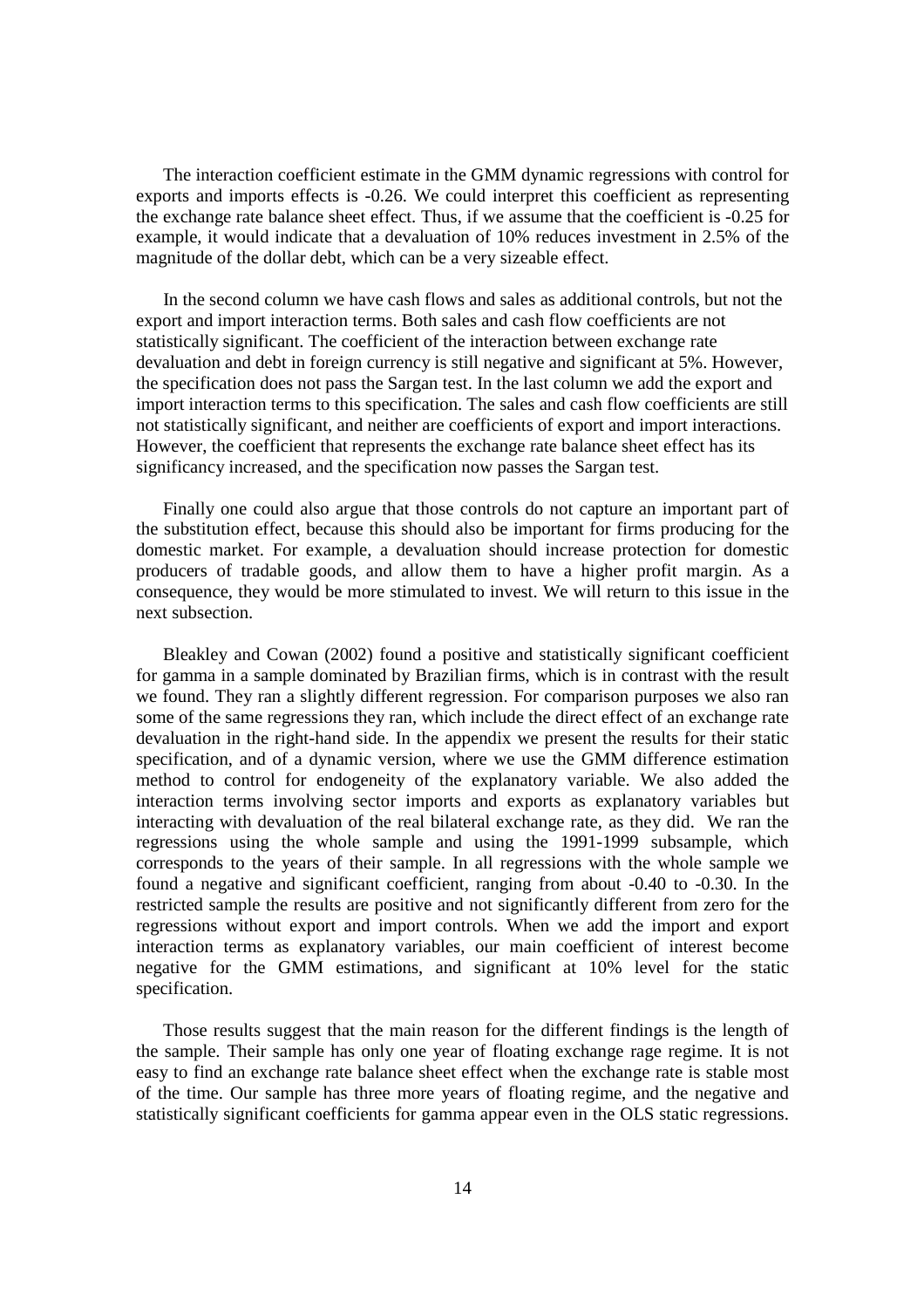Another minor factor is the estimation method. When we estimate their equation using their restricted sample by GMM we found a negative coefficient, although not as statistically significant as the results we found for the whole sample.

#### *5.2 Interest rate effects*

Interest rates in Brazil were particularly volatile during the period exchange rates were controlled. A domestic interest rate increase could cause deterioration in the balance sheet of locally indebted firms, leading to a decrease in investment. In parallel to our tests of the exchange rate balance sheet effect, we ran a similar equation but with local currency debt in the place of dollar debt and real interest rate in the place of real exchange rate devaluation:

$$
\frac{I_{i,t}}{K_{i,t-1}} = \alpha \frac{I_{i,t-1}}{K_{i,t-2}} + \gamma \frac{D^{LC}_{i,t-1}}{K_{i,t-1}} \ln(r_t) + \delta \frac{D^{LB}_{i,t-1}}{K_{i,t-1}} + \varphi \frac{D_{i,t-1}}{K_{i,t-1}} + \eta_t + \mu_i + \varepsilon_{i,t}
$$

where  $D^{LC}$  is the debt in local currency and r is the domestic real interest rate.

 The results, for a GMM difference estimation, are reported in the first column of table 8. The interaction term is not significantly different from zero. The domestic debt and the total debt coefficients are statistically significant at 1% with symmetric coefficients. The coefficient of total debt is about 0.12 and that of the local debt about - 0.12. We can interpret these findings as reflecting the importance of the omitted debt foreign debt variable for investment. This assessment is reinforced by the fact that 0.12 is also the order of magnitude of the coefficient of external debt in tables 6, and 7, whereas the total debt coefficient is not significantly different from zero.

In the second column we add sector imports and exports interactions with multilateral exchange rate. The results do not change. In additional the input imports coefficient is negative and statistically significant at 5%. In the third column we have both exchange rate and interest rate interaction terms and foreign currency debt and local currency debt as additional controls. The exchange rate interaction term is negative and statistically significant at 1% level, but the interest rate interaction term is not significantly different from zero. The external debt coefficient is about 0.12 and is statistically significant at 5%, whereas the internal debt term is close to zero and insignificant. This reinforces the interpretation of the paragraph above, that the only type of debt that is correlated with investment is the debt in foreign currency.

## *5.3 Macroeconomic environment and balance sheet effects*

The main question in this subsection is if the balance sheet effect of exchange rate and interest rate were affected by the change in the macroeconomic environment. We evaluate if the balance sheet effects were affected by the two major macroeconomic reforms: the Real Plan, in 1994, and the change in the exchange rate regime, in 1999. For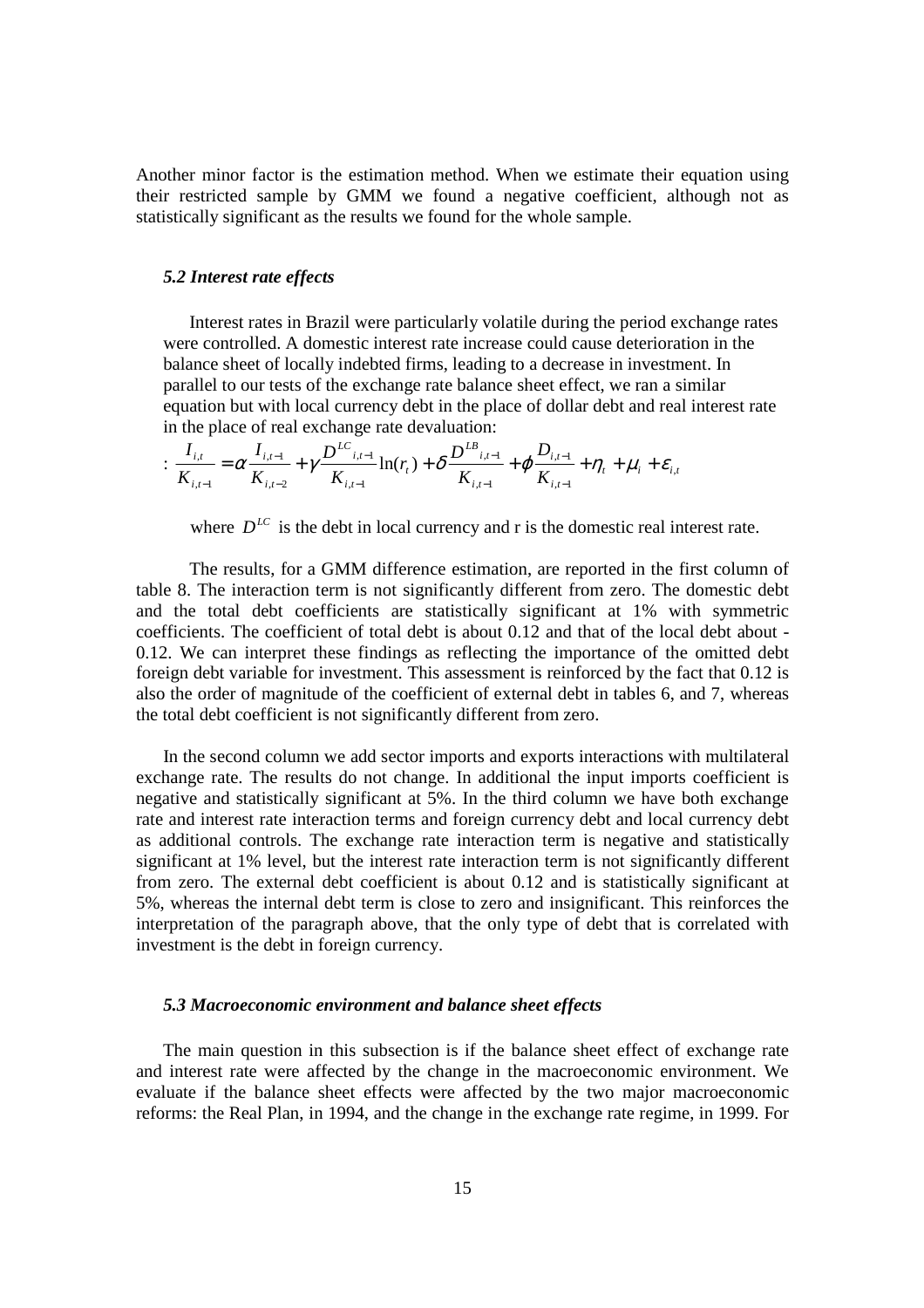that we take the period of 1995 to 1998 as our basis period and add slope dummies for the balance sheet effects in the high inflation (1990-1994) and floating exchange rate (1999- 2001) periods.

In the first column of table 9 we report the results for the interaction between exchange rate devaluation and debt in foreign currency. The result for the base period is not significantly different from zero. The additional effect for the floating exchange rate period is negative and statistically significant at 1%, indicating that the effect we found in the regressions for the whole period is due to this subperiod. Furthermore, the coefficient for floating period (which is the sum of the coefficient for the base period plus the slope dummy coefficient for this period) is of the same order of magnitude of the coefficient found before for the whole period. When we add controls for the competitiveness effect (exports and imports interactions) the results are not qualitatively affected, as seen in the second column. Then we let both exchange rate and interest rate interactions to be different in subperiods. The results for the exchange rate interaction are maintained, and all coefficients related to the interest rate effect are insignificant.

The exercise just proposed is based on particular priors of when the effects changed. Alternatively we allow for a different effect of dollar debt for each year. In this case, if we divide the obtained coefficient by the exchange rate variation, we could obtain the coefficient of the interaction between exchange rate devaluation and dollar debt for each year. If these coefficients are constant, the points in the plot of debt coefficient for a year versus exchange rate depreciation in the same year should be along a straight line.

The results are shown in the fourth column. We see that there are only two coefficients significantly different from zero. Those are positive coefficients, and correspond to the years of 1996 and 1998. In those years, there were only moderate changes in the exchange rate, and in opposite directions. However, we have identified two effects linking investment to external debt: a positive effect, related to investment financing, and a negative balance sheet effect. Those two effects cannot be disentangled in this experiment. The significant positive coefficients of 1996 and 1998 probably reflect the former effect.

## *5.4 Capital market imperfections*

## *5.4.1 Main insights*

-

With perfect capital markets investment is determined without reference to financial factors. A standard formulation is due to Hayashi (1982), where investment demand is related to Tobin's  $q^8$  – the ratio between investment market value and its replacement cost. Balance-sheet effects should be relevant for firms' investment when market imperfections create a wedge between the cost of internal and external finance. Then, if a

 $8 \text{ In fact, theoretically what matter is the marginal q. Under certain assumptions the average q, which is }$ empirically available may be used instead.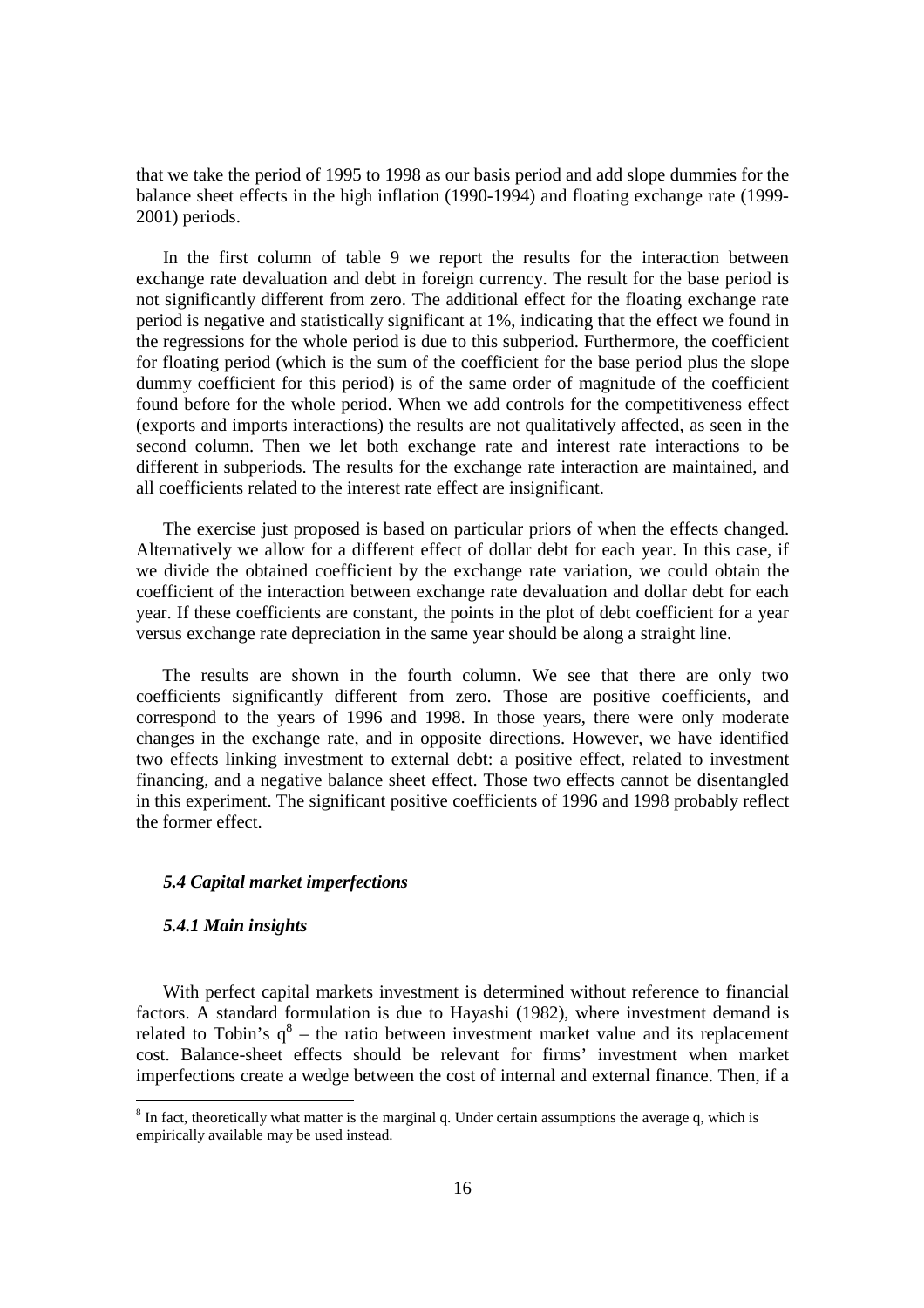firm's net worth is reduced the external finance premium increases, affecting negatively investment (see Bernake and Gertler, 1995). As a consequence, a proxy for net worth should affect investment, given the same financial opportunities, which are captured by q.

For our purposes, controlling for q could be more fruitful, because under certain conditions all variables that could affect the profitability of investment can be subsumed in q. If an exchange rate devaluation improves investment opportunities, for example, q should be increased. Then q should increase with a devaluation for an export firm, and also for a firm which produces tradable goods for the domestic market. Conversely a devaluation should cause a decrease in q for a non-tradable firm largely dependent on imported inputs. Therefore, this control should be able to capture the competitiveness effect more widely than the ones based on exports and imported inputs. Another advantage is that q, being a forward-looking variable dependent on expectations, could also reflect the extent to which a devaluation is believed to be temporary or permanent.

As we argued before, investment could be reduced when there is an exchange rate devaluation if a firm suffers financial distress because it is largely indebted in dollars, and this is the main effect we want to assess. However, this outcome depends on the existence of capital market imperfections. If capital markets were perfect the balance sheet effect would not occur even if the firm were heavily indebted in dollars. Therefore, tests for capital market imperfections are intrinsically related to tests for balance sheet effects. In the financial literature q has a crucial role in the tests for capital market imperfections, because it is considered a good control for investment opportunities.

On the other hand, the so called competitiveness effect on investment should be entirely captured by q. Then, controlling for q should allow us to separate the competitiveness and balance sheet effects. Therefore, in this context there is no further need of other terms related to export and import orientation or tradability in order to capture the competitiveness effect.

A usual proxy for net worth in the investment literature is cash flow.<sup>9</sup> Despite the importance of cash flow for investment, it does not capture in principle all the net worth effect of an exchange rate change variation. Although exchange rate devaluations tend to increase financial expenses of firms indebted in dollars, therefore affecting cash flow directly, it also increases debt. Thus, as shown by Bleakley and Cowan (2002), the increase in current expenses is only a part of the negative effect on net worth.

We start with a test of capital market imperfections - which is a necessary condition for a balance sheet effect - by evaluating the effect of cash flows on investment, after controlling for q. We run the following regression:

The Brazil, Terra (2003) studied capital market imperfections in a panel with firm level balance sheet data from 1986 to 1997. She found evidence that Brazilian firms were credit constrained with exception of large and multinational firms. However, she does not use q, because her sample includes unlisted firms. Then one could argue that investment opportunities were not adequately controlled, and therefore would be reflected in cash flows.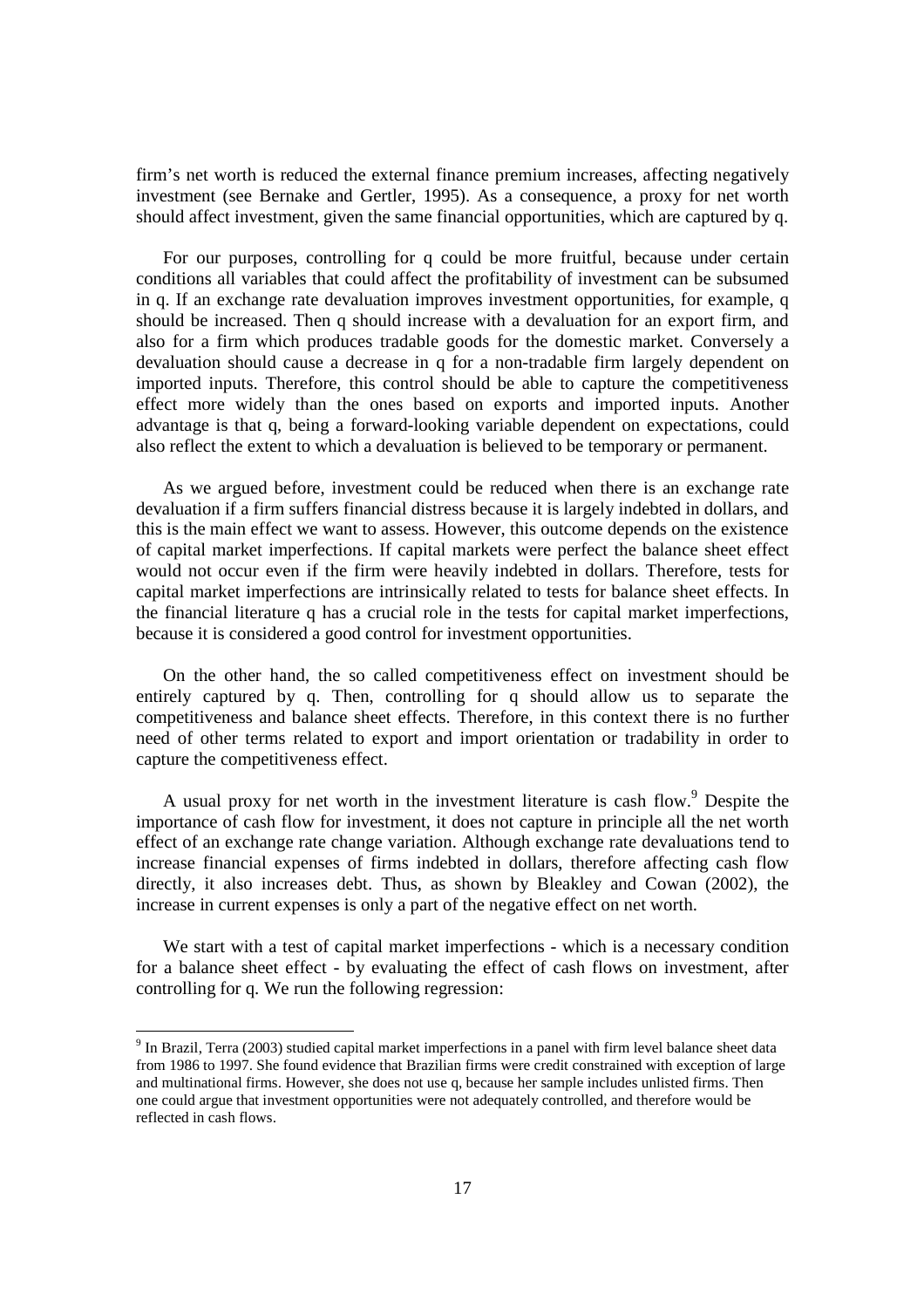$$
\frac{I_{i,t}}{K_{i,t-1}} = \alpha \frac{I_{i,t-1}}{K_{i,t-2}} + \lambda q_{it} + \theta \frac{CF_{it}}{K_{i,t-1}} + \eta_{t} + \mu_{i} + \varepsilon_{i,t}
$$

(2)

where  $q_i$  and  $CF_i$  are firm's i Tobin's q and cash flows at time t, respectively, and the other variables are as in the equation before. A positive and significant coefficient  $\lambda$  may be interpreted as evidence of capital market imperfections.

Then, we test for exchange rate balance sheet effects on investment using q to control for competitive effects. We run the regression:

$$
\frac{I_{i,t}}{K_{i,t-1}} = \alpha \frac{I_{i,t-1}}{K_{i,t-2}} + \lambda q_{it} + \gamma \frac{D^{*}_{i,t-1}}{K_{i,t-1}} \Delta \ln (RER)_{t} + \mu_{i} + \varepsilon_{i,t}
$$
\n(3)

We also add external debt and leverage as controls.

We then proceed with a more detailed investigation on the specific channels for the exchange rate balance sheet effect. First, we test if there is an effect of exchange devaluation for firms highly indebted in dollars, even after controlling for cash flows. We then add leverage and external debts for a more complete set of financial related controls.

It is natural to think that if exchange rate balance sheet effects are important, exchange rate depreciation will affect more negatively the cash flow of indebted firms. This could be the channel through which an exchange rate devaluation has a negative balance sheet effect on investment. In order to test this hypothesis we run the following regression:

$$
\frac{CF_{i,t}}{K_{i,t-1}} = \alpha \frac{CF_{i,t-1}}{K_{i,t-2}} + \gamma \frac{D^*_{i,t-1}}{K_{i,t-2}} \Delta \ln(RER)_t + \varphi \frac{D^*_{i,t-1}}{K_{i,t-2}} + \delta \frac{D_{i,t-1}}{K_{i,t-2}}
$$
\n
$$
+ \eta \cdot MRER_t \cdot X_{it} + \kappa \cdot MRER_t \cdot M_{it} + \eta_t + \mu_i + \varepsilon_{i,t}
$$
\n(4)

where MRER denotes the multilateral real exchange rate, X the sector exports, and M the sector imports. As before, we added import and export terms to control for the competitiveness effect. However, cash flow is not only a financial variable. A firm in the tradable sector could benefit from the devaluation and produce more, despite having dollar debt and also being negatively affected by the devaluation. The effect on cash flow could be ambiguous in this case. On the other hand, we one may also be interested in investigate if there is a negative exchange rate balance sheet effect in production. Since there is no production, we ran an equivalent (to equation 4) regression for sales.

## *5.4.2 Main results*

We start by estimating equation (2), which can be considered a test of capital market imperfections. The result is reported in the first column of table 10. The coefficient of the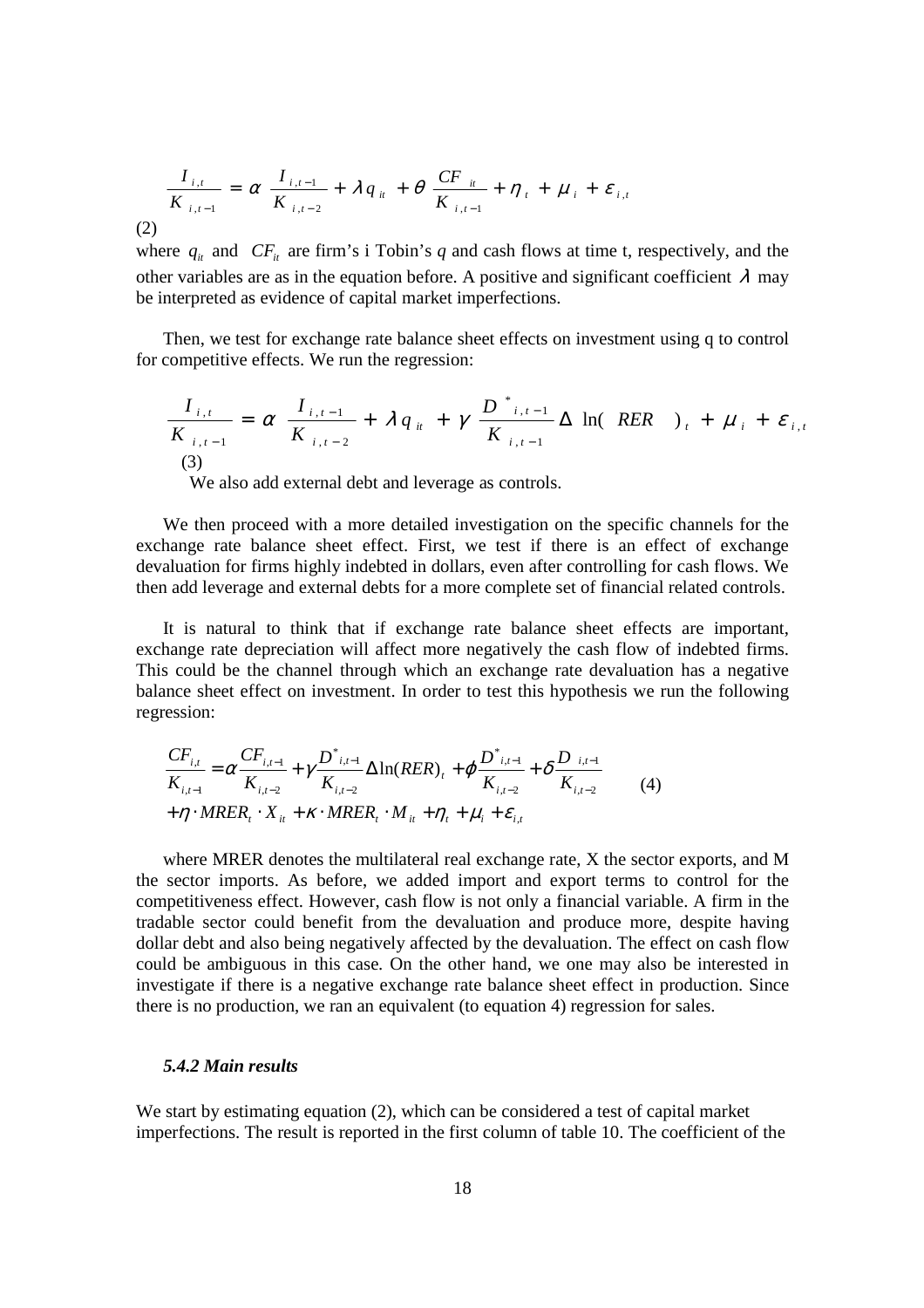q variable is not statistically significant, but the coefficient of cash flow is positive and statistically significant at 1% level. This could be interpreted and evidence in favor of imperfect capital markets, corroborating the findings of Terra (2003) for Brazil.

 The existence of imperfect capital markets is a necessary condition for the exchange rate balance sheet effect. Thus, the next question is that if using q as a control for investment opportunities, which includes the competitiveness effect, we can capture the balance sheet effect. Thus, in the second column we run regression (3). The coefficient of the dollar debt-exchange rate interaction is positive, but is not statistically different from zero. We then add external debt and leverage as additional controls. Then, the coefficient becomes negative and statistically significant at 1%. In order to investigate how much of the balance sheet effect is related to cash flow, we finally add cash flow as an additional control. Then the magnitude of the dollar debt-exchange rate interaction is halved and its degree of significance reduced to 10%. This suggests that an important part of the negative balance sheet effect happens through cash flow reductions.

 In order to test this hypothesis we estimate equation (4), which has cash flow as the dependent variable. The results are shown in the first column of table 11. The coefficient gamma is negative and statistically significant at 1% level. Furthermore, its magnitude is about ten times the gamma coefficients found in investment equations. Since profits depend also on production, one may wonder if all this effect on cash flows come from higher finance expense or if production is reduced. He tried to answer this question by estimating equation (4) with sales in the place of cash flows. Our main effect is still negative and significant at 1% level, and its magnitude is now even higher.

#### *5.4.3 Testing for heterogeneity*

It is in the tradition of the literature of capital market imperfections to test for differential effects between group of firms. The idea is to select groups that have characteristics related to access to capital markets. Then a hypothesis to be tested, for example, is that if the investment of the group with presumably less access to capital markets is more sensitive to cash flows. A natural extension to our setting would be then to test if the balance sheet effect is stronger for those groups of firms. We estimate the equation:

$$
\frac{I_{i,t}}{K_{i,t-1}} = \alpha \frac{I_{i,t-1}}{K_{i,t-2}} + \lambda q_{it} + \gamma \frac{D^*_{i,t-1}}{K_{i,t-1}} \Delta \ln(RER)_t + \gamma \frac{D^*_{i,t-1}}{K_{i,t-1}} \Delta \ln(RER)_t \cdot SD_i +
$$
  

$$
\varphi \frac{D^*_{i,t-1}}{K_{i,t-2}} + \delta \frac{D_{i,t-1}}{K_{i,t-2}} + \eta_t + \mu_i + \varepsilon_{i,t}
$$

where SD is a dummy that is equal to one if a firm is small. We then test if  $\psi$  is significantly greater than zero, which could be interpreted as meaning that exchange rate balance sheet effects are more important for small firms. Then we do a similar regression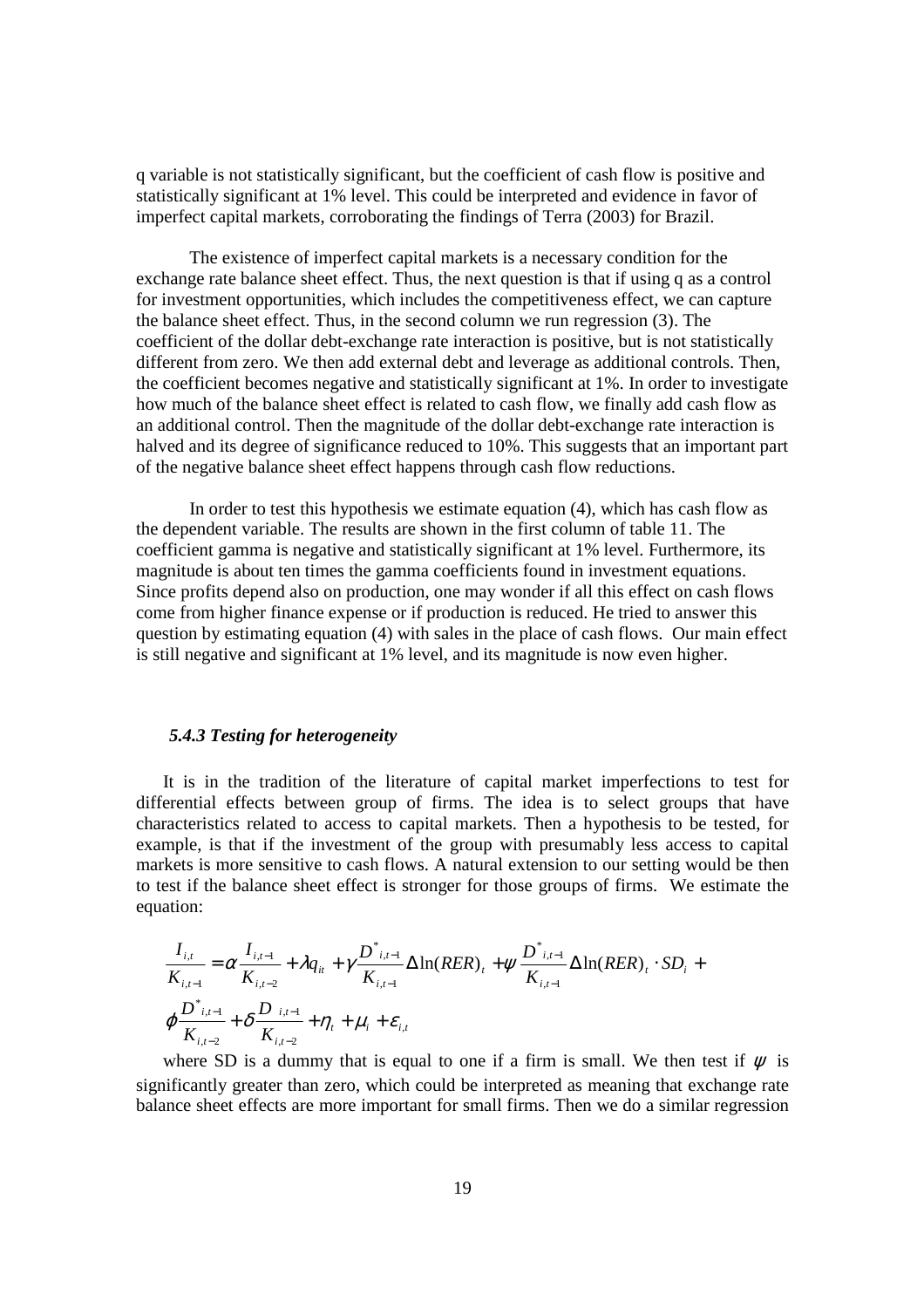where SD equal to one when the firm is of the tradable sector, has ADR, or it is owned by foreigners.

 The results are reported in table 12. In the first columns we test for heterogeneity between small and large capitalization firms. The slope dummy coefficient has a positive sign, but smaller in magnitude than the gamma coefficient. This indicates that small firms still bear a negative balance sheet effect, but its intensity is smaller than the one faced by large firms, which is not the expected result. However, none of the coefficients are statistically significant, indicating a large dispersion within each group.

When the firms are divided according to the other criteria, the main effect continues to be negative and statistically significant at 1%. However, the it is not possible to reject the null that the two groups face the same effect.

## *5.5 Asymmetric effects of exchange rate variation*

 Our aim in this section is to test if there are asymmetric exchange rate balance sheet effects on investment, cash flows and sales. With this objective, we modify the basic regression (1) by decomposing the interaction between exchange rate variations and dollar debt into two effects: one for depreciations and another for appreciations. We repeat the experiment for cash flows and sales. The results are reported in table 13.

 The depreciation interaction coefficients are negative, statistically significant, and have magnitude similar to the gamma coefficients we found when we did not discriminate between depreciations and appreciations. The appreciation coefficients are not significantly different from zero. Those features emerge in all three estimations, which clearly indicate that the negative balance sheet effects we found were due to depreciations. This asymmetry reinforces the interpretation that the negative effect of the interaction between debt in foreign currency and exchange rate variation is due to balance sheet effects, since those appear more likely to be asymmetric than the ones related to competitiveness.

## **6. Macroeconomic Implications and Final Remarks**

In our investigation we found a robust negative balance sheet effect of exchange rate depreciations on investment. The effect is due mostly to the period of floating exchange rate regime in Brazil. It also strongly impacts cash flows and sales, and is asymmetric, since only depreciations matter.

One important aspect not to be missed is that a significant part of Brazilian large firms hedge against exchange rate variation. However, we were not able to account for that because individual measures of the hedged position are not available. As a consequence, the impact on non-hedged firms tends to be even higher than the numbers we found.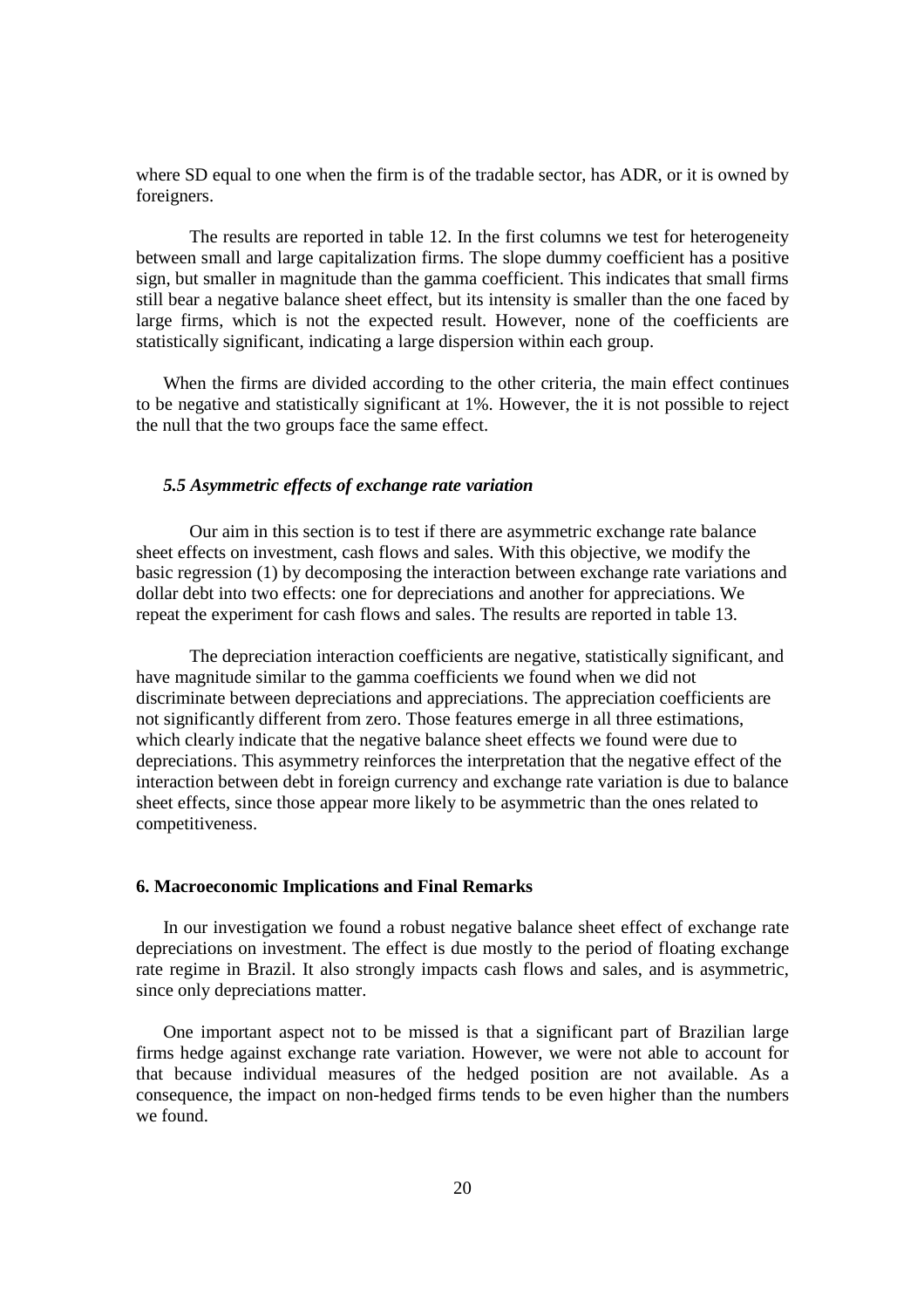A question of natural interest is how important are the aggregate effects. Our sample is composed only by listed firms, which are relatively large in Brazil. The extrapolation of those results faces some difficulties. First, we do not have any measure of the indebtedness in foreign currency of the unlisted firms. We could speculate that the majority of those firms are smaller and do not have access to loans in foreign currency. We would be led conclude that the aggregate effect will be less important than the average effect in our sample. However, since the government is the net provider of hedge for the private sector, devaluations entail an additional negative effect, which is the deterioration of government's financial health. In an emerging market economy, the composition of those two effects could make it prone to macroeconomic instability.

An interesting policy question is how to compare a crawling peg regime, such as the one between 1995 and 1998, to the free floating regime, from 1999 on. In the former, the instability and public accounts deterioration were generated by the high and variable level of interest rates necessary to control the exchange rate. In the floating regime, the risk should in principle be incurred by the private debtor, engendering exchange rate balance sheet effects that were not present in the crawling peg period. Those balance sheet effects ought to be attenuated when firms are partially hedged by the government, as it was the case in Brazil. However, as argued above, this government's decision generates an additional channel of instability.

One could argue that the problem could be avoided in the free floating regime, if the government abstained from providing hedge to the private sector. Would we find then stronger exchange rate balance sheet effects? Without government intervention, hedge provided by the private sector would be substantially more expensive, and a firm before borrowing in foreign currency should take into account either the risk involved or the expensive cost of hedge.

## **References**

Aghion, P., Bacchetta, P. and Banerjee, A. 2001. "Currency Crises and Monetary Policy in an Economy with Credit Constraints". *European Economic Review*. 45 (7): 1121-1150.

Arellano, M. and Bond, S. 1991. "Some tests of specification for panel data: Monte Carlo evidence and an application to employment equations", *Review of Economic Studies* 58: 277-97.

Bernanke, B. and Gertler, M. "Inside the Black Box: The Credit Channel of Monetary Policy Transmission." *Journal of Economic Perspectives* 9: 27-48.

Bernanke, B., Gertler, M. and Gilchrist, S. 1999. "The Financial Accelerator in a Quantitative Business Cycle Framework". In *Handbook of Macroeconomics*, vol. 1c, New York: Elsevier Science Ltd.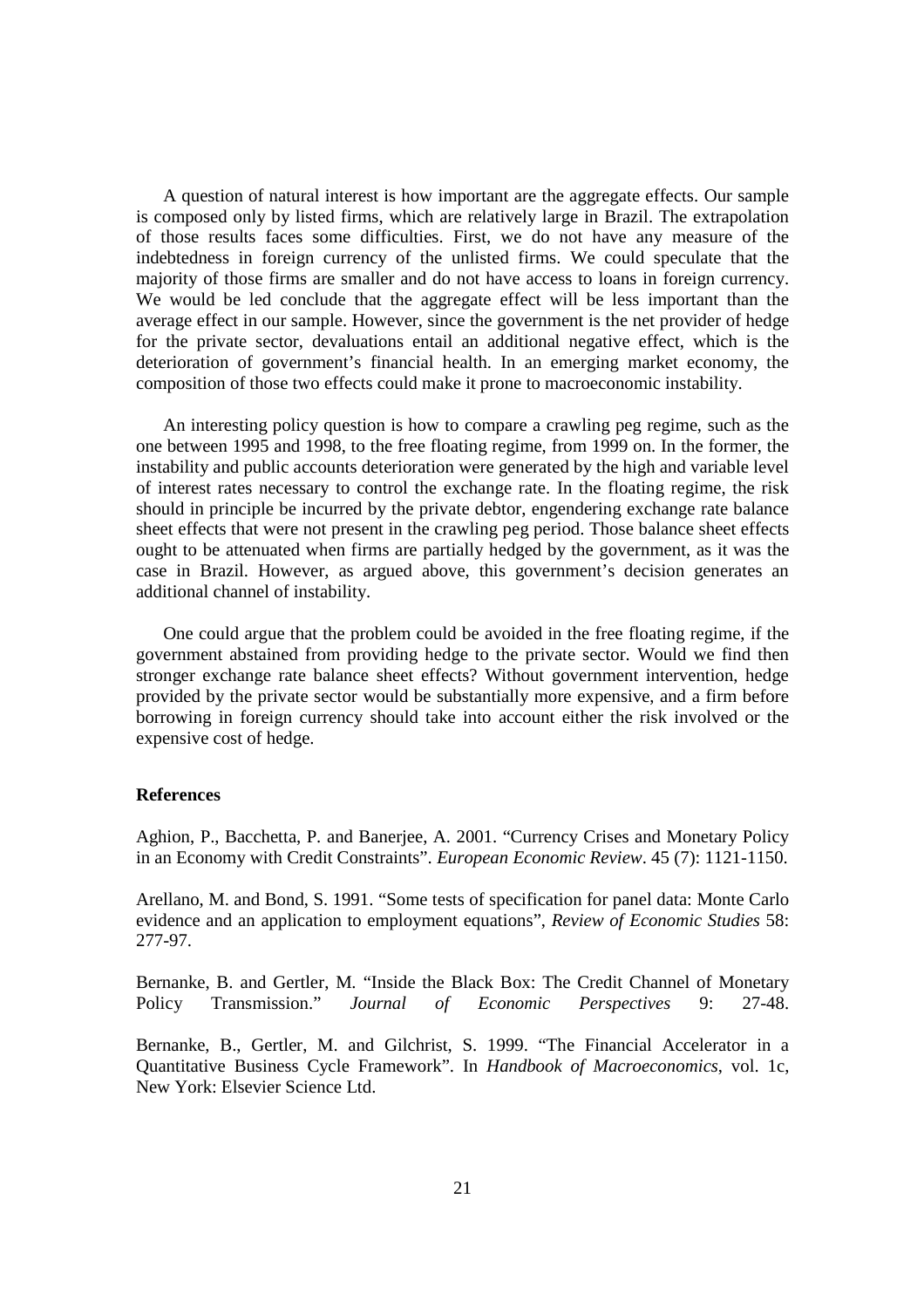Bleakley, H. and Cowan, K. 2002. "Corporate dollar debt and devaluations: Much ado about nothing?". Mimeo. MIT.

Bonomo, M., Martins, B. and Pinto, R. 2003. "Debt Composition and Exchange Rate Balance Sheet Effects in Brazil: A Firm Level Analysis." *Emerging Market Review*

Bonomo, M. and Terra, C. 2001. "The Dilemma of Inflation vs Balance of Payments: Crawling Pegs in Brazil, 1964-98." In J. Frieden(Ed.) & E. Stein(Ed.), *The Currency Game - Exchange Rate Politics in Latin America.* Washington: Inter-American Development Bank, pp.119-155.

Caballero, R., and Engel, E. 1999. "Explaining Investment Dynamics in U.S. Manufacturing: A Generalized Ss Approach." *Econometrica* 67: 783-826.

Doms, M. and Dunne, T. 1993. "An Investigation into Capital and Labor Adjustment at Plant Level." Mimeo. Center for Economic Studies, Census Bureau.

Ferrua Neto, L. and Menezes Filho, N. 2002. "Irreversibilidade de Custos e Decisões de Investimento das Firmas Brasileiras." In: *Anais do Encontro Brasileiro de Econometria*

Forbes, K. 2002. "How do large depreciations affect firm performance?". NBER Working Paper 9095.

Hansen, L. P. (1982), "Large Sample Properties of Generalized Method of Moments Estimators", *Econometrica*, vol. 49, 1377-1398.

Hayashi, F. 1982. "Tobin's Marginal q and Average q: A Neoclassical Interpretation." *Econometrica* 50: 213-224.

Harvey, C. and Hoper, A. 1999. "The Asian Bet," in Alison Harwood, Robert E. Litan and Michael Pomerleano, Eds., *The Crisis in Emerging Financial Markets*, Brookings Institution Press, pp. 29-115.

Hubbard, G. 1998. "Capital-Market Imperfections and Investment." *Journal of Economic Literature* 36: 193-225.

Nucci, F and Pozzolo, A. 2001. "Investment and the exchange rate: An analysis with firm-level panel data". *European Economic Review*. 45: 259-283.

O Globo. 06/23/2002. "A ameaça do dólar nos balanços". 33.

Reif, T. 2001. "The real side of currency crises". mimeo. Columbia University.

Terra, C. 2003, "Credit Constraints in Brazilian Firms: Evidence from Panel Data," *Revista Brasileira de Economia* 57(2): 443-464.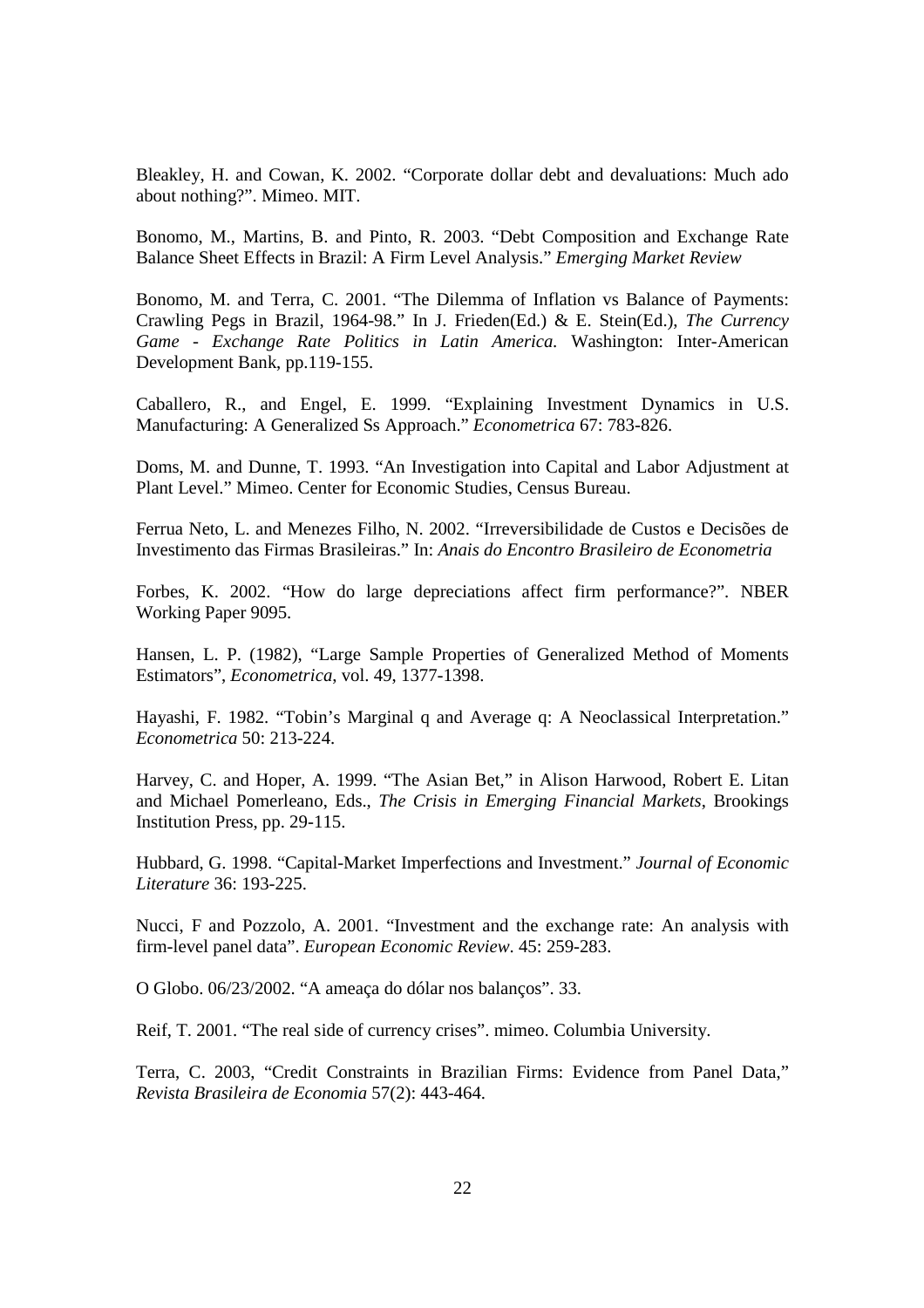







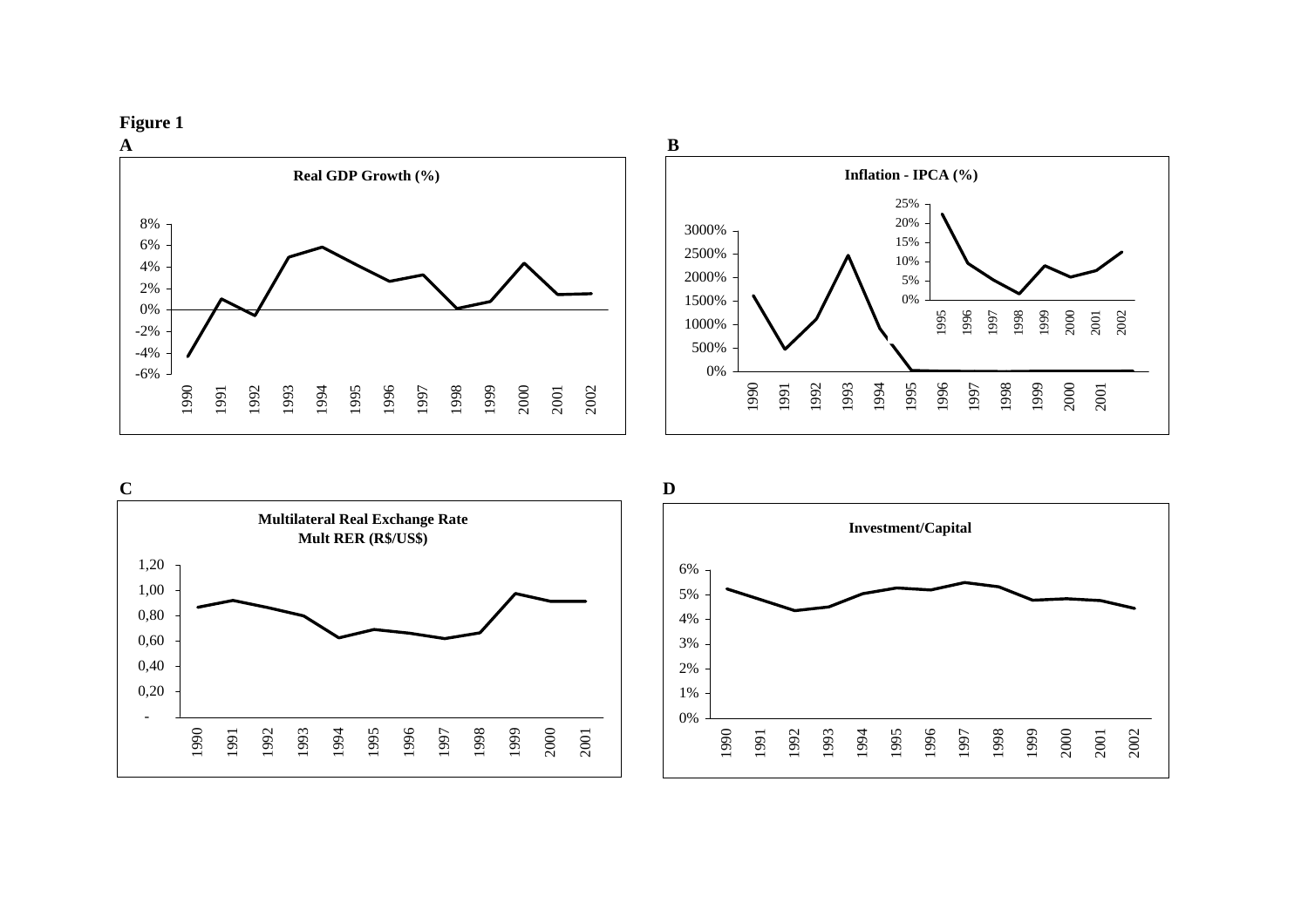| Date               | There is converged to important Events in the country<br><b>Description</b>                                        |
|--------------------|--------------------------------------------------------------------------------------------------------------------|
| 1990.03            | - Collor Plan froze liquid financial assets creating a big liquidity squeeze (from 30% to 8% of                    |
|                    | GDP). Payments on government debt would be suspended for 18 months.                                                |
|                    | - Creation of a commercial market for foreign exchange rates transactions involving goods,                         |
|                    | complementing the floating market for restricted financial transaction.                                            |
| 1991.01            | - 2nd Collor Plan: heterodox stabilization plan based on price freezing.                                           |
| 1991.05            | - New and more orthodox economic team. Creation of the so-called Annex IV, which provided                          |
|                    | a channel for foreign investment in domestic security markets.                                                     |
| 1991.07            | - Rules for borrowing external resources though the ADR/IDR mechanism were adopted.                                |
| 1991.09            | - Devaluation of 14%                                                                                               |
| 1991.11            | - Privatization plan successfully started.                                                                         |
| 1992.09            | - Impeachment of President Collor, replaced by Vice-President Itamar Franco                                        |
| 1993.05            | - Fernando Henrique Cardoso was chosen Finance Minister. He and his team would formulate                           |
|                    | the Real Plan                                                                                                      |
| 1993.10            | - First ADR was issued.                                                                                            |
| 1994.05            | - A new unit account URV was created to hyper-index the economy, as a preparation for the                          |
|                    | Real Plan                                                                                                          |
| 1994.07            | - The new currency was created based on the URV, and inflation fell abruptly. De-indexation of                     |
|                    | contracts. Exchange rate was set an upper limit of 1, but no lower limit and was let to appreciate.                |
|                    |                                                                                                                    |
| 1994.10            | - Fernando Henrique Cardoso elected president                                                                      |
| 1994.11            | - Mexican crisis would affect capital inflows to Brazil.                                                           |
| 1995.03            | - Exchange rate band system was formerly adopted, with a band of 5%. Exchange rate was                             |
|                    | devalued in 5.2%.                                                                                                  |
| 1995.07            | - Periodic exchange rate spread auction was started, establishing very narrow limits for exchange                  |
|                    | rate fluctuations.                                                                                                 |
| 1995.11            | - As a response to the banking crisis caused by the dissipation of inflation tax, the government                   |
|                    | instituted a program known as PROER to facilitate the restructuring of the private banking                         |
|                    | sector.                                                                                                            |
| 1996.02            | - US\$8.2 billion bailout of Banco do Brasil                                                                       |
| 1996.10<br>1997.10 | - Financial transactions tax of 0.2% approved by the Congress.<br>- Asian crisis affected capital flows to Brazil. |
| 1998.10            | - President Fernando Henrique Cardoso was reelected.                                                               |
| 1998.07            | - Russian crisis affected capital flows to Brazil.                                                                 |
| 1999.01            | - The Central Bank announced 15% exchange rate devaluation on 01/14 and the creation of new                        |
|                    | band system. Currency was left to float three days later.                                                          |
| 2000.06            | - The Congress passed the Fiscal Reponsability Law restricting State and Municipalities ability                    |
|                    | to generate budget deficits.                                                                                       |
| 2001.03            | - Government reacted to energy crisis (low level of water stocks) imposing energy rationing.                       |
|                    | Contagion from Argentina crisis.                                                                                   |
| 2002               | - From May on deterioration of the international perception of Brazilian risk due to the prospect                  |
|                    | of a leftist government: sharp devaluation of currency and depreciation of Brazilian bonds.                        |
|                    |                                                                                                                    |

**Table 1 - Chronology of Important Events in the Country**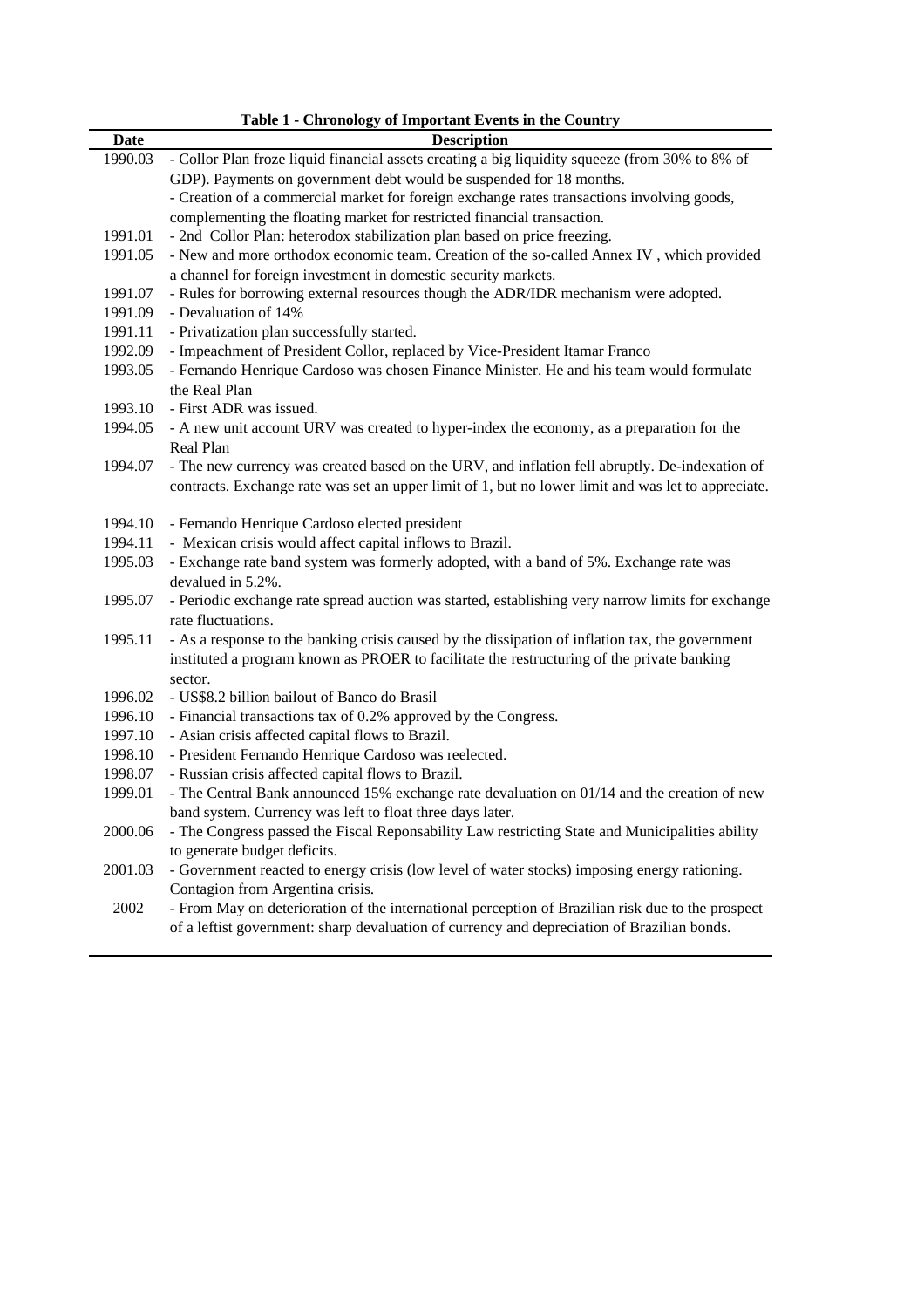**Figure 2**







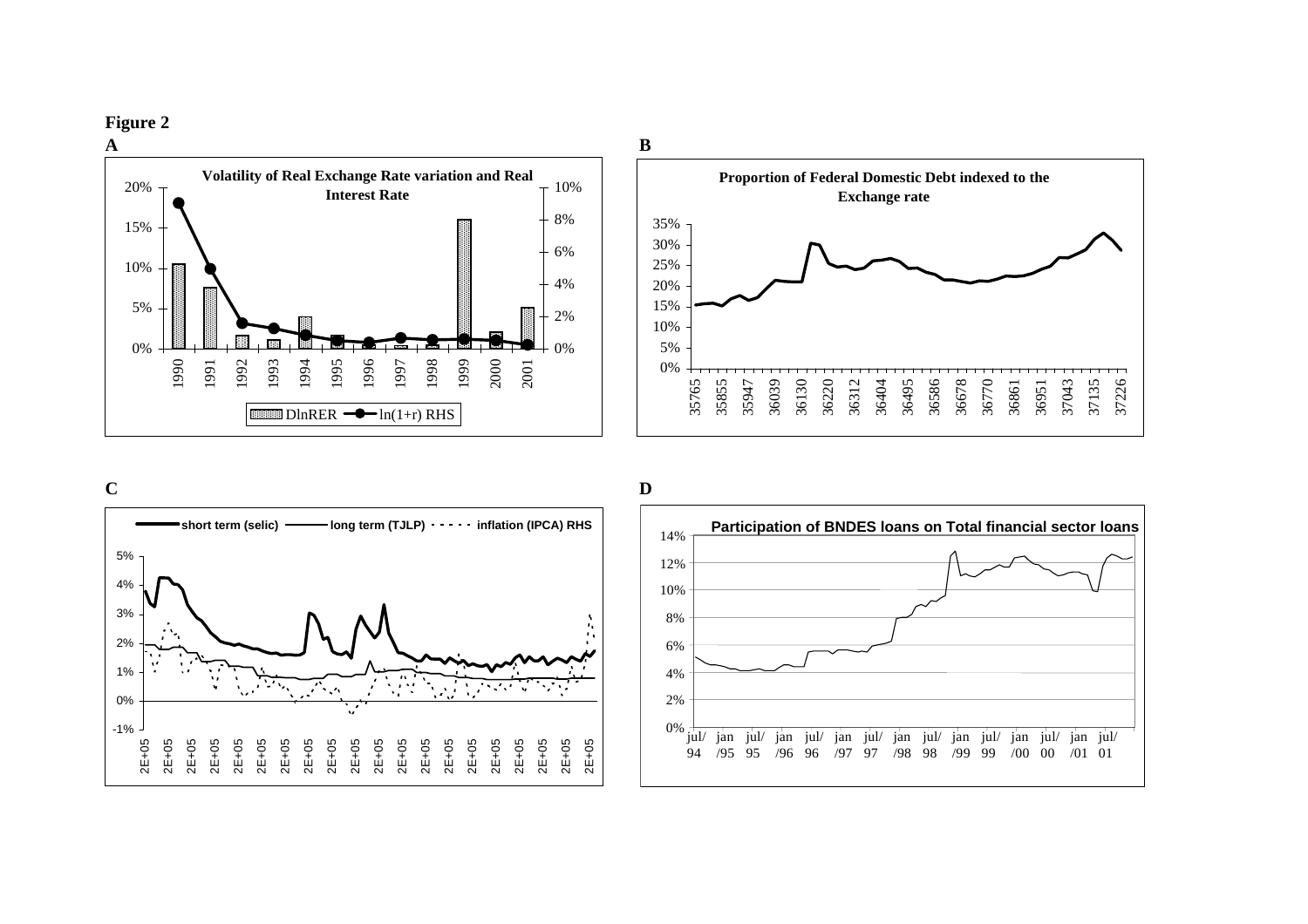| Table 2 - Number of firms in sample per year |  |  |  |
|----------------------------------------------|--|--|--|

| 1990<br>220<br>1991<br>207<br>1992<br>225<br>1993<br>262<br>1994<br>278<br>1995<br>279<br>1996<br>263<br>1997<br>277<br>1998<br>290<br>1999<br>271 |
|----------------------------------------------------------------------------------------------------------------------------------------------------|
|                                                                                                                                                    |
|                                                                                                                                                    |
|                                                                                                                                                    |
|                                                                                                                                                    |
|                                                                                                                                                    |
|                                                                                                                                                    |
|                                                                                                                                                    |
|                                                                                                                                                    |
|                                                                                                                                                    |
|                                                                                                                                                    |
| 2000<br>273                                                                                                                                        |
| 2001<br>251                                                                                                                                        |
| 2002<br>216                                                                                                                                        |
|                                                                                                                                                    |
| <b>Total</b><br>3312                                                                                                                               |

## **Table 3 - Descriptive Statistics**

|                                        | N. OBS | <b>MEAN</b> | <b>MEDIAN</b> |
|----------------------------------------|--------|-------------|---------------|
| <b>Country level data</b>              |        |             |               |
| $ln(1+r)$                              | 3312   | 0,1359      | 0,1509        |
| $\Delta$ ln(RER)                       | 3312   | 0.0198      | 0,0213        |
| $\sigma$ (lnRER)                       | 3312   | 0,0598      | 0,0247        |
| $\sigma$ ( $\triangle$ InRER)          | 3312   | 0,0453      | 0,0206        |
| $\sigma$ (IPCA)                        | 3312   | 0,1008      | 0,0059        |
| Firm level data                        |        |             |               |
| $D^*/D_T$                              | 3312   | 0,1371      | 0,0000        |
| $D^*$ /K                               | 3249   | 0,3289      | 0,0000        |
| $D_T/K$                                | 3249   | 2,7705      | 0,3906        |
| I/K                                    | 2928   | 0,0432      | 0,0000        |
| Q Tobin                                | 2047   | 0,8964      | 0,8454        |
| Sales/K                                | 2882   | 35,0243     | 1,4508        |
| $CF/K_{-1}$                            | 2882   | 5,8565      | 0,0904        |
| Country & Firm level data interactions |        |             |               |
| $D^*$ /K * $\Delta$ ln(RER)            | 3249   | 0,0594      | 0,0000        |
| $D_{LC}/K * ln(1+r)$                   | 3249   | 19,7046     | 1,4958        |
| Exp*MultRER                            | 2015   | 0,3412      | 0,2975        |
| Imp*MultRER                            | 2015   | 0,1296898   | 0,1120636     |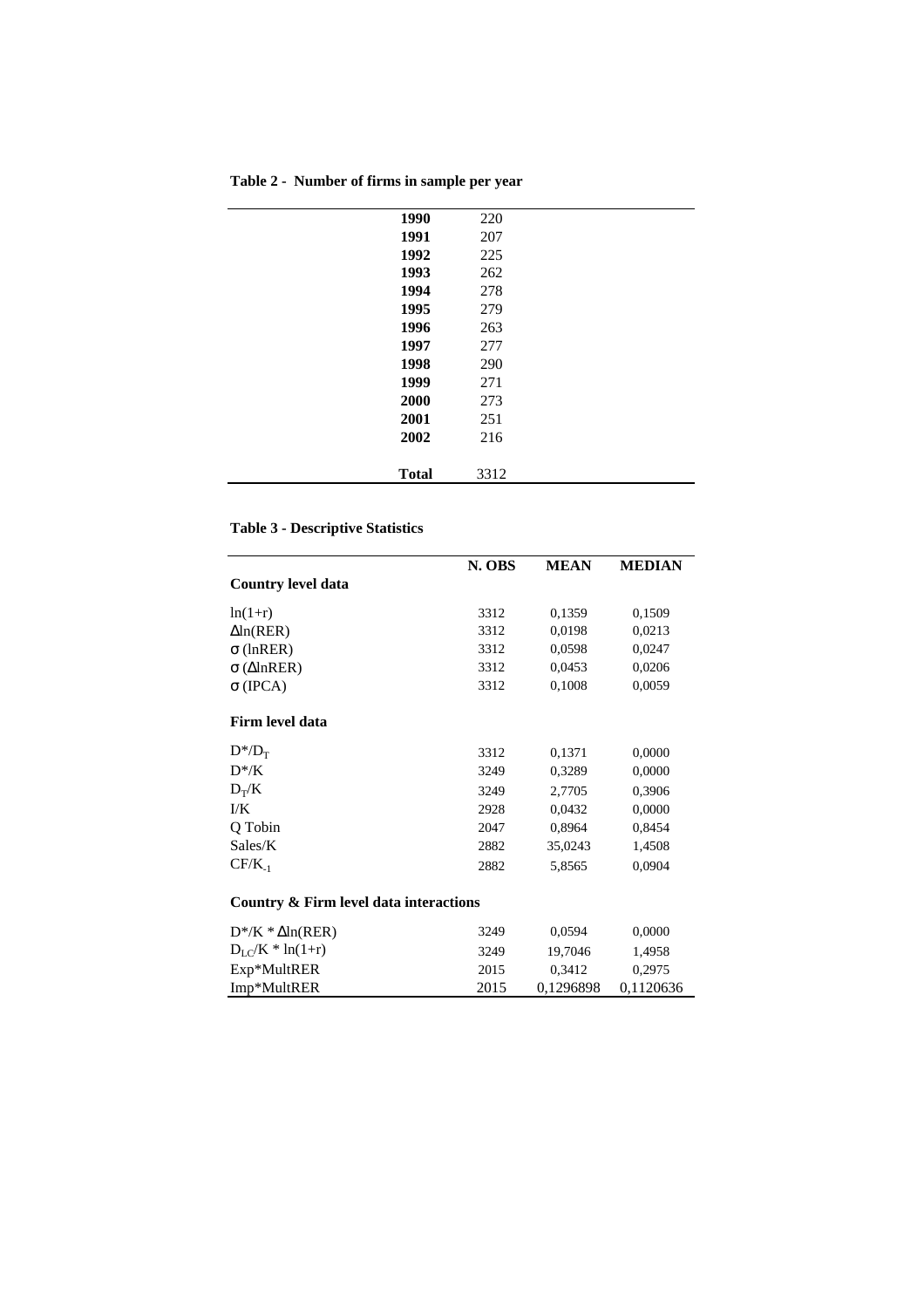## **Table 4 - Estimation of Debt Currency Composition**

**Dependent Variable: Debt in Foreign Currency / Total Debt (D\*/D<sub>T</sub>)** 

| Ln(K)                        | $0,135$ ***  | $0,094$ ***  | $0,094$ ***  | $0,096$ ***  |
|------------------------------|--------------|--------------|--------------|--------------|
|                              | (0,013)      | (0,013)      | (0,013)      | (0,014)      |
| $Ln(K)*\sigma(\Delta InRER)$ | $-0,906$ *** | $-0,677$ *** | $-0,679$ *** | $-0,682$ *** |
|                              | (0,145)      | (0,159)      | (0,159)      | (0,159)      |
| <b>ADR</b>                   |              | $0,194$ ***  | $0,193$ ***  | $0,192$ ***  |
|                              |              | (0,057)      | (0,057)      | (0,057)      |
| <b>FO</b>                    |              |              | $-0,146$     | $-0,150$     |
|                              |              |              | (0,103)      | (0,104)      |
| <b>Tradable</b>              |              |              |              | 0,030        |
|                              |              |              |              | (0,051)      |
| <b>Constant</b>              | $-0,441$ *** | $-0,531$ *** | $-0,522$ *** | $-0,541$ *** |
|                              | (0,032)      | (0,041)      | (0,041)      | (0,052)      |
| <b>Pseudo</b> $\mathbb{R}^2$ | 0,033        | 0,0251       | 0,0258       | 0,0259       |
| N Obs                        | 3248         | 2557         | 2557         | 2557         |
| LR                           | 136,3        | 81,36        | 83,39        | 83,75        |
|                              | (0,000)      | (0,000)      | (0,000)      | (0,000)      |

#### **Table 5 - Estimation of Debt Maturity Composition**

Dependent Variable: Long Term Debt / Total Debt ( $D_{LT}/D_T$ )

| Ln(K)                 | $-0,020$ *** | $-0,006$ **  | $-0,006$ **  | $-0,006$ **  |
|-----------------------|--------------|--------------|--------------|--------------|
|                       | (0,002)      | (0,003)      | (0,003)      | (0,003)      |
| $Ln(K)*s$ (inflation) | $0,015$ *    | $-0,096$ *** | $-0,096$ *** | $-0,096$ *** |
|                       | (0,008)      | (0,020)      | (0,020)      | (0,020)      |
| <b>Yeld Activitty</b> |              |              |              |              |
| <b>ADR</b>            |              | $-0,081$ *** | $-0,081$ *** | $-0,080$ *** |
|                       |              | (0.015)      | (0.015)      | (0,015)      |
| FO                    |              |              | 0,033        | 0,033        |
|                       |              |              | (0,025)      | (0,025)      |
| <b>Tradable</b>       |              |              |              | $-0,004$     |
|                       |              |              |              | (0,013)      |
| <b>Constant</b>       | $0,825$ ***  | $0,856$ ***  | $0,854$ ***  | $0,857$ ***  |
|                       | (0,006)      | (0,008)      | (0,008)      | (0,012)      |
| Pseudo R2             | 0,0533       | 0,0818       | 0,0833       | 0,0834       |
| N Obs                 | 3248         | 2557         | 2557         | 2557         |
| LR                    | 77,38        | 90,2         | 91,88        | 91,98        |
|                       | (0,000)      | (0,000)      | (0,000)      | (0,000)      |

Standard deviation are in parentesis for parameters estimation.

P-values are reported in parentesis for test statistics.

Tobit Model Estimation, the lower limit level is set to be 0.

∆Ln(K) means the difference of the log mean firm`s capital

The Yield acticity is in percentage form, the debt in between 0 and 1.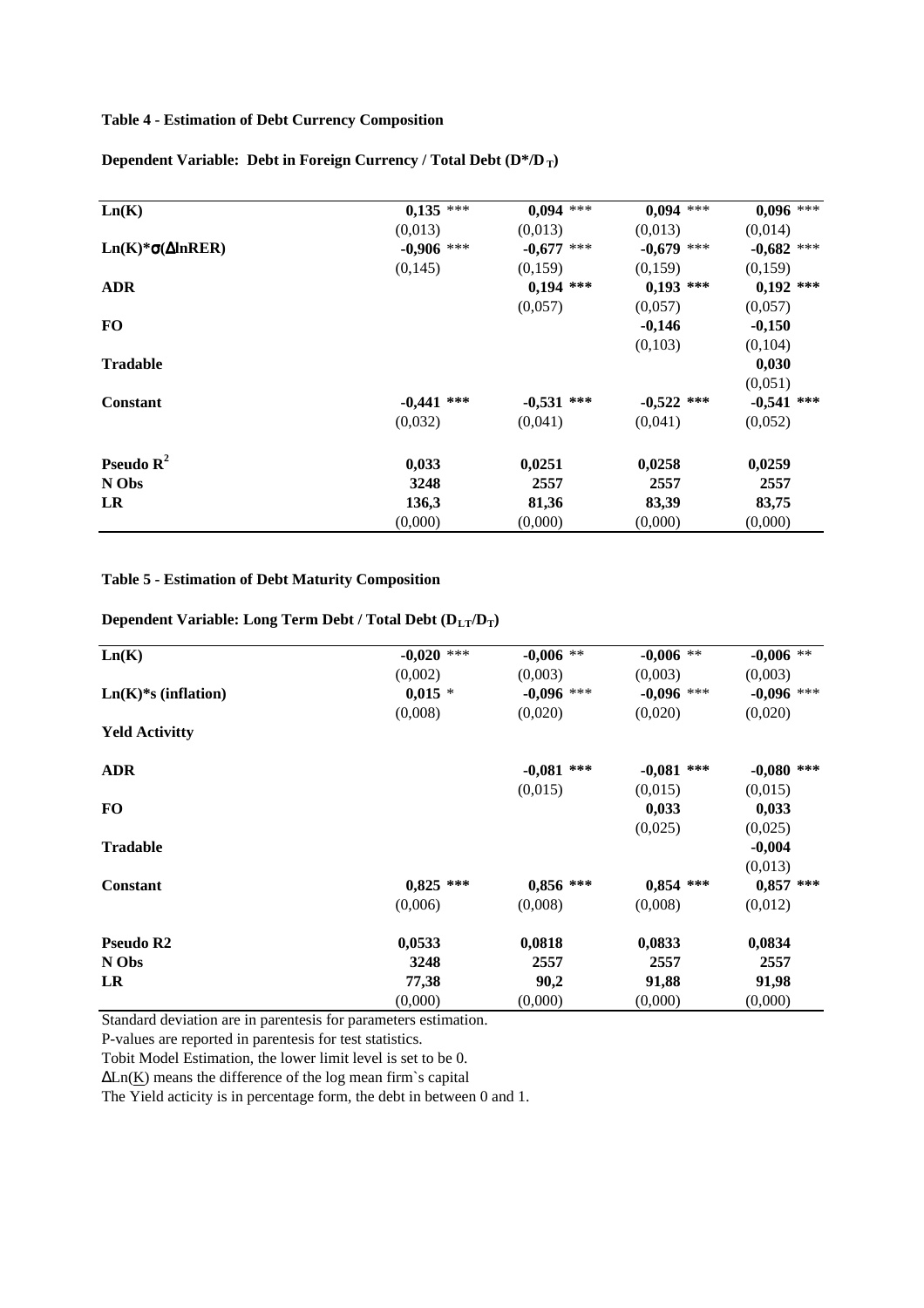## **Dependent Variable: I/K**

|                                          | <b>OLS</b>   | <b>WG</b>    | <b>GMM-Diff</b> | <b>GMM-Sys</b> | <b>OLS</b>    | WG           | <b>GMM-Diff</b> | <b>GMM-Sys</b> |
|------------------------------------------|--------------|--------------|-----------------|----------------|---------------|--------------|-----------------|----------------|
|                                          |              |              |                 |                |               |              |                 |                |
| $(I/K)$ .                                |              |              |                 |                | $-0,149*$     | $-0,214$ *** | $-0,110$        | $-0,047$       |
|                                          |              |              |                 |                | (0,08)        | (0,08)       | (0,14)          | (0,14)         |
| $(D_{\rm FC}/K)_{-1}$ * $\Delta$ ln(RER) | $-0,330$ **  | $-0,391**$   | $-0.386$ ***    | $-0.379$ ***   | $-0,316$ **   | $-0,356$ **  | $-0,292$ ***    | $-0,241$       |
|                                          | (0,15)       | (0,17)       | (0,10)          | (0,13)         | (0,14)        | (0,14)       | (0,09)          | (0,20)         |
| $(D_{\rm FC}/K)$ <sub>-1</sub>           | $0,086$ **   | $0,109$ **   | $0,165$ ***     | $0,114$ ***    | $0,082$ **    | $0,101$ **   | $0,137$ ***     | 0,062          |
|                                          | (0,04)       | (0,05)       | (0,03)          | (0,04)         | (0,04)        | (0,04)       | (0,03)          | (0,07)         |
| $(D_T/K)$ .                              | 2,11E-04     | 0,004        | 0,002           | 0,001          | 8,00E-05      | 0,001        | 0,002           | 0,000          |
|                                          | $(2,92E-04)$ | $(2,46E-03)$ | $(2,80E-03)$    | $(1, 17E-03)$  | $(3, 13E-04)$ | $(1,44E-03)$ | $(5,31E-03)$    | $(1,59E-03)$   |
| Constant                                 | $0,772$ ***  |              | $-1,018$ ***    | $0,771$ ***    | $-0,010$      |              | 0,031           | $-0,257$       |
|                                          | (0,229)      |              | (0,371)         | (0,229)        | (0,094)       |              | (0,139)         | (0,203)        |
| ${\bf R}^2$                              | 0,030        | 0,034        |                 |                | 0,056         | 0,104        |                 |                |
| ${\bf N}$                                | 2877         | 2864         | 2527            | 2864           | 2541          | 2519         | 2201            | 2519           |
| Wald (time)                              | 41,450 ***   | 36,660 ***   | $35,510$ ***    | $45,230$ ***   | 28,330 ***    | $23,080$ **  | 25,270 ***      | 25,820 ***     |
|                                          | (0,000)      | (0,000)      | (0,000)         | (0,000)        | (0,002)       | (0,010)      | (0,005)         | (0,004)        |
| AR(1)                                    | $-1,201$     | $-1,556$     | $-2,176$ **     | $-2,211$ **    | 0,857         | 0,346        | $-1,479$        | $-1,647$ *     |
|                                          | (0,230)      | (0,120)      | (0,030)         | (0,027)        | (0, 391)      | (0,729)      | (0,139)         | (0,100)        |
| AR(2)                                    | $-1,158$     | $-2,145$ **  | $-0,074$        | 0,057          | $-0,653$      | $-2,384$ *   | $-0,507$        | 0,175          |
|                                          | (0, 247)     | (0,032)      | (0, 941)        | (0,954)        | (0,514)       | (0,017)      | (0,612)         | (0, 861)       |
| Sargan                                   |              |              | 83,240          | 108,700        |               |              | 221,000 ***     | 267,900 ***    |
|                                          |              |              | (0,986)         | (0,985)        |               |              | (0,000)         | (0,000)        |

Standard errors are in parentesis for parametrs estimation.

P-values are reported in parentesis for test statistics.

The dynamic panel estimation uses GMM difference estimators, which are based on Arellano and Bond (1991).

GMM results are one step estimates with heteroskedasticity-consistent standard errors and test statistics.

GMM difference and system regressions use instruments lagged 2 to 6 periods in general.

AR(1) and AR(2) are tests for first-order and second-order serial correlation, asymptotically N(0,1). Time dummies are included in all equations.

The Wald (time) statistics tests the hypothesis that the time-dummy coefficients are jointly zero.

The sargan test is determined by the two step estimation to avoid the bias from heteroskedasticity

#### **Table 6**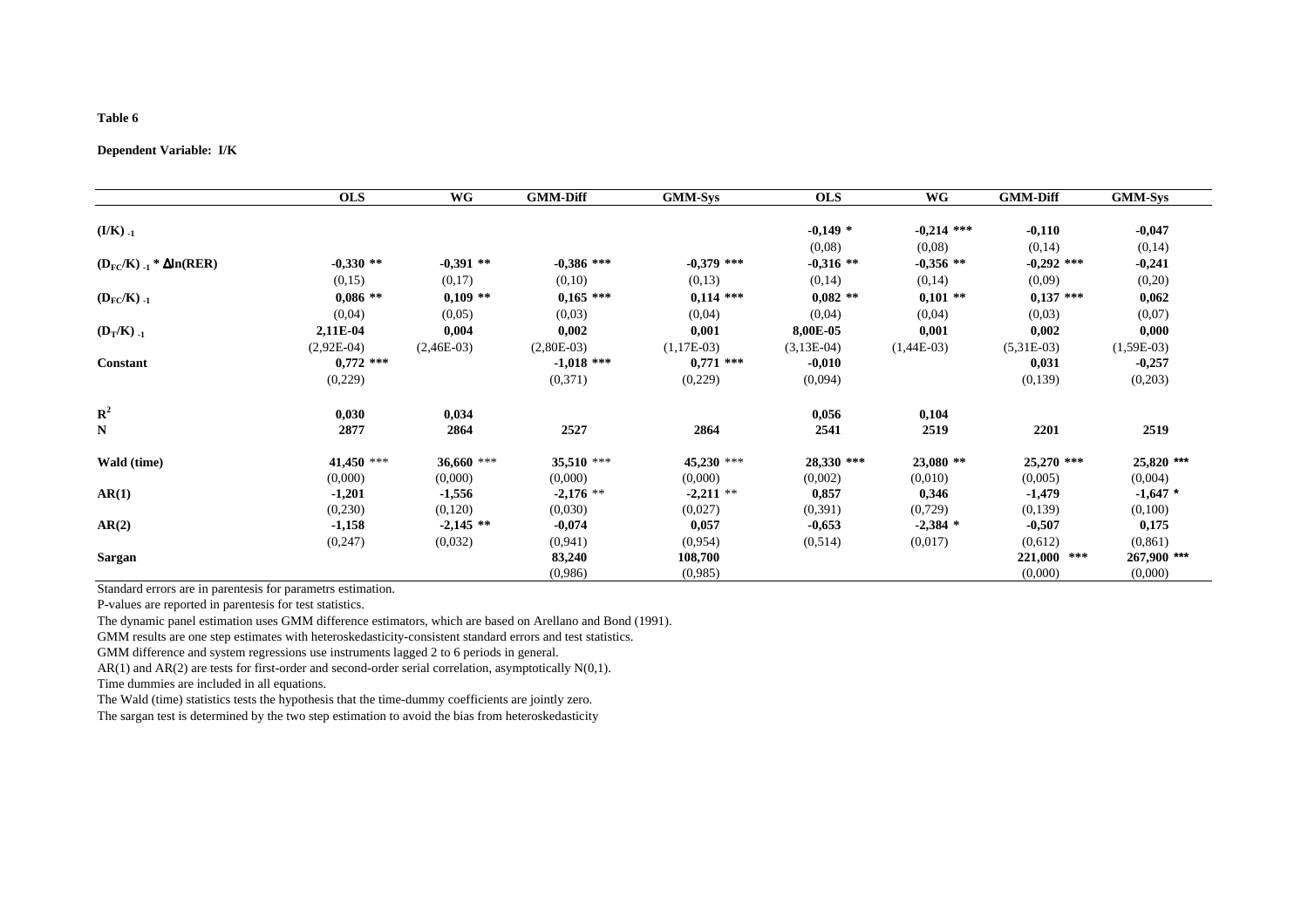**Dependent Variable: I/K** 

|                                    | <b>GMM Diff</b> | <b>GMM Diff</b> | <b>GMM Diff</b> |
|------------------------------------|-----------------|-----------------|-----------------|
|                                    |                 |                 |                 |
| $(I/K)$ .                          | $-0,384$ ***    | $-0,105$        | $-0,130$        |
|                                    | (0,047)         | (0,141)         | (0,091)         |
| $(D_{FC}/K)_{-1} * \Delta ln(RER)$ | $-0,262$ ***    | $-0,340$ **     | $-0,308$ ***    |
|                                    | (0,075)         | (0,134)         | (0,093)         |
| $(D_{FC}/K)$ .                     | $0,134$ ***     | $0,107$ **      | $0,126$ ***     |
|                                    | (0,012)         | (0.045)         | (0,030)         |
| $(D_T/K)$ .                        | 0,005           | 0,005           | 0,003           |
|                                    | (0,004)         | (0,005)         | (0,004)         |
| Sales/K                            |                 | 0,004           | 0,001           |
|                                    |                 | (0,003)         | (0,001)         |
| CF/K                               |                 | $-0,017$        | 0,019           |
|                                    |                 | (0,012)         | (0,015)         |
| <b>Exp*MultRER</b>                 | 0,018           |                 | 0,091           |
|                                    | (0,24)          |                 | (0, 237)        |
| Imp*MultRER                        | $-1,106*$       |                 | $-0,701$        |
|                                    | (0, 589)        |                 | (0, 497)        |
| <b>Constant</b>                    | $-0,252$ **     | 0,147           | $-0,049$        |
|                                    | (0,112)         | (0, 282)        | (0.089)         |
| N                                  | 1372            | 2200            | 1371            |
| Wald (time)                        | 14,630          | $22,300$ **     | 9,463           |
|                                    | (0, 146)        | (0,014)         | (0, 489)        |
| AR(1)                              | $-1,685*$       | $-1,824$ *      | $-1,851$ *      |
|                                    | (0,092)         | (0,068)         | (0,064)         |
| AR(2)                              | $-2,527$ **     | $-0,358$        | $-0,643$        |
|                                    | (0,012)         | (0,720)         | (0,521)         |
| <b>Sargan</b>                      | 186,800         | 268,800         | 205,200         |
|                                    | (0,979)         | (0,132)         | (1,000)         |

Standard errors are in parentesis for parametrs estimation.

P-values are reported in parentesis for test statistics.

The dynamic panel estimation uses GMM difference estimators, which are based on Arellano and Bond (1991).

GMM results are one step estimates with heteroskedasticity-consistent standard errors and test statistics.

GMM difference and system regressions use instruments lagged 2 to 6 periods in general.

AR(1) and AR(2) are tests for first-order and second-order serial correlation, asymptotically N(0,1). Time dummies are included in all equations.

The Wald (time) statistics tests the hypothesis that the time-dummy coefficients are jointly zero. The sargan test is determined by the two step estimation to avoid the bias from heteroskedasticity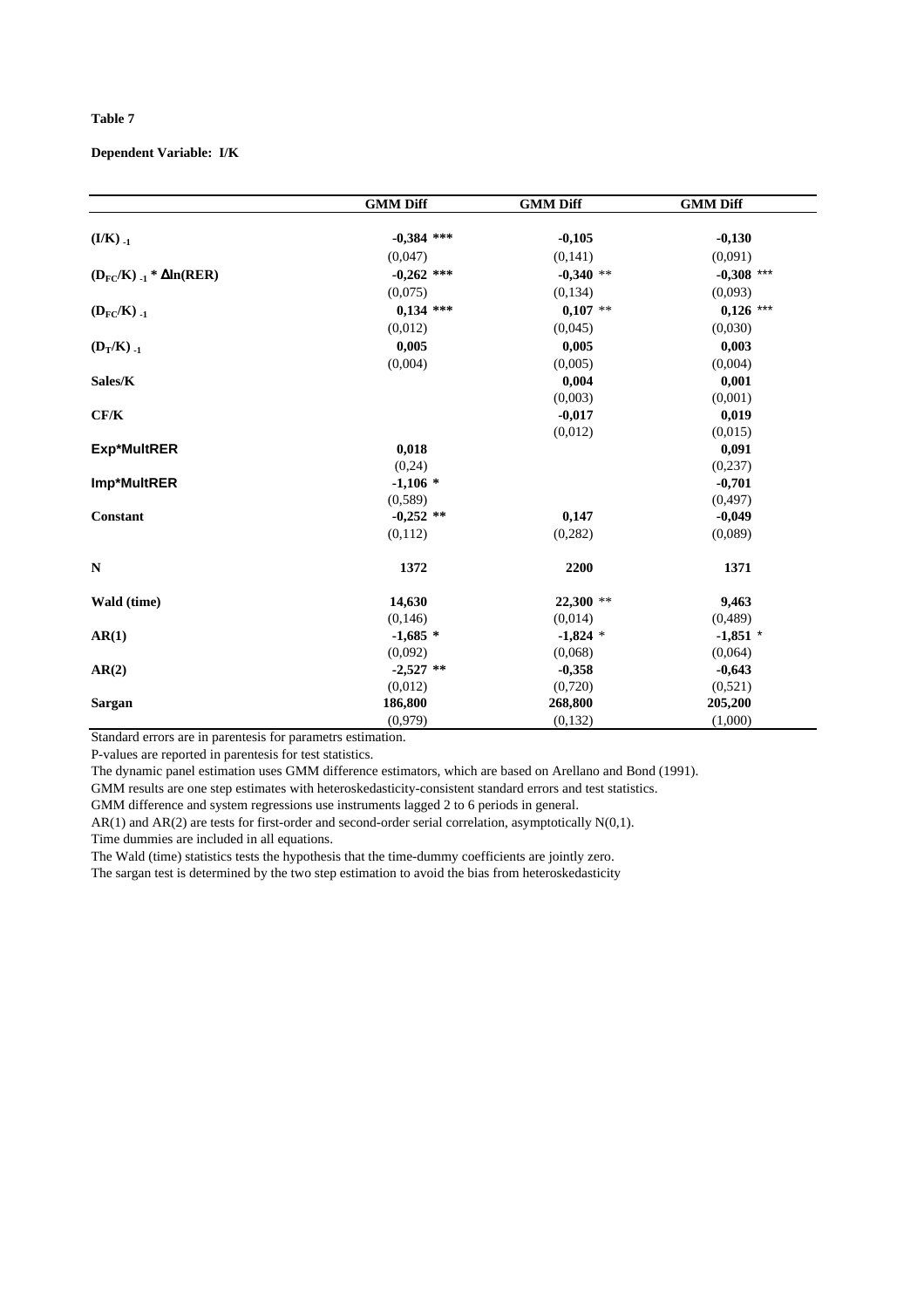#### **Dependent Variable: I/K**

|                                   | <b>GMM-Diff</b>   | <b>GMM-Diff</b> | <b>GMM-Diff</b> |
|-----------------------------------|-------------------|-----------------|-----------------|
|                                   |                   |                 |                 |
| $(I/K)_{-1}$                      | $-0,148$          | $-0,142$        | $-0,114$        |
|                                   | (0,107)           | (0,094)         | (0, 140)        |
| $(D^*/K)_{-1}$ * $\Delta ln(RER)$ |                   |                 | $-0,334$ ***    |
|                                   |                   |                 | (0,129)         |
| $(D^*/K)_{-1}$                    |                   |                 | $0,117$ **      |
|                                   |                   |                 | (0,048)         |
| $(D_{LC}/K)_{-1}$ * ln(1+r)       | 0,001             | $-0,001$        | 3,95E-04        |
|                                   | (0,001)           | (0,001)         | $(4,38E-04)$    |
| $(D_{LC}/K)_{-1}$                 | $-0.115$ ***      | $-0,125$ ***    | 0,003           |
|                                   | (0,034)           | (0,023)         | (0,003)         |
| $(D/K)_{-1}$                      | $0,121$ ***       | $0,135$ ***     |                 |
|                                   | (0.035)           | (0,025)         |                 |
| Exp*MultRER                       |                   | $-0,060$        |                 |
|                                   |                   | (0,228)         |                 |
| Imp*MultRER                       |                   | $-1,275$ **     |                 |
|                                   |                   | (0,527)         |                 |
| <b>Constant</b>                   | $-0,034$          | $-0,036$        | 0,005           |
|                                   | (0, 168)          | (0.052)         | (0.135)         |
|                                   |                   |                 |                 |
| N                                 | 2201              | 1372            | 2201            |
| Wald (time)                       | 25,830<br>$* * *$ | $16,020$ *      | 24,900 ***      |
|                                   | (0,004)           | (0.099)         | (0,006)         |
| AR(1)                             | $-1,482$          | $-1,601$        | $-1,510$        |
|                                   | (0,138)           | (0,109)         | (0,131)         |
| AR(2)                             | $-0,699$ ***      | $-0,079$        | $-0,484$        |
|                                   | (0, 485)          | (0,937)         | (0,628)         |
| Sargan                            | 255,9 ***         | 209,4           | $261,0$ **      |
|                                   | (0,000)           | (0,988)         | (0,017)         |

Standard errors are in parentesis for parametrs estimation.

P-values are reported in parentesis for test statistics.

The dynamic panel estimation uses GMM difference estimators, which are based on Arellano and Bond (1991).

GMM results are one step estimates with heteroskedasticity-consistent standard errors and test statistics.

GMM difference and system regressions use instruments lagged 2 to 6 periods in general.

AR(1) and AR(2) are tests for first-order and second-order serial correlation, asymptotically N(0,1). Time dummies are included in all equations.

The Wald (time) statistics tests the hypothesis that the time-dummy coefficients are jointly zero.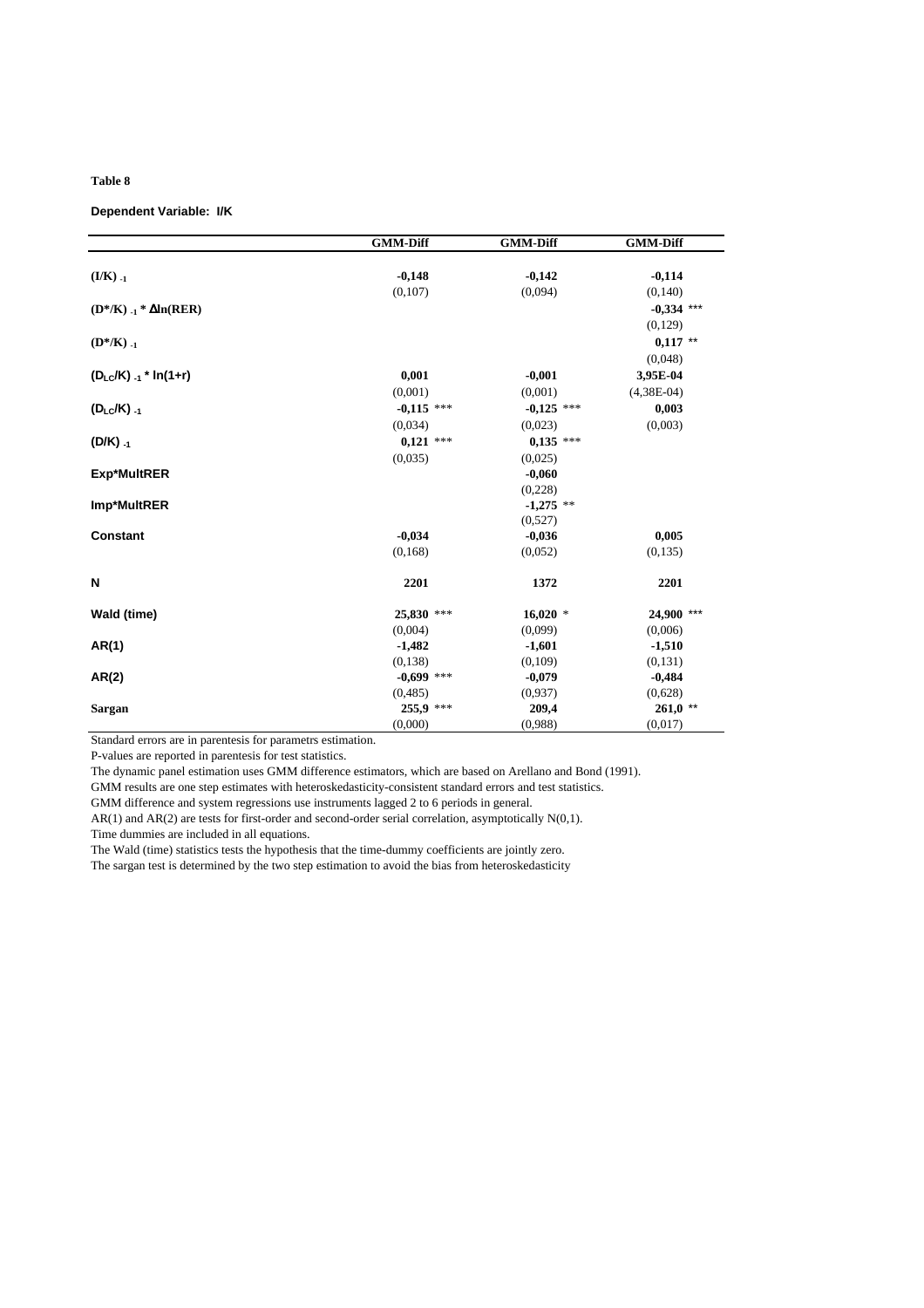**Dependent Variable: I/K-1**

|                                                 | <b>GMM-Diff</b> | <b>GMM-Diff</b> | <b>GMM-Diff</b> |                   | <b>GMM-Diff</b> | $\Delta ln(RER)$ |
|-------------------------------------------------|-----------------|-----------------|-----------------|-------------------|-----------------|------------------|
| $($ I/K <sub>1</sub> ) <sub>-1</sub>            | $-0,112$        | $-0,139$        | $-0,112$        | $(I/K-1) -1$      | $-0,109$        |                  |
|                                                 | (0, 141)        | (0,094)         | (0, 142)        |                   | (0,143)         |                  |
| $(D^*/K)_{-1}$ * $\Delta ln(RER)$               | 0,894           | 0,284           | 0,882           | $(D*/K) - 1D1990$ | 2,149E-13       | $-0,141$         |
|                                                 | (0,505)         | (0, 364)        | (0,511)         |                   | $(2,59E-13)$    |                  |
| $(D^* / K)_{-1}$ * $\Delta ln(RER)$ * $D_90_94$ | 0,242           | $-12,933$       | 0,122           | $(D*/K) - 1D1991$ | $-2,257E-13$    | 0,096            |
|                                                 | (1, 411)        | (20, 140)       | (1, 419)        |                   | $(3,66E-13)$    |                  |
| $(D^* / K)_{-1}$ * $\Delta ln(RER)$ * $D_99_02$ | $-1,103$ ***    | $-0.638$ **     | $-1.091$ ***    | $(D*/K) - 1D1992$ | $-2,563E-12$    | $-0,051$         |
|                                                 | (0, 393)        | (0, 283)        | (0, 399)        |                   | $(2,76E-12)$    |                  |
| $(D^*/K)_{-1}$                                  | $0,070$ *       | $0,132$ ***     | 0,050           | $(D*/K) - 1D1993$ | $-0,399$        | 0,021            |
|                                                 | (0,048)         | (0,028)         | (0,034)         |                   | (1,094)         |                  |
| $(D_{LO}/K)_{-1}$ * In(1+r)                     |                 |                 | 9,86E-04        | $(D*/K) - 1D1994$ | $-0,450$        | $-0,354$         |
|                                                 |                 |                 |                 |                   |                 |                  |
|                                                 |                 |                 | $(1,04E-03)$    |                   | (0,628)         |                  |
| (DLc/K) .1 * In(1+r) * D90_94                   |                 |                 | 2,60E-04        | $(D*/K) - 1D1995$ | 8,813           | $-0,063$         |
|                                                 |                 |                 | $(9,27E-04)$    |                   | (9, 358)        |                  |
| $(D_1 C/K)$ $A^*$ ln(1+r) * D99_02              |                 |                 | $-4,01E-04$     | $(D*/K) - 1D1996$ | $0,154$ ***     | $-0,025$         |
|                                                 |                 |                 | $(4,77E-04)$    |                   | (0,021)         |                  |
| $(D_{LC}/K)$ <sub>-1</sub>                      |                 |                 | $-0,024$        | $(D*/K) - 1D1997$ | 0,029           | 0,021            |
|                                                 |                 |                 | (0,016)         |                   | (0,053)         |                  |
| $(D/K)$ <sub>-1</sub>                           | 4,40E-03        | 4,81E-03        | 0,026           | $(D*/K) - 1D1998$ | $0,148$ ***     | 0,063            |
|                                                 | $(4,81E-03)$    | $(3, 18E-03)$   | (0,018)         |                   | (0,012)         |                  |
| Exp*MultRER                                     |                 | 0,011           |                 | $(D*/K) - 1D1999$ | 0,031           | 0,306            |
|                                                 |                 | (0,224)         |                 |                   | (0,028)         |                  |
| Imp*MultRER                                     |                 | $-1,024$ *      |                 | $(D*/K) - 1D2000$ | 0,002           | 0,031            |
|                                                 |                 | (0, 541)        |                 |                   | (0,020)         |                  |
|                                                 |                 |                 |                 | $(D*/K) - 1D2001$ | $-0,006$        | 0,097            |
|                                                 |                 |                 |                 |                   | (0,034)         |                  |
|                                                 |                 |                 |                 | $(D*/K) - 1D2002$ | $-6,635E-13$    | 0,302            |
|                                                 |                 |                 |                 |                   | $(8, 12E-13)$   |                  |
|                                                 |                 |                 |                 | $(D/K) -1$        | 9,652E-04       |                  |
|                                                 |                 |                 |                 |                   | (0,004)         |                  |
| Constant                                        | 0,028           | $-0,028$        | 0,033           | Constant          | 0,032           |                  |
|                                                 | (0, 138)        | (0,051)         | (0, 138)        |                   | (0, 138)        |                  |
| $\mathbf N$                                     | 2201            | 1372            | 2201            | $\mathbf N$       | 2201            |                  |
| Wald (time)                                     | $23,610$ ***    | $9,550$ **      | 23,840 ***      | Wald (time)       | 22,360 **       |                  |
|                                                 | (0,009)         | (0,014)         | (0,008)         |                   | (0,013)         |                  |
| AR(1)                                           | $-1,507$        | $-1,556$        | $-1,505$        | AR(1)             | $-1,478$        |                  |
|                                                 | (0, 132)        | (0,120)         | (0, 132)        |                   | (0, 139)        |                  |
| AR(2)                                           | $-0,415$        | $-0,237$        | $-0,417$        | AR(2)             | $-0,537$        |                  |
|                                                 | (0.678)         | (0, 813)        | (0,677)         |                   | (0, 592)        |                  |
| Sargan                                          | $224,7$ ***     | 202,0           | $2,08E+06$ ***  | Sargan            | $195,1$ ***     |                  |
|                                                 | (0,003)         | (0,971)         | (0,000)         |                   | (0,000)         |                  |

**Dependent Variable: I/K-1**

Standard errors are in parentesis for parametrs estimation.

P-values are reported in parentesis for test statistics.

The dynamic panel estimation uses GMM difference estimators, which are based on Arellano and Bond (1991).

GMM results are one step estimates with heteroskedasticity-consistent standard errors and test statistics.

GMM difference and system regressions use instruments lagged 2 to 6 periods in general.

AR(1) and AR(2) are tests for first-order and second-order serial correlation, asymptotically N(0,1). Time dummies are included in all equations.

The Wald (time) statistics tests the hypothesis that the time-dummy coefficients are jointly zero.

Ratio means de result of (estimated D\* versus year dummy coeficient / difference of Ln(RER))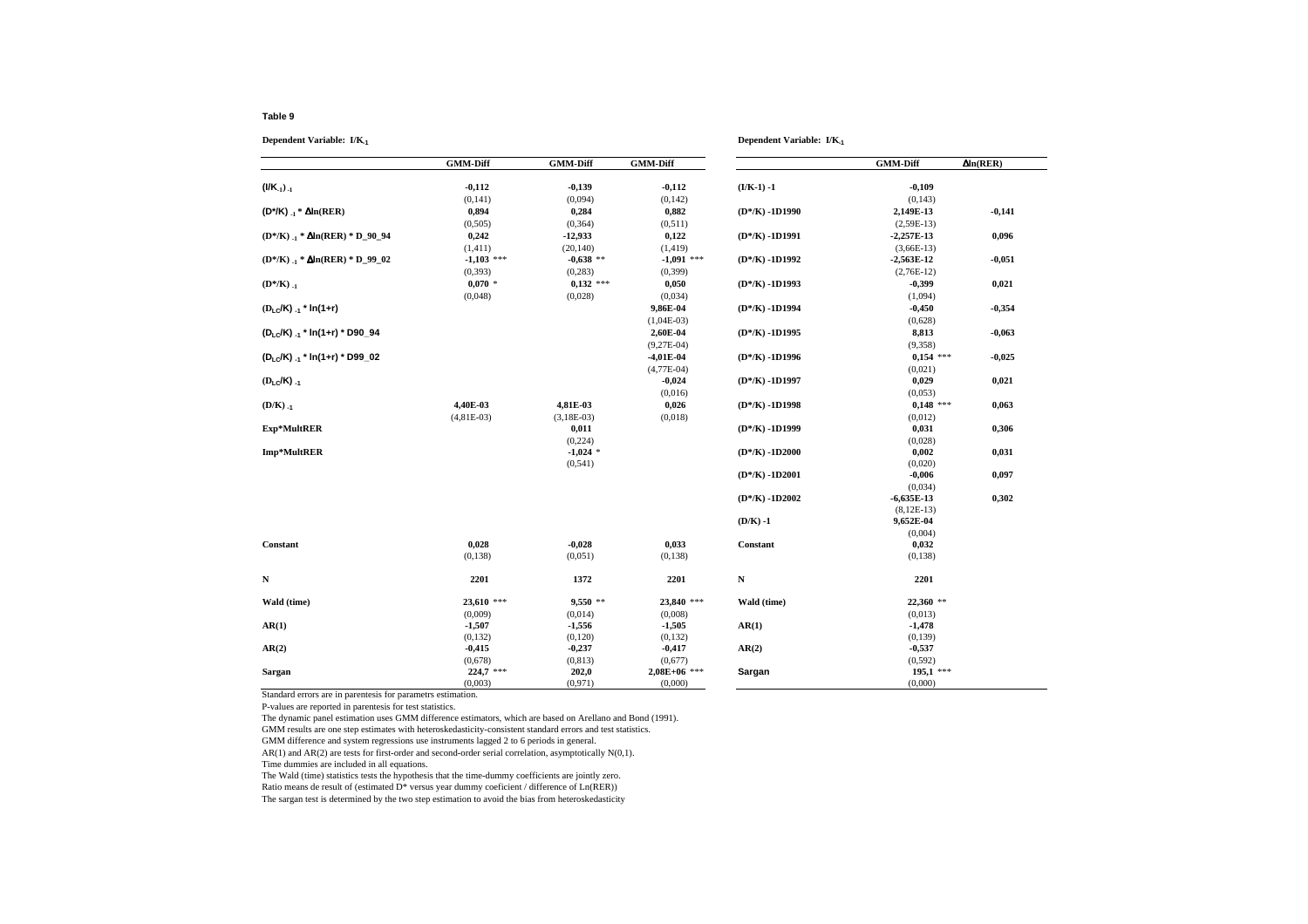#### **Dependent Variable: I/K-1**

|                                               | <b>GMM-Diff</b>     | <b>GMM-Diff</b>     | <b>GMM-Diff</b> | <b>GMM-Diff</b> |
|-----------------------------------------------|---------------------|---------------------|-----------------|-----------------|
|                                               |                     |                     |                 |                 |
| $(1/K_{-1})_{-1}$                             | 0,073               | 0,019               | 0,041           | 0,052           |
|                                               | (0.051)             | (0,071)             | (0,055)         | (0,053)         |
| Q Tobin                                       | $-0,059$            | $-0,150$            | $-0,180$        | $-0,133$        |
|                                               | (0, 346)            | (0.367)             | (0,277)         | (0,220)         |
| CF/K                                          | $0,130$ ***         |                     |                 | $0,087$ **      |
|                                               | (0,019)             |                     |                 | (0,036)         |
| $(D^* / K)$ . <sub>1</sub> * $\Delta ln(RER)$ |                     | 0,930               | $-0,430$ ***    | $-0,221$ *      |
|                                               |                     | (0,632)             | (0.084)         | (0,118)         |
| $(D^*/K)_{-1}$                                |                     |                     | $0,169$ ***     | 0,049           |
|                                               |                     |                     | (0,018)         | (0,049)         |
| $(D/K)_{-1}$                                  |                     |                     | $0,013$ *       | $0,016$ **      |
|                                               |                     |                     | (0,007)         | (0,007)         |
| Constant                                      | $-0,308$            | $-0,226*$           | $-0,201$        | $-0,274$        |
|                                               | (0,199)             | (0,128)             | (0,125)         | (0,170)         |
| N                                             | 1322                | 1323                | 1323            | 1322            |
| Wald (time)                                   | 19,940 **           | $20,910**$          | $18,200*$       | $17,140$ *      |
|                                               | (0,030)             | (0,022)             | (0,052)         | (0,071)         |
| AR(1)                                         | $-2,000$ **         | $-2,003$ **         | $-1,747$ *      | $-1,829$ *      |
|                                               | (0,046)             | (0.045)             | (0,081)         | (0,067)         |
| AR(2)                                         | 1,314               | 1,513               | 1,117           | 1,149           |
|                                               | (0,189)             | (0,130)             | (0, 264)        | (0,250)         |
| Sargan                                        | 168,6<br>$\ast\ast$ | 157,9<br>$\ast\ast$ | 208,4           | 220,3           |
|                                               | (0,011)             | (0,043)             | (0,614)         | (0,957)         |
|                                               |                     |                     |                 |                 |

Standard errors are in parentesis for parametrs estimation.

P-values are reported in parentesis for test statistics.

The dynamic panel estimation uses GMM difference estimators, which are based on Arellano and Bond (1991).

GMM results are one step estimates with heteroskedasticity-consistent standard errors and test statistics.

GMM difference and system regressions use instruments lagged 2 to 6 periods in general.

AR(1) and AR(2) are tests for first-order and second-order serial correlation, asymptotically N(0,1).

Time dummies are included in all equations.

The Wald (time) statistics tests the hypothesis that the time-dummy coefficients are jointly zero.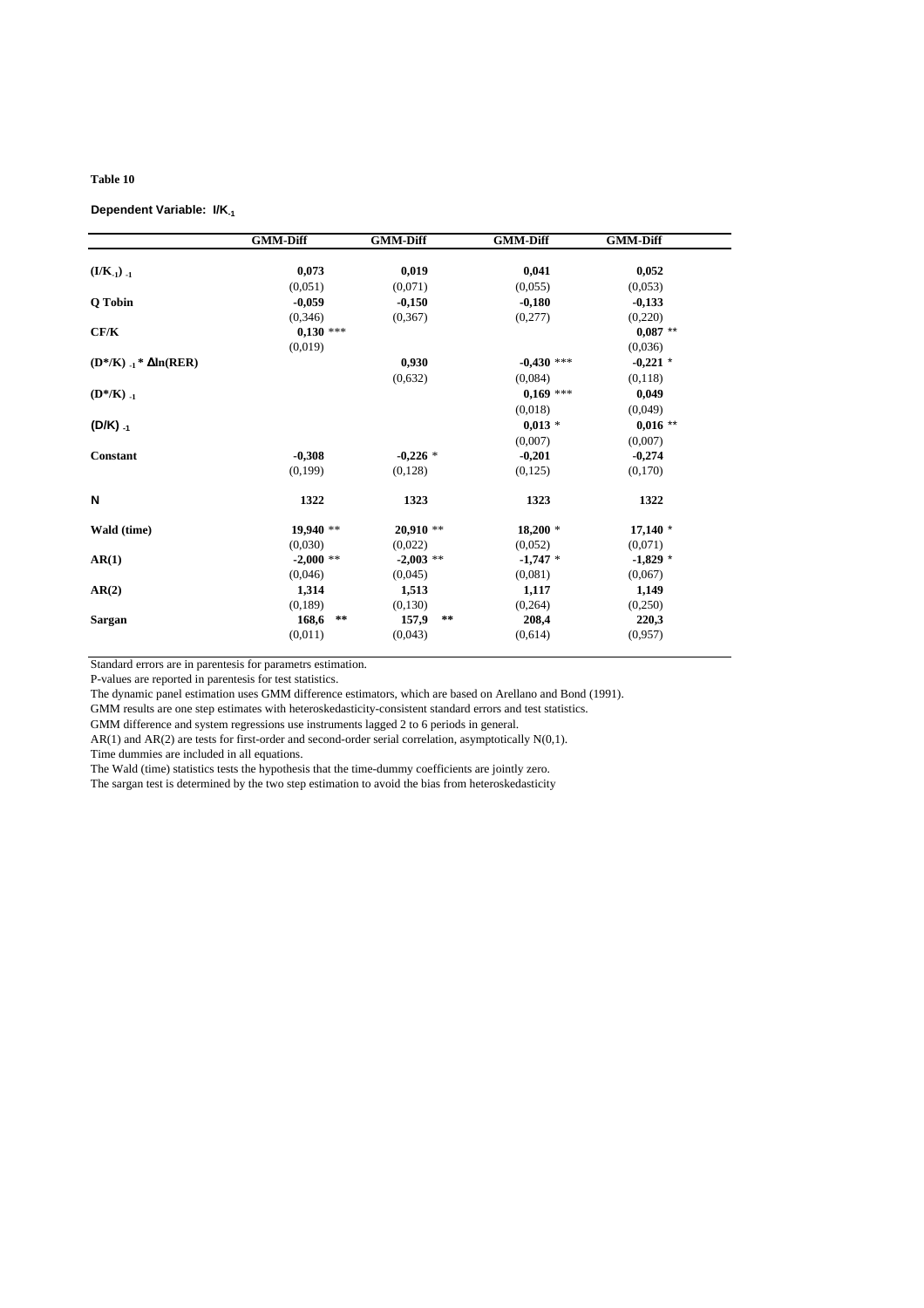#### **Dependent Variable: X/K**

|                                 | <b>X=Cash Flow</b> | X=Sales         |
|---------------------------------|--------------------|-----------------|
|                                 | <b>GMM-Diff</b>    | <b>GMM-Diff</b> |
|                                 |                    |                 |
| $(X/K)_{-1}$                    | 6,67E-06           | $-0,001$        |
|                                 | $(6,44E-05)$       | (0,001)         |
| $(D^*/K)_{-1} * \Delta ln(RER)$ | $-2,652$ ***       | $-13,707$ ***   |
|                                 | (0,629)            | (4,104)         |
| $(D^*/K)_{-1}$                  | $1,327$ ***        | $6,412$ ***     |
|                                 | (0,201)            | (0,613)         |
| $(D/K)_{-1}$                    | 0,057              | 0,102           |
|                                 | (0, 142)           | (0,121)         |
| <b>Exp*MultRER</b>              | 0,899              | $-51,946$ *     |
|                                 | (2,783)            | (30,270)        |
| Imp*MultRER                     | $-8,299$           | $-44,371$       |
|                                 | (8,171)            | (49, 870)       |
| <b>Constant</b>                 | 0,990              | 20,331          |
|                                 | (1, 153)           | (44, 530)       |
| $\mathbb N$                     | 1365               | 1365            |
| Wald (time)                     | 8,881              | 8,594           |
|                                 | (0, 543)           | (0,571)         |
| AR(1)                           | $-1,479$           | $-1,252$        |
|                                 | (0, 139)           | (0, 210)        |
| AR(2)                           | 0,969              | $-1,405$        |
|                                 | (0, 333)           | (0,160)         |
| <b>Sargan</b>                   | 202,2              | 186,3           |
|                                 | (0,976)            | (0,998)         |

Standard errors are in parentesis for parametrs estimation.

P-values are reported in parentesis for test statistics.

The dynamic panel estimation uses GMM difference estimators, which are based on Arellano and Bond (1 GMM results are one step estimates with heteroskedasticity-consistent standard errors and test statistics. GMM difference and system regressions use instruments lagged 2 to 6 periods in general.

AR(1) and AR(2) are tests for first-order and second-order serial correlation, asymptotically N(0,1). Time dummies are included in all equations.

The Wald (time) statistics tests the hypothesis that the time-dummy coefficients are jointly zero. The sargan test is determined by the two step estimation to avoid the bias from heteroskedasticity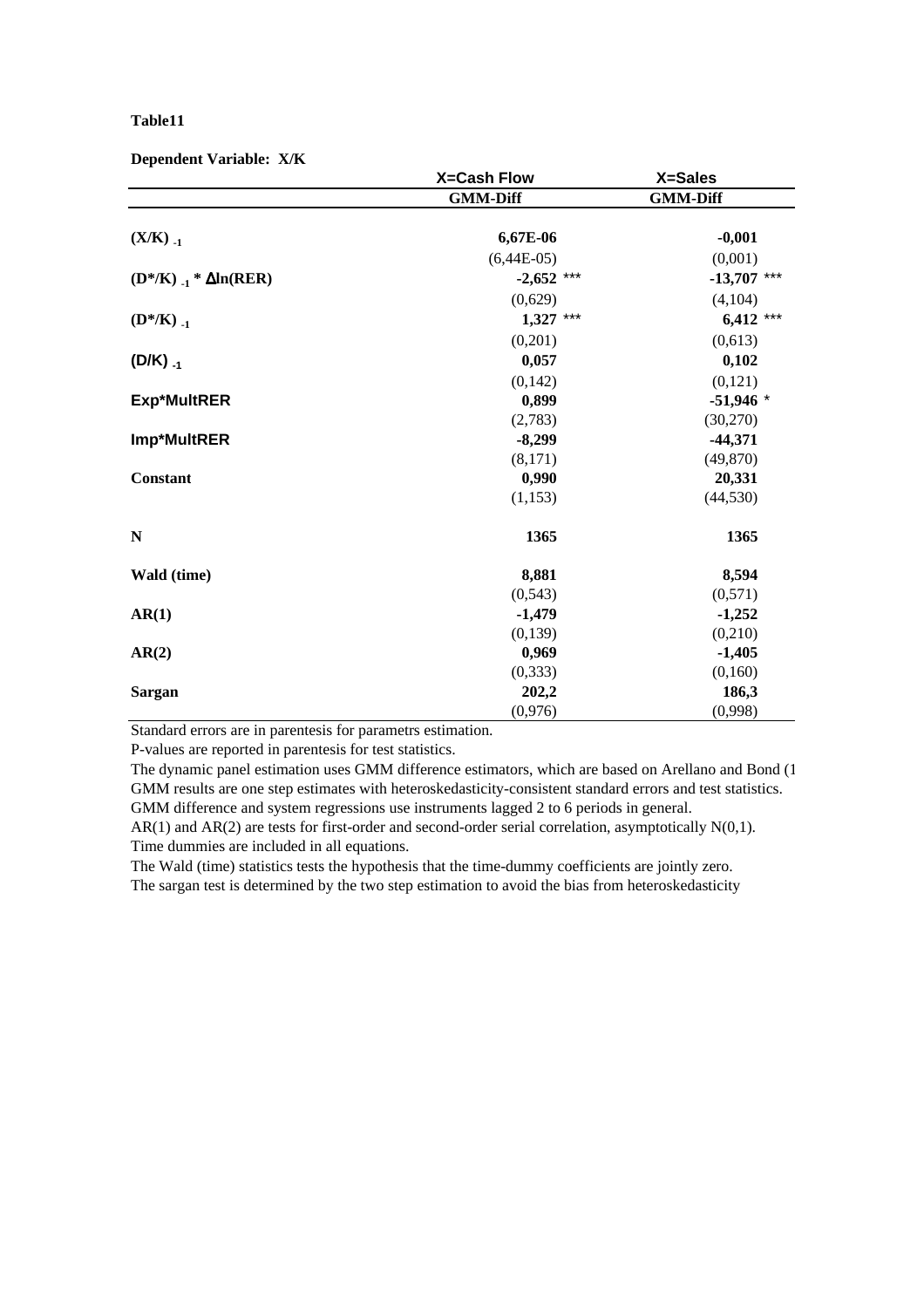#### **Dependent Variable: I/K**

|                                        | <b>GMM-Diff</b> | <b>GMM-Diff</b> | <b>GMM-Diff</b> | <b>GMM-Diff</b> |
|----------------------------------------|-----------------|-----------------|-----------------|-----------------|
| $I/K$ (-1)                             | 0,042           | 0,050           | 0,050           | 0,049           |
|                                        | (0.054)         | (0.056)         | (0.056)         | (0.056)         |
| Q Tobin                                | $-0,247$        | $-0,099$        | $-0,118$        | $-0,110$        |
|                                        | (0, 287)        | (0, 267)        | (0, 263)        | (0, 264)        |
| $(D^*/K)_{-1} * \Delta ln(RER)$        | $-1,502$        | $-0,329$ ***    | $-0,278$ ***    | $-0,356$ ***    |
|                                        | (1, 445)        | (0, 103)        | (0,081)         | (0, 117)        |
| $(D^* / K)_{-1} * \Delta ln(RER) * SD$ | 1,095           |                 |                 |                 |
|                                        | (1,436)         |                 |                 |                 |
| $(D^*/K)_{-1} * \Delta ln(RER) * DADR$ |                 | 0,392           |                 |                 |
|                                        |                 | (0, 394)        |                 |                 |
| $(D*/K) - 1 * Dln(RER) * DFO$          |                 |                 | $-0,838$        |                 |
|                                        |                 |                 | (0,771)         |                 |
| $(D^* / K) - 1 * Dln(RER) * DTradable$ |                 |                 |                 | 0,363           |
|                                        |                 |                 |                 | (0, 290)        |
| $(D^*/K)_{-1}$                         | $0,167***$      | $0,152***$      | $0,167***$      | $0,154$ ***     |
|                                        | (0,017)         | (0,029)         | (0,015)         | (0,024)         |
|                                        | $0.014**$       | $0.012 *$       | $0,012$ *       |                 |
| $(D/K)$ <sub>-1</sub>                  |                 |                 |                 | $0,012$ *       |
|                                        | (0,007)         | (0,007)         | (0,006)         | (0,006)         |
| Constant                               | $-0,191$        | $-0,215$ *      | $-0,211$ *      | $-0,213$ *      |
|                                        | (0, 123)        | (0, 123)        | (0, 124)        | (0, 124)        |
| N                                      | 1323            | 1287            | 1287            | 1287            |
| Wald (time)                            | 17,660 *        | 38,370 ***      | 42,920 ***      | 47,700 ***      |
|                                        | (0.061)         | (0,000)         | (0,000)         | (0,000)         |
| AR(1)                                  | $-1,746$ *      | $-1,763*$       | $-1,758$ *      | $-1,765*$       |
|                                        | (0.081)         | (0,078)         | (0,079)         | (0,078)         |
| AR(2)                                  | 1,122           | 1,202           | 1,183           | 1,200           |
|                                        | (0, 262)        | (0, 229)        | (0, 237)        | (0, 230)        |
| Sargan                                 | 193,0           | 199,9           | 193,0           | 197,1           |
|                                        | [0.749]         | [0.626]         | (0,648)         | [0.678]         |

Standard errors are in parentesis for parametrs estimation.

P-values are reported in parentesis for test statistics.

The dynamic panel estimation uses GMM difference estimators, which are based on Arellano and Bond (1991).

GMM results are one step estimates with heteroskedasticity-consistent standard errors and test statistics.

GMM difference and system regressions use instruments lagged 2 to 6 periods in general.

 $AR(1)$  and  $AR(2)$  are tests for first-order and second-order serial correlation, asymptotically  $N(0,1)$ .

Time dummies are included in all equations.

The Wald (time) statistics tests the hypothesis that the time-dummy coefficients are jointly zero.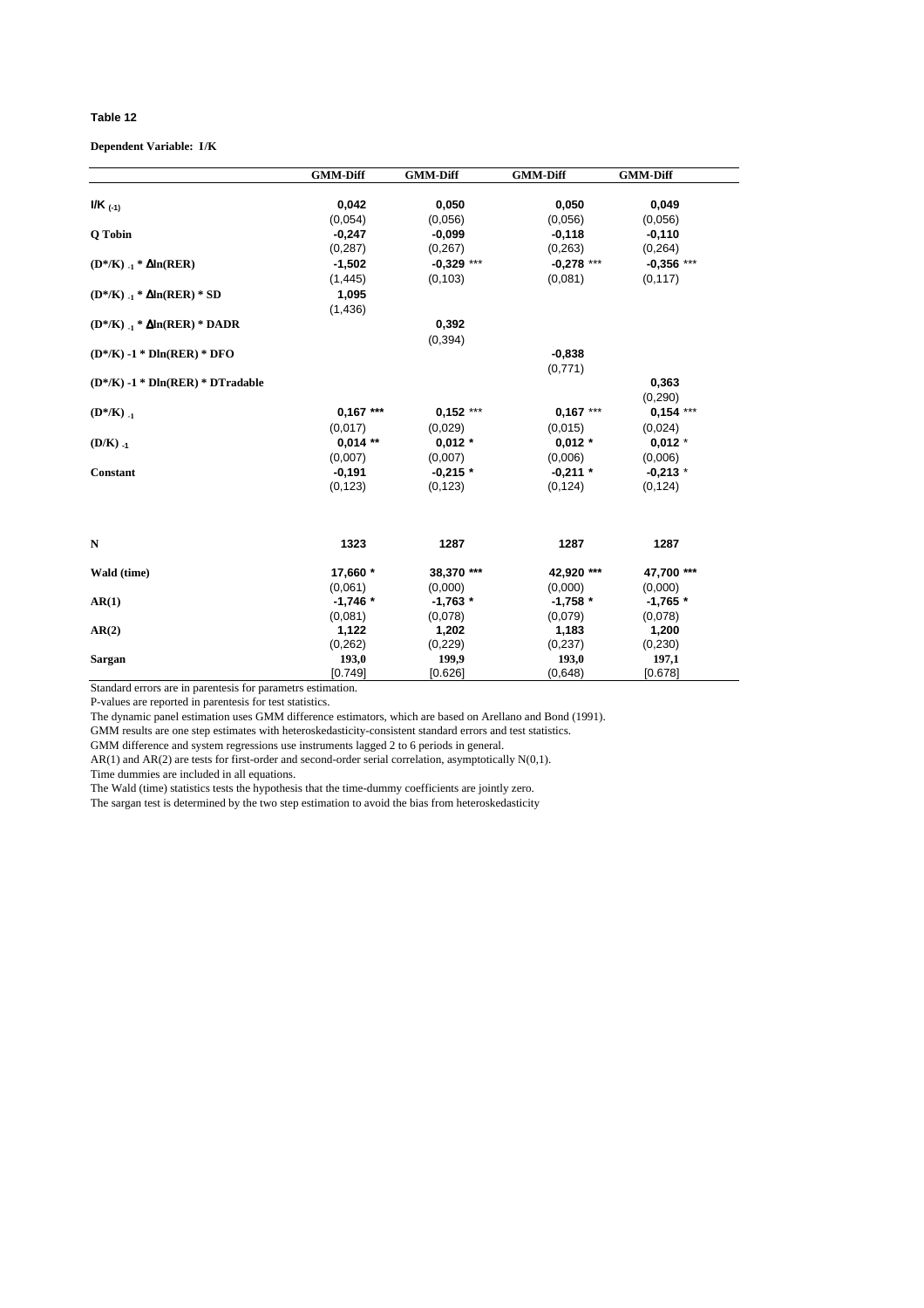## **Dependent Variable: X/K**

|                                         | X=Investment    | <b>X=Cash Flow</b> | X=Sales         |
|-----------------------------------------|-----------------|--------------------|-----------------|
|                                         | <b>GMM-Diff</b> | <b>GMM Diff</b>    | <b>GMM-Diff</b> |
| $X/K$ <sub>(-1)</sub>                   | $-0,113$        | 0,003              | 0,018           |
|                                         | (0, 141)        | (0,005)            | (0,025)         |
| $(D^*/K)_{-1} * \Delta ln(RER)^*$ deval | $-0,297$ **     | $-2,990$ ***       | $-12,225$ ***   |
|                                         | (0, 136)        | (0,808)            | (4, 463)        |
| $(D^*/K)_{-1} * \Delta ln(RER)*val$     | $-1,143$        | 7,654              | 48,966          |
|                                         | (1, 573)        | (10, 430)          | (47, 570)       |
| $(D^*/K)_{-1}$                          | $0,106$ **      | $1,270$ ***        | 5,259 ***       |
|                                         | (0,049)         | (0, 345)           | (1,767)         |
| $(D/K)_{-1}$                            | 0,006           | 0,011              | 0,002           |
|                                         | (0,005)         | (0,085)            | (0, 206)        |
| <b>Constant</b>                         | 0,027           | $-6,335$           | $-58,400$       |
|                                         | (0, 138)        | (8,004)            | (82, 820)       |
| $\mathbf N$                             | 2201            | 2186               | 2186            |
| Wald (time)                             | 25,140 ***      | 17,930 *           | 20,700 **       |
|                                         | (0,005)         | (0,056)            | (0,023)         |
| AR(1)                                   | $-1,494$        | $-1,601$           | $-1,867$ *      |
|                                         | (0, 135)        | (0, 109)           | (0,062)         |
| AR(2)                                   | $-0,490$        | 0,507              | 1,114           |
|                                         | (0,624)         | (0,612)            | (0, 265)        |
| <b>Sargan</b>                           | 590,000 ***     | 343,700 ***        | 105,400         |
|                                         | (0,000)         | (0,000)            | (1,000)         |

Standard errors are in parentesis for parametrs estimation.

P-values are reported in parentesis for test statistics.

The dynamic panel estimation uses GMM difference estimators, which are based on Arellano and Bond (1991).

GMM results are one step estimates with heteroskedasticity-consistent standard errors and test statistics.

GMM difference and system regressions use instruments lagged 2 to 6 periods in general.

AR(1) and AR(2) are tests for first-order and second-order serial correlation, asymptotically N(0,1). Time dummies are included in all equations.

The Wald (time) statistics tests the hypothesis that the time-dummy coefficients are jointly zero.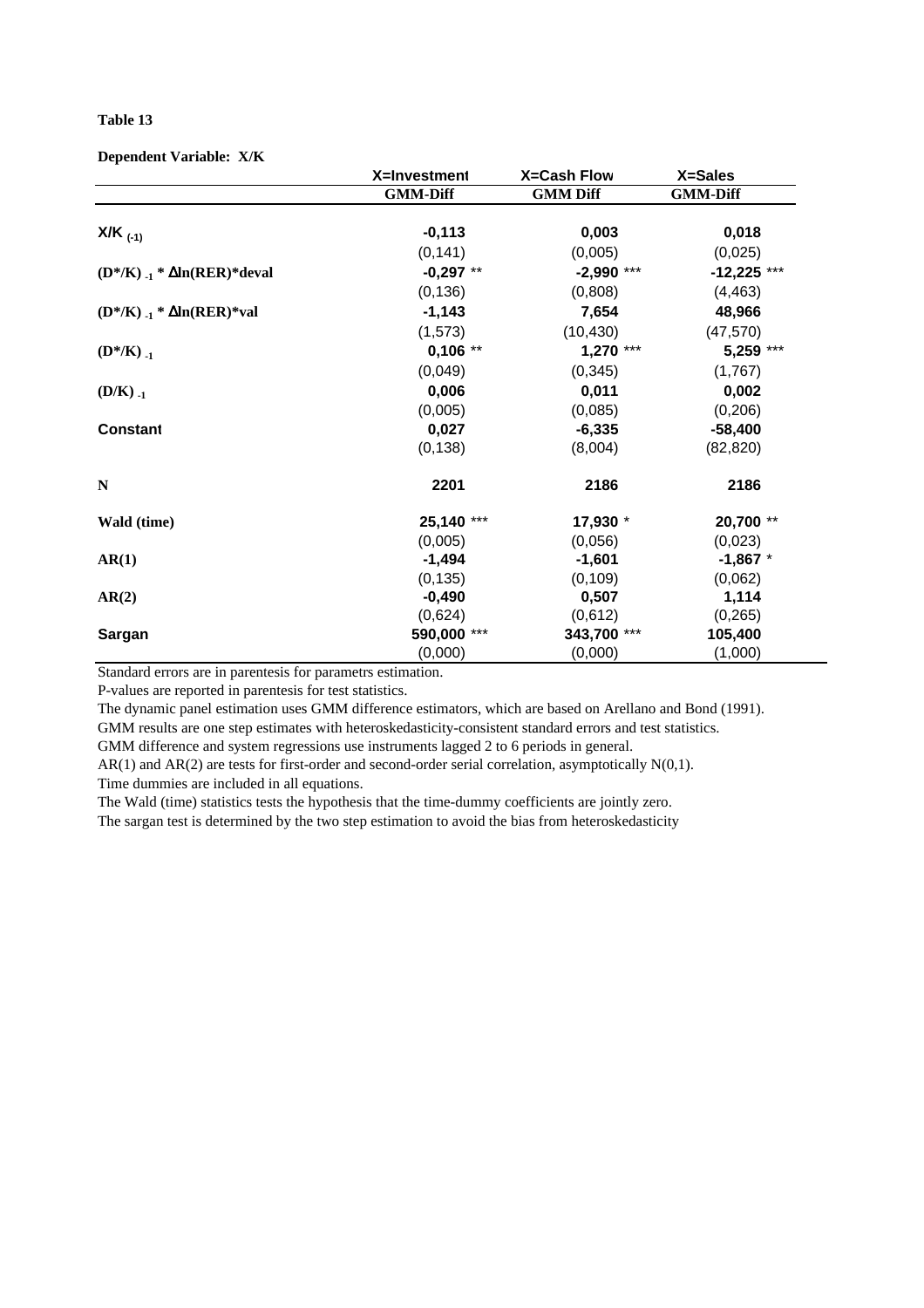#### **Table A.1 - Description of the Variables (Firs Part)**

This table describes the variables used throughout the study.

| <b>Variable</b>                     | <b>Description</b>                                                                                          |
|-------------------------------------|-------------------------------------------------------------------------------------------------------------|
| Country Level Variables             |                                                                                                             |
| Nominal interest rate               | Is the rate on loans issued by the financial sector. Corresponds to the selic rate on                       |
|                                     | 30 days.                                                                                                    |
| <b>Real interest rate</b>           | Corresponds to the nominal interest rate adjusted by the inflation price index                              |
|                                     | variation over the same time period                                                                         |
| Nominal exchange                    | Is the ratio between Real and US dollars, collected monthly, end of period.                                 |
| rate                                |                                                                                                             |
| Real exchange rate                  | Corresponds to the nominal exchange rate adjusted by the inflation price index.                             |
| <b>Multilateral real</b>            | Corresponds to the relative cost of a common basket of goods measured in terms of                           |
| exchange rate                       | a common numeraire. We calculated a bilateral real exchange rate for each                                   |
|                                     | Brazilian trade partner as follows:                                                                         |
|                                     |                                                                                                             |
|                                     | $RER_{(Brazil/Country)} = \frac{\dfrac{e_{Country_i/USA}}{e_{Brazil/USA}} * WPI_{Country_i}}{WPI_{Brazil}}$ |
|                                     |                                                                                                             |
|                                     |                                                                                                             |
|                                     | in which e corresponds to the nominal exchange rate between the countries and                               |
|                                     | WPI corresponds to the wholesale price index. The multilateral real exchange rate                           |
|                                     | is than an average of those bilateral exchange rates weighted by Brazilian                                  |
|                                     | international trade weights.                                                                                |
| <b>Inflation (IPCA)</b>             | A broad consumer price index, collected monthly. This index was used to deflate                             |
|                                     | all variables in the study except investment. During the estimation procedure, we                           |
|                                     | accumulated the monthly variation to construct the annual series.                                           |
| <b>Price Level on</b>               | An investment price index used to deflate the investment variable. It is available in                       |
| <b>Investment</b>                   | the Penn World Table.                                                                                       |
|                                     |                                                                                                             |
| Country-level constructed variables |                                                                                                             |
| <b>Real interest rate</b>           | It is the volatility of the log of the real interest rate, accumulated during the year.                     |
| volatility - $\sigma$ (ln(1+r))     |                                                                                                             |
| <b>Inflation price index</b>        | It is the volatility of the broad consumer price index monthly variation.                                   |
| variation volatility -              |                                                                                                             |
| $\sigma(IPCA)$                      |                                                                                                             |
| Real exchange rate                  | It is the volatility of the log of the real exchange rate.                                                  |
| volatility - $\sigma$ (lnRER)       |                                                                                                             |
| Real exchange rate                  | It is the volatility of the log of the real exchange rate monthly variation.                                |
| variation volatility -              |                                                                                                             |
| $\sigma$ (DlnRER)<br><b>Credit</b>  | Corresponds to the aggregated credit provided by the financial sector to the                                |
|                                     | industrial sector divided by the GDP                                                                        |
|                                     |                                                                                                             |
| <b>Industry Level Variables</b>     |                                                                                                             |
| <b>Exports orientation</b>          | Corresponds to the ratio of exports to production, calculated annually at industry                          |
| (Exp)                               | level.                                                                                                      |
|                                     | Imported inputs (Imp) Corresponds to the proportion of imported inputs, calculated annually at industry     |
|                                     | level.                                                                                                      |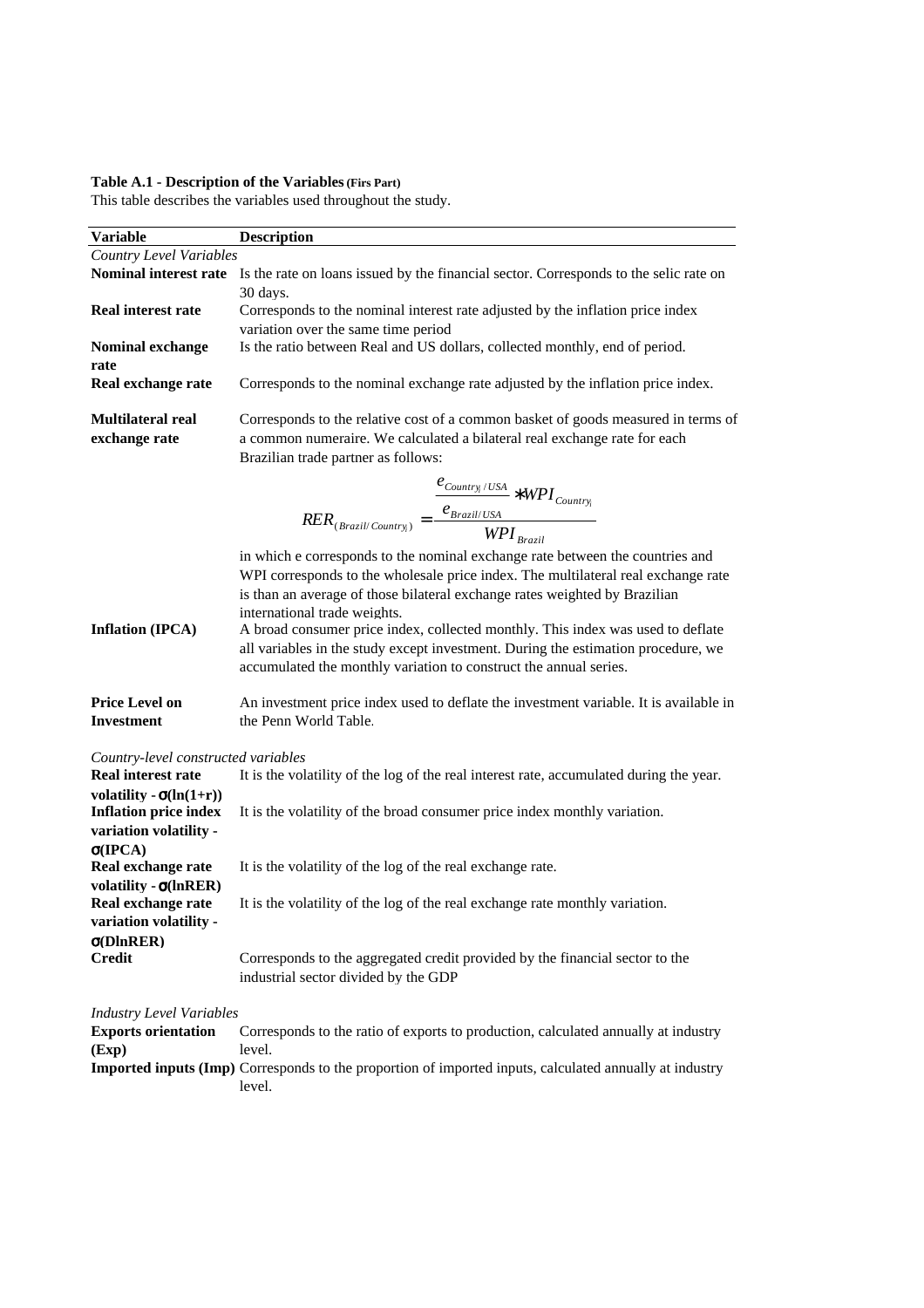|  |  |  |  | <b>Table A.2 - Debt Composition</b> |
|--|--|--|--|-------------------------------------|
|--|--|--|--|-------------------------------------|

| Year        | $\mathbf{D}_{\text{LT}}\!/\!\mathbf{D}$ | $\mathbf{D}_{\mathrm{ST}} / \mathbf{D}$ | $D^* / D$                  | $\mathbf{D}_{\rm LC}/\mathbf{D}$ |
|-------------|-----------------------------------------|-----------------------------------------|----------------------------|----------------------------------|
| 1990        | 38,16%                                  | 61,84%                                  | 0,00%                      | 100,00%                          |
| 1991        | 34,26%                                  | 65,74%                                  | 0,00%                      | 100,00%                          |
| 1992        | 40,76%                                  | 59,24%                                  | 0,00%                      | 100,00%                          |
| 1993        | 39,79%                                  | 60,21%                                  | 0,29%                      | 99,71%                           |
| 1994        | 40,43%                                  | 59,57%                                  | 0,13%                      | 99,87%                           |
| 1995        | 39,51%                                  | 60,49%                                  | 0,37%                      | 99,63%                           |
| 1996        | 41,00%                                  | 59,00%                                  | 2,39%                      | 97,61%                           |
| 1997        | 46,72%                                  | 53,28%                                  | 5,21%                      | 94,79%                           |
| 1998        | 45,50%                                  | 54,66%                                  | 32,66%                     | 67,34%                           |
| 1999        | 45,20%                                  | 54,80%                                  | 35,63%                     | 64,37%                           |
| 2000        | 51,27%                                  | 48,73%                                  | 21,93%                     | 78,07%                           |
| 2001        | 49,76%                                  | 50,24%                                  | 37,11%                     | 62,89%                           |
| 2002        | 50,30%                                  | 49,70%                                  | 40,26%                     | 59,74%                           |
| <b>Mean</b> | 43,44%                                  | 56,58%                                  | 13,71%                     | 86,29%                           |
|             |                                         |                                         |                            |                                  |
|             |                                         |                                         |                            |                                  |
| Year        | $D_{ST \text{ and } LC}/D$              | $D_{ST \text{ and } FC}$ /D             | $D_{LT \text{ and } LC}/D$ | $D_{LT \text{ and } FC}/D$       |
| 1990        | 61,84%                                  | 0,00%                                   | 38,16%                     | 0,00%                            |
| 1991        | 65,74%                                  | 0,00%                                   | 34,26%                     | 0,00%                            |
| 1992        | 59,24%                                  | 0,00%                                   | 40,76%                     | 0,00%                            |
| 1993        | 59,92%                                  | 0,29%                                   | 39,79%                     | 0,00%                            |
| 1994        | 59,45%                                  | 0,11%                                   | 40,41%                     | 0,02%                            |
| 1995        | 60,15%                                  | 0,34%                                   | 39,48%                     | 0,03%                            |
| 1996        | 58,18%                                  | 0,82%                                   | 39,44%                     | 1,56%                            |
| 1997        | 50,38%                                  | 2,90%                                   | 44,41%                     | 2,31%                            |
| 1998        | 37,32%                                  | 17,34%                                  | 30,02%                     | 15,33%                           |
| 1999        | 35,77%                                  | 19,04%                                  | 28,61%                     | 16,59%                           |
| 2000        | 36,78%                                  | 11,95%                                  | 41,29%                     | 9,98%                            |
| 2001        | 31,87%                                  | 18,38%                                  | 31,02%                     | 18,74%                           |
| 2002        | 30,28%                                  | 19,43%                                  | 29,46%                     | 20,84%                           |

| $D_{L,T}/D$                                  | Long term debt to total debt ratio                      |
|----------------------------------------------|---------------------------------------------------------|
| $D_{ST}/D$                                   | Short term debt to total debt ratio                     |
| $D^* / D$                                    | Debt in foreign currency to total debt ratio            |
| $D_{LC}/D$                                   | Debt in local currency to total debt ratio              |
| $D_{ST \text{ and } LC}/D$                   | Short term debt in local currency to total debt ratio   |
| $\mathbf{D}_{ST \text{ and } FC}/\mathbf{D}$ | Short term debt in foreign currency to total debt ratio |
| $D_{LT \text{ and } LC}/D$                   | Long term debt in local currency to total debt ratio    |
| ${\bf D}_{\rm LT\ and\ FC}/{\bf D}$          | Long term debt in foreign currency to total debt ratio  |
|                                              |                                                         |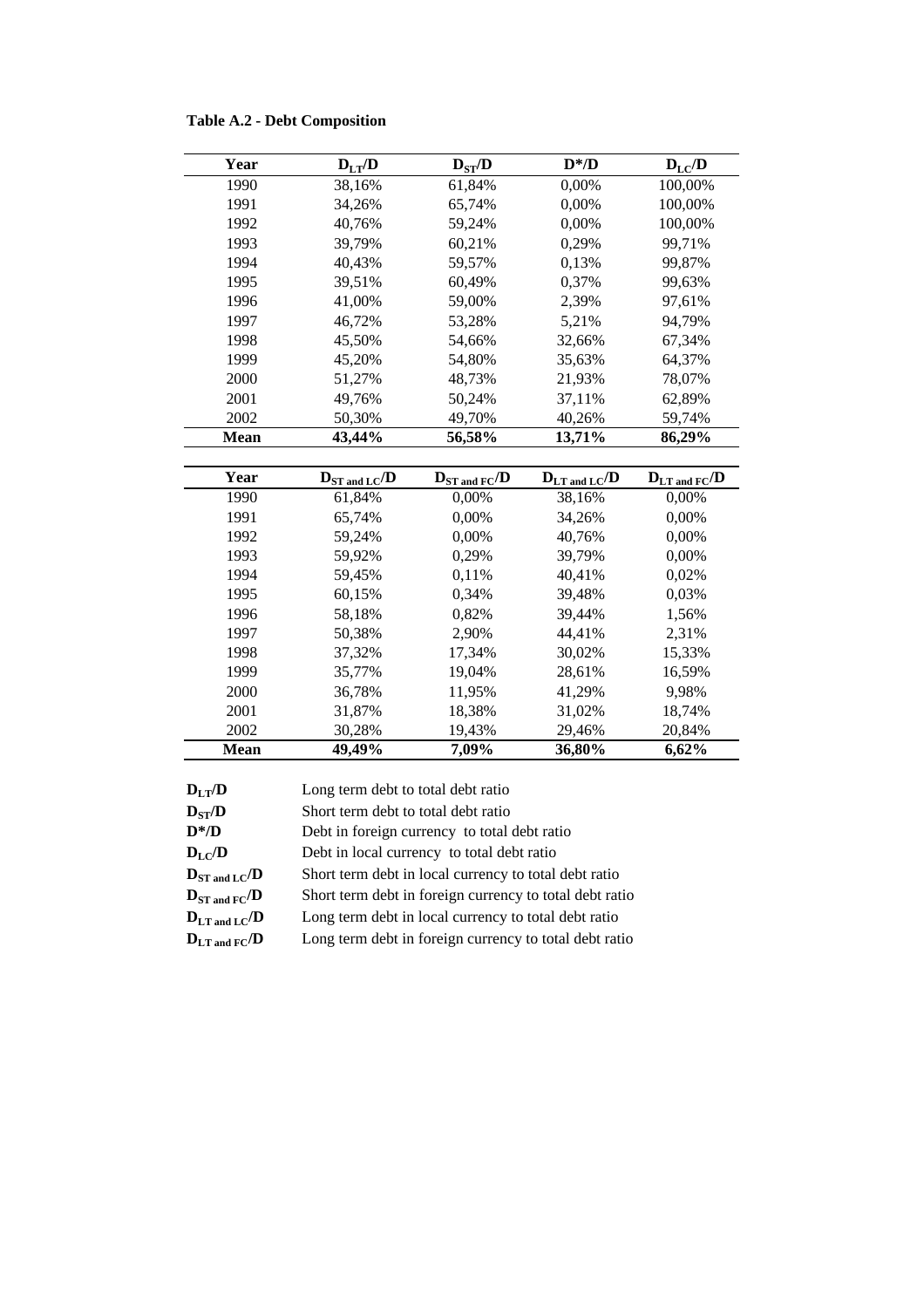#### **Table A.3**

 **1990 to 2002 RER Dependent Variable: I/K** 

|                           |              | 04GMM1          |              | 04GMM2          |              | 12              |                 | 22              |
|---------------------------|--------------|-----------------|--------------|-----------------|--------------|-----------------|-----------------|-----------------|
|                           | <b>OLS</b>   | <b>GMM-Diff</b> | <b>OLS</b>   | <b>GMM-Diff</b> | <b>OLS</b>   | <b>GMM</b> Diff | <b>OLS</b>      | <b>GMM Diff</b> |
| $(1/K)_{-1}$              |              |                 | $-0.149$ *   | $-0,119$        |              |                 | $-0,126$        | $-0,123$        |
|                           |              |                 | (0.085)      | (0, 137)        |              |                 | (0,092)         | (0,091)         |
| $(D^*/K)_{-1}$ * Din(RER) | $-0,319$ **  | $-0,301$ **     | $-0,291$ **  | $-0,289$ **     | $-0,393$ *** | $-0,426$ ***    | $-0,350$ ***    | $-0,390$ ***    |
|                           | (0, 158)     | (0, 135)        | (0, 135)     | (0, 116)        | (0,053)      | (0.082)         | (0.045)         | (0,073)         |
| DIn(RER)                  | $-0,125$     | 0,359           | $-0,254$ *   | $-0,404$        | $0.610**$    | 0,670           | 0,143           | 0,038           |
|                           | (0, 147)     | (0, 274)        | (0, 137)     | (0, 288)        | (0,272)      | (0,470)         | (0, 169)        | (0, 177)        |
| (D*/K).1                  | 0,080        | $0,121$ **      | $0.078**$    | $0.107**$       | $0.129***$   | $0,175***$      | $0.122***$      | $0,161$ ***     |
|                           | (0,042)      | (0,051)         | (0.037)      | (0,046)         | (0,025)      | (0.019)         | (0.021)         | (0,018)         |
| $(D/K)_{-1}$              | 7,86E-05     | $0.008$ *       | 2,24E-04     | 0,006           | 1,93E-04     | $0,006$ *       | 3,28E-04        | 0,005           |
|                           | $(2,71E-04)$ | (0,005)         | $(2,92E-04)$ | (0,005)         | $(4,25E-04)$ | (0,004)         | $(4, 19E - 04)$ | (0,003)         |
| Exp*DIn(RER)              |              |                 |              |                 | $-0,086$     | 0,214           | 0,150           | $0,388$ **      |
|                           |              |                 |              |                 | (0, 246)     | (0, 346)        | (0, 167)        | (0, 193)        |
| Imp*DIn(RER)              |              |                 |              |                 | $-1,774$ **  | $-1,981$        | $-0,400$        | $-1,054$ *      |
|                           |              |                 |              |                 | (0, 867)     | (1, 348)        | (0,627)         | (0,630)         |
| Constant                  | 0.033        | $-0,041$ ***    | $-0,003$     | 0,014           | 0.014        | $-0,013$        | $-0,012$        | 0,008           |
|                           | (0,020)      | (0,015)         | (0,021)      | (0,018)         | (0,022)      | (0,016)         | (0,015)         | (0,012)         |
|                           |              |                 |              |                 |              |                 |                 |                 |
| N                         | 0,006        |                 | 0,050        |                 | 0,049        |                 | 0,160           |                 |
|                           | 2877         | 2527            | 2541         | 2201            | 1733         | 1495            | 1556            | 1325            |
| Wald (joint)              |              |                 |              |                 |              |                 |                 |                 |
|                           | 5,347        | $9,119*$        | 13,110 **    | 11,510 **       | 95,960 ***   | 110,100 ***     | 152,600 ***     | 109,800 ***     |
| AR(1)                     | (0, 254)     | (0.058)         | (0.022)      | (0,042)         | (0,000)      | (0,000)         | (0,000)         | (0,000)         |
|                           | $-1,197$     | $-2.185**$      | 0,849        | $-1,520$        | 0.160        | $-2,173$ **     | 1,010           | $-1,482$        |
| AR(2)                     | (0, 231)     | (0,029)         | (0.396)      | (0, 128)        | (0, 873)     | (0,030)         | (0,313)         | (0, 138)        |
|                           | $-1,162$     | $-0,163$        | $-0.721$     | $-0,562$        | $-0.561$     | $-0,607$        | 1,550           | $-0,770$        |
| Sargan                    | (0, 245)     | (0, 871)        | (0,471)      | (0,574)         | (0, 575)     | (0, 544)        | (0, 121)        | (0, 441)        |
|                           |              | 274,0 ***       |              | 250,2 **        |              | 207,3           |                 | 199,3           |
|                           |              | (0,009)         |              | (0,050)         |              | (0, 100)        |                 | (1,000)         |

#### **Years 1991 to 1999 Dependent Variable: I/K**

|                                   | <b>OLS</b>   | <b>GMM-Diff</b> | <b>OLS</b>   | <b>GMM-Diff</b> | <b>OLS</b>   | <b>GMM Diff</b> | <b>OLS</b> | <b>GMM Diff</b> |
|-----------------------------------|--------------|-----------------|--------------|-----------------|--------------|-----------------|------------|-----------------|
| $(I/K)_{-1}$                      |              |                 | $-0,219$ **  | $-0,215$ **     |              |                 | $-0,125$   | $-0,112$        |
|                                   |              |                 | (0.095)      | (0, 107)        |              |                 | (0,099)    | (0, 100)        |
| $(D^*/K)_{-1}$ * $\Delta ln(RER)$ | 0,037        | $-0,114$        | 0,204        | 0,140           | 0,054        | $-0,102$ *      | 0,146      | $-0,012$        |
|                                   | (0, 198)     | (0, 237)        | (0, 190)     | (0, 314)        | (0, 187)     | (0,058)         | (0, 194)   | (0,095)         |
| $\Delta$ ln(RER)                  | $-0,171$     | $-0,372$        | $-0,178$     | $-0,109$        | 0,084        | 0,029           | 0,028      | 0,131           |
|                                   | (0, 175)     | (0, 251)        | (0, 171)     | (0, 174)        | (0, 178)     | (0, 222)        | (0, 172)   | (0, 185)        |
| $(D^*/K)_{-1}$                    | $0,122$ ***  | $0,175***$      | $0,101$ ***  | $0,137***$      | $0.123$ ***  | $0,173$ ***     | $0,111***$ | $0,160$ ***     |
|                                   | (0,007)      | (0,027)         | (0,010)      | (0,038)         | (0,006)      | (0,003)         | (0,010)    | (0,012)         |
| $(D/K)_{-1}$                      | 9,55E-04     | 0,006           | 7,02E-04     | $0.007$ *       | 9,26E-04     | 0,004           | 0,001      | 0,004           |
|                                   | $(6,33E-04)$ | (0,003)         | $(5,31E-04)$ | (0,004)         | $(7,04E-04)$ | (0,003)         | (0,001)    | (0,003)         |
| Exp*DIn(RER)                      |              |                 |              |                 | 0,162        | 0,158           | 0,226      | 0,172           |
|                                   |              |                 |              |                 | (0, 168)     | (0, 232)        | (0, 169)   | (0, 216)        |
| Imp*DIn(RER)                      |              |                 |              |                 | $-0,208$     | $-1,676$ **     | $-0,090$   | $-1,515$ **     |
|                                   |              |                 |              |                 | (0,685)      | (0,735)         | (0,685)    | (0,647)         |
| Constant                          | $-0,028$     | 0,028           | $-0,012$     | 0,004           | $-0,030$     | $0,039$ *       | $-0,019$   | 0,023           |
|                                   | (0,028)      | (0,022)         | (0,025)      | (0,013)         | (0,019)      | (0,022)         | (0,016)    | (0,014)         |
|                                   |              |                 |              |                 |              |                 |            |                 |
| $R^2$                             | 0,023        |                 | 0,101        |                 | 0,106        |                 | 0,186      |                 |
| N                                 | 1938         | 1608            | 1838         | 1533            | 1275         | 1042            | 1240       | 1013            |
| Wald (joint)                      | 2119,00 ***  | 3070.0 ***      | 1886.000 *** | 4260,0 ***      | 2488.00 ***  | 5601,0 ***      | 2684.0 *** | 7106,0 ***      |
|                                   | (0,000)      | (0,000)         | (0,000)      | (0,000)         | (0,000)      | (0,000)         | (0,000)    | (0,000)         |
| AR(1)                             | $-1,279$     | $-2,260$ **     | 0,555        | $-1,384$        | 0,515        | $-1,764$        | 0,714      | $-0,817$        |
|                                   | (0, 201)     | (0,024)         | (0, 579)     | (0, 166)        | (0,607)      | (0,078)         | (0, 475)   | (0, 414)        |
| AR(2)                             | 1,058        | 1,293           | $-0,496$     | $-0,243$        | 0,500        | 0,527           | 0,390      | 0,041           |
|                                   | (0, 290)     | (0, 196)        | (0.620)      | (0,808)         | (0,617)      | (0, 599)        | (0.696)    | (0, 967)        |
| Sargan                            |              | 5,409           |              | 3,201           |              | 175,7           |            | 176,3           |
|                                   |              | (0.910)         |              | (0.976)         |              | (0.346)         |            | (0.368)         |

Standard errors are in parentesis for parametrs estimation.<br>
P-values are reported in parentesis for test statistics.<br>
The dynamic parent estimation uses GMM difference and system regressions use instruments lagged 2 to 6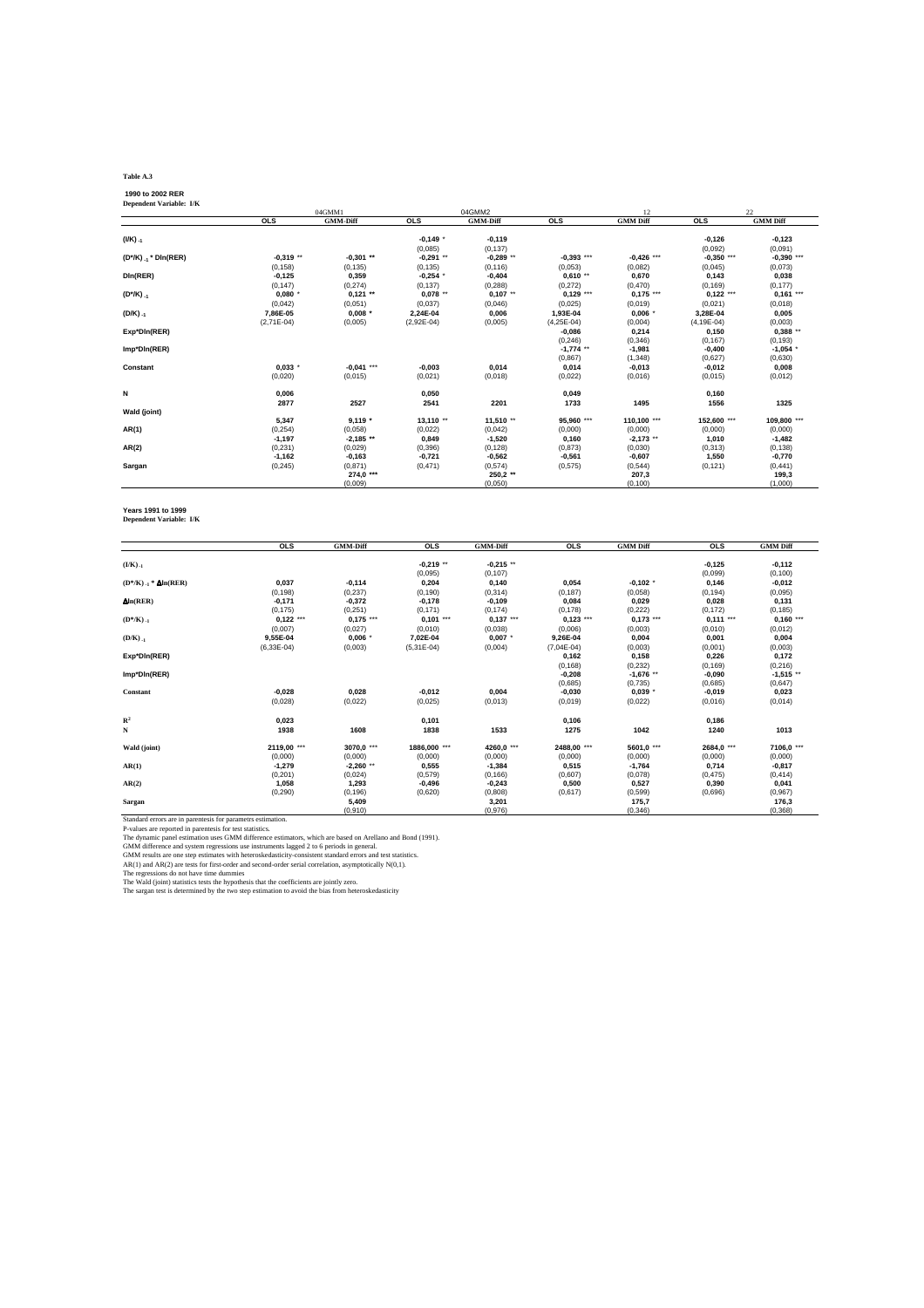| <b>Firm Level Variables</b> |                                                                                        |
|-----------------------------|----------------------------------------------------------------------------------------|
| <b>Sales</b>                | It is a measure of total sales during the year                                         |
| <b>Investment</b>           | It is a measure of the change in capital stock during the year to the capital stock at |
|                             | the beginning of the year, adjusted by the price level of investmen                    |
| <b>Cash Flow</b>            | Corresponds to the Net Income account accumulated during the year                      |
| Debt in Foreign             | It is a measure of the stock of debt denominated in foreign currency converted into    |
| <b>Currency</b>             | local currency (using the exchange rate for the period in which the balance sheet is   |
|                             | reported) at the end of the year                                                       |
| Tobin'Q                     | It is a measure of the firms' profitability constructed as the market value of assets  |
|                             | divided by its the replacement cost. The numerator is the book value of assets         |
|                             | minus the book value of common equity and deferred taxes plus the market value o       |
|                             | common equity. The denominator is the book value of assets.                            |
| FO (Ownership               | It is a dummy variable that takes on a value of one if the firm has foreign            |
| structure)                  | ownership.                                                                             |
| <b>Tradable</b>             | It is a dummy variable that takes on a value of one if the firm is in a tradable       |
|                             | industry (agriculture, food & beverage, manufacturing, mining, pulp & paper, oil &     |
|                             | gas, chemical, vehicle & parts, transportation services                                |
| <b>ADR</b>                  | It is a dummy variable that takes on a value of one if the firm has issued an ADR ir   |
|                             | the US market.                                                                         |
| <b>SD</b>                   | It's a dummy variable that takes the value of one if the firm's capital is smaller     |
|                             | than the average database capital and zero otherwise                                   |

The sources of macroeconomic data are: Brazilian Central Bank, IPEA database, FUNCEX (Center of International Commerce Studies) web site and IFS system

The source of all firm-level variables used in the paper is Austin Asis database, except for the variables used in the construction of Tobin's Q that were collected from Economatica system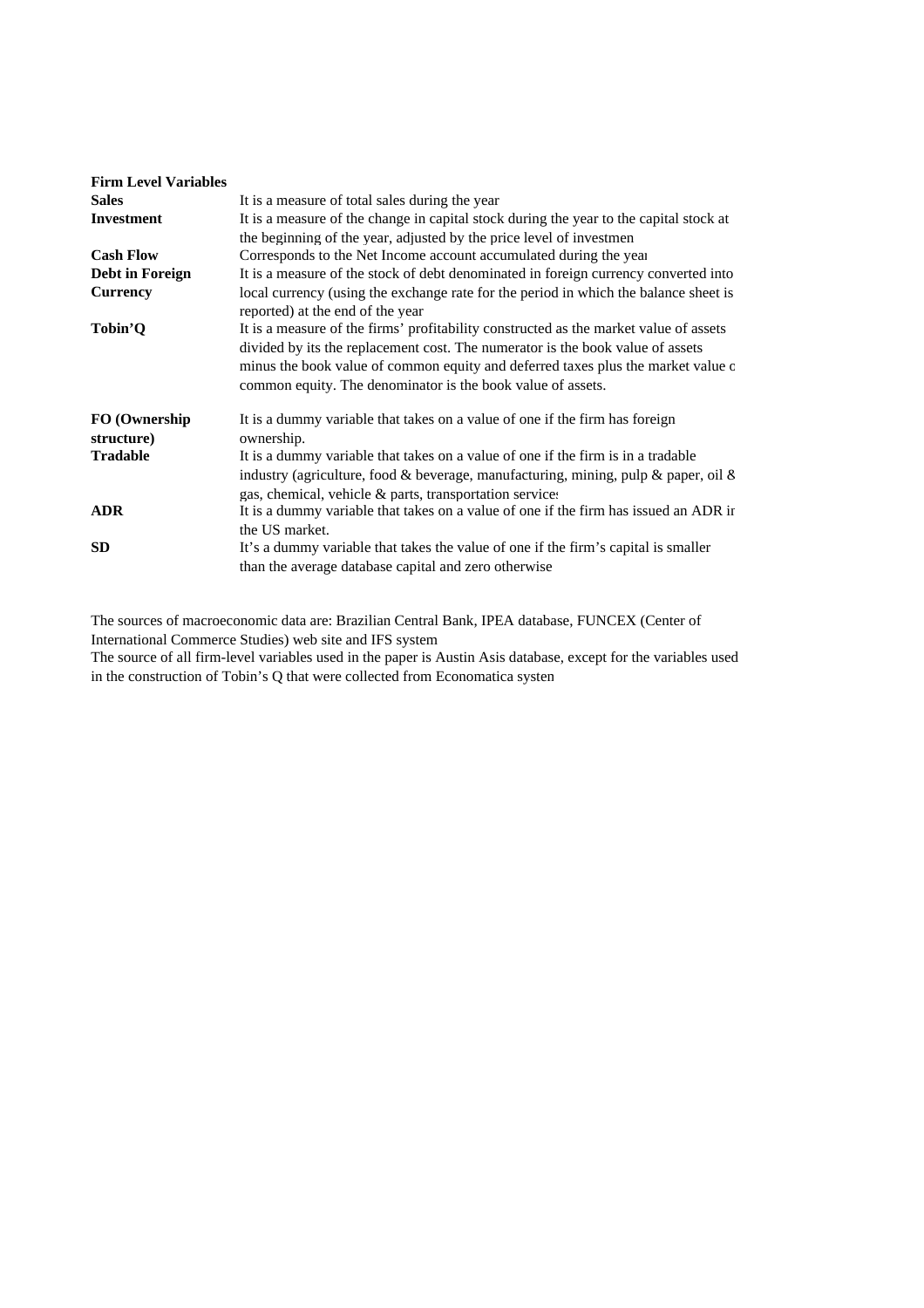# ENSAIOS ECONÔMICOS DA EPGE

| 487. | USING IRREGULARLY SPACED RETURNS TO ESTIMATE MULTI-FACTOR MODELS:<br>APPLICATION TO BRAZILIAN EQUITY DATA - Álvaro Veiga; Leonardo Rocha Souza - Junho<br>de 2003 - 26 págs.               |
|------|--------------------------------------------------------------------------------------------------------------------------------------------------------------------------------------------|
| 488. | BOUNDS FOR THE PROBABILITY DISTRIBUTION FUNCTION OF THE LINEAR ACD PROCESS<br>- Marcelo Fernandes - Julho de 2003 - 10 págs.                                                               |
| 489. | CONVEX COMBINATIONS OF LONG MEMORY ESTIMATES FROM DIFFERENT SAMPLING<br>RATES - Leonardo R. Souza; Jeremy Smith; Reinaldo C. Souza - Julho de 2003 - 20 págs.                              |
| 490. | IDADE, INCAPACIDADE E A INFLAÇÃO DO NÚMERO DE PESSOAS COM DEFICIÊNCIA -<br>Marcelo Neri ; Wagner Soares - Julho de 2003 - 54 págs.                                                         |
| 491. | FORECASTING ELECTRICITY LOAD DEMAND: ANALYSIS OF THE 2001 RATIONING PERIOD<br>IN BRAZIL - Leonardo Rocha Souza; Lacir Jorge Soares - Julho de 2003 - 27 págs.                              |
| 492. | THE MISSING LINK: USING THE NBER RECESSION INDICATOR TO CONSTRUCT<br>COINCIDENT AND LEADING INDICES OF ECONOMIC ACTIVITY - JoãoVictor Issler; Farshid<br>Vahid - Agosto de 2003 - 26 págs. |
| 493. | REAL EXCHANGE RATE MISALIGNMENTS - Maria Cristina T. Terra; Frederico Estrella<br>Carneiro Valladares - Agosto de 2003 - 26 págs.                                                          |
| 494. | ELASTICITY OF SUBSTITUTION BETWEEN CAPITAL AND LABOR: A PANEL DATA<br>APPROACH - Samuel de Abreu Pessoa ; Silvia Matos Pessoa; Rafael Rob - Agosto de 2003<br>$-30$ págs.                  |
| 495. | A EXPERIÊNCIA DE CRESCIMENTO DAS ECONOMIAS DE MERCADO NOS ÚLTIMOS 40<br>ANOS - Samuel de Abreu Pessoa - Agosto de 2003 - 22 págs.                                                          |
| 496. | NORMALITY UNDER UNCERTAINTY - Carlos Eugênio E. da Costa - Setembro de 2003 - 08<br>págs.                                                                                                  |
| 497. | RISK SHARING AND THE HOUSEHOLD COLLECTIVE MODEL - Carlos Eugênio E. da Costa -<br>Setembro de 2003 - 15 págs.                                                                              |
| 498. | REDISTRIBUTION WITH UNOBSERVED 'EX-ANTE' CHOICES - Carlos Eugênio E. da Costa -<br>Setembro de 2003 - 30 págs.                                                                             |
| 499. | OPTIMAL TAXATION WITH GRADUAL LEARNING OF TYPES - Carlos Eugênio E. da Costa -<br>Setembro de 2003 - 26 págs.                                                                              |
| 500. | AVALIANDO PESQUISADORES E DEPARTAMENTOS DE ECONOMIA NO BRASIL A PARTIR<br>DE CITAÇÕES INTERNACIONAIS - João Victor Issler; Rachel Couto Ferreira - Setembro de<br>$2003 - 29$ págs.        |
| 501. | A FAMILY OF AUTOREGRESSIVE CONDITIONAL DURATION MODELS - Marcelo Fernandes;<br>Joachim Grammig - Setembro de 2003 - 37 págs.                                                               |
| 502. | NONPARAMETRIC SPECIFICATION TESTS FOR CONDITIONAL DURATION MODELS -<br>Marcelo Fernandes; Joachim Grammig - Setembro de 2003 - 42 págs.                                                    |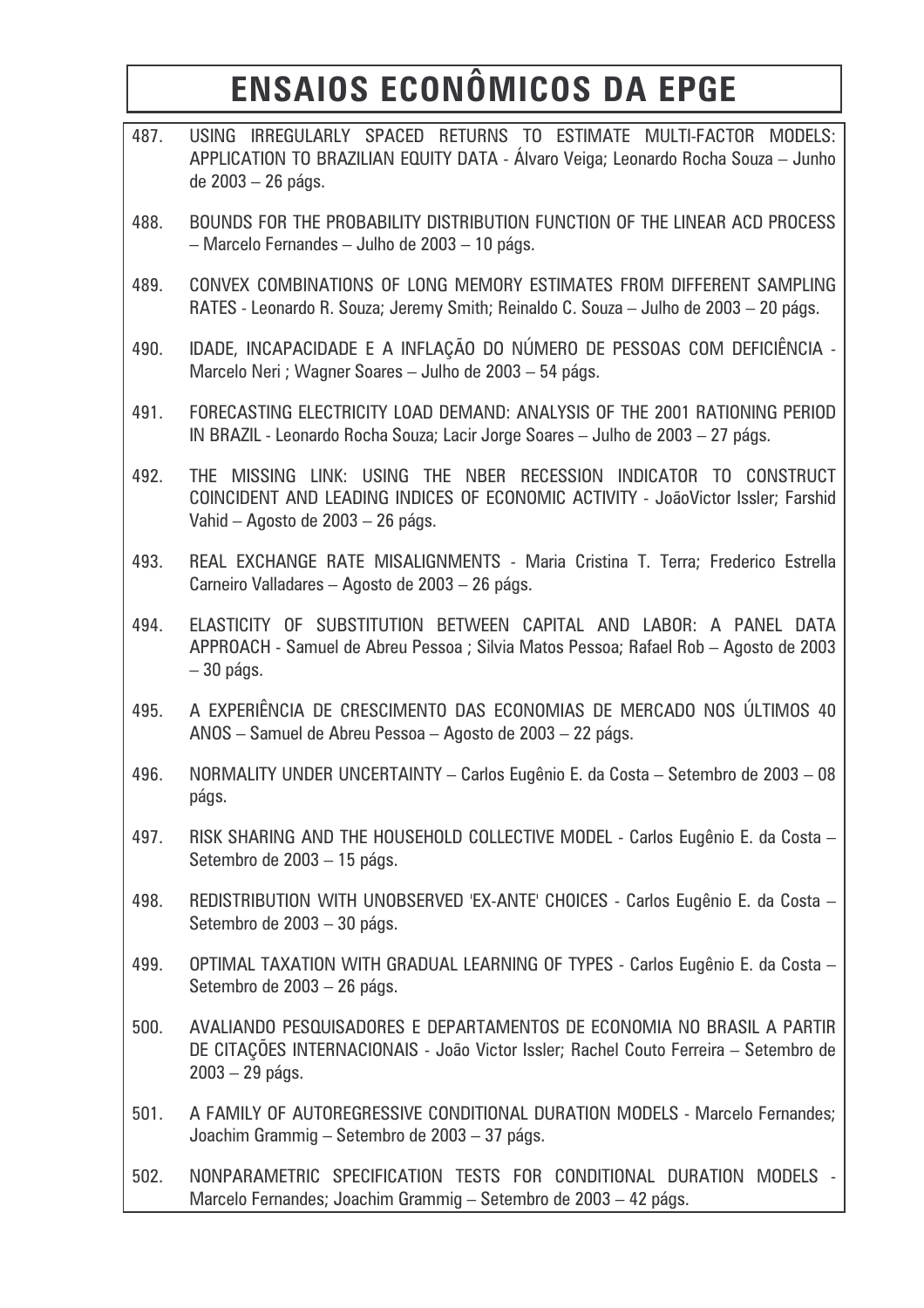| 503. | A NOTE ON CHAMBERS'S "LONG MEMORY AND AGGREGATION IN MACROECONOMIC<br>TIME SERIES" - Leonardo Rocha Souza - Setembro de 2003 - 11 págs.                                 |
|------|-------------------------------------------------------------------------------------------------------------------------------------------------------------------------|
| 504. | ON CHOICE OF TECHNIQUE IN THE ROBINSON-SOLOW-SRINIVASAN MODEL - M. Ali Khan<br>- Setembro de 2003 - 34 págs.                                                            |
| 505. | ENDOGENOUS TIME-DEPENDENT RULES AND THE COSTS OF DISINFLATION WITH<br>IMPERFECT CREDIBILITY - Marco Bonomo; Carlos Viana de Carvalho - Outubro de 2003 -<br>27 págs.    |
| 506. | CAPITAIS INTERNACIONAIS: COMPLEMENTARES OU SUBSTITUTOS? - Carlos Hamilton V.<br>Araújo; Renato G. Flôres Jr. - Outubro de 2003 - 24 págs.                               |
| 507. | TESTING PRODUCTION FUNCTIONS USED IN EMPIRICAL GROWTH STUDIES - Pedro<br>Cavalcanti Ferreira; João Victor Issler; Samuel de Abreu Pessoa - Outubro de 2003 - 8<br>págs. |
| 508. | SHOULD EDUCATIONAL POLICIES BE REGRESSIVE ? Daniel Gottlieb; Humberto Moreira -<br>Outubro de 2003 - 25 págs.                                                           |
| 509. | TRADE AND CO-OPERATION IN THE EU-MERCOSUL FREE TRADE AGREEMENT - Renato G.<br>Flôres Jr. - Outubro de 2003 - 33 págs.                                                   |
| 510. | OUTPUT CONVERGENCE IN MERCOSUR: MULTIVARIATE TIME SERIES EVIDENCE - Mariam<br>Camarero; Renato G. Flôres Jr; Cecílio Tamarit – Outubro de 2003 – 36 págs.               |
| 511. | ENDOGENOUS COLLATERAL - Aloísio Araújo; José Fajardo Barbachan; Mario R. Páscoa -<br>Novembro de 2003 - 37 págs.                                                        |
| 512. | NON-MONOTONE INSURANCE CONTRACTS AND THEIR EMPIRICAL CONSEQUENCES -<br>Aloísio Araujo; Humberto Moreira – Novembro de 2003 – 31 págs.                                   |
| 513. | EQUILIBRIA IN SECURITY MARKETS WITH A CONTINUUM OF AGENTS - A. Araujo; V. F.<br>Martins da Rocha; P. K. Monteiro - Novembro de 2003 - 17 pág's.                         |
| 514. | SPECULATIVE ATTACKS ON DEBTS AND OPTIMUM CURRENCY AREA: A WELFARE<br>ANALYSIS - Aloisio Araujo; Márcia Leon - Novembro de 2003 - 50 págs.                               |
| 515. | O MÉTODO GENERALIZADO DOS MOMENTOS(MGM): CONCEITOS BÁSICOS - Renato G.<br>Flôres Jr - Novembro de 2003 - 27 págs.                                                       |
| 516. | VARIÁVEIS INTRUMENTAIS E O MGM: USO DE MOMENTOS CONDICIONAIS - Renato G.<br>Flôres Jr - Novembro de 2003 - 27 págs.                                                     |
| 517. | O VALOR DA MOEDA E A TEORIA DOS PREÇOS DOS ATIVOS - Fernando de Holanda<br>Barbosa - Dezembro de 2003 - 17 págs.                                                        |
| 518. | EMPRESÁRIOS NANICOS, GARANTIAS E ACESSO À CRÉDITO - Marcelo Côrtes Néri;<br>Fabiano da Silva Giovanini - Dezembro de 2003 - 23 págs.                                    |
| 519. | DESENHO DE UM SISTEMA DE METAS SOCIAIS - Marcelo Côrtes Néri; Marcelo Xerez -<br>Dezembro de 2003 - 24 págs.                                                            |
| 520. | A NEW INCIDENCE ANALYSIS OF BRAZILIAN SOCIAL POLICIES USING MULTIPLE DATA<br>SOURCES - Marcelo Côrtes Néri - Dezembro de 2003 - 55 págs.                                |